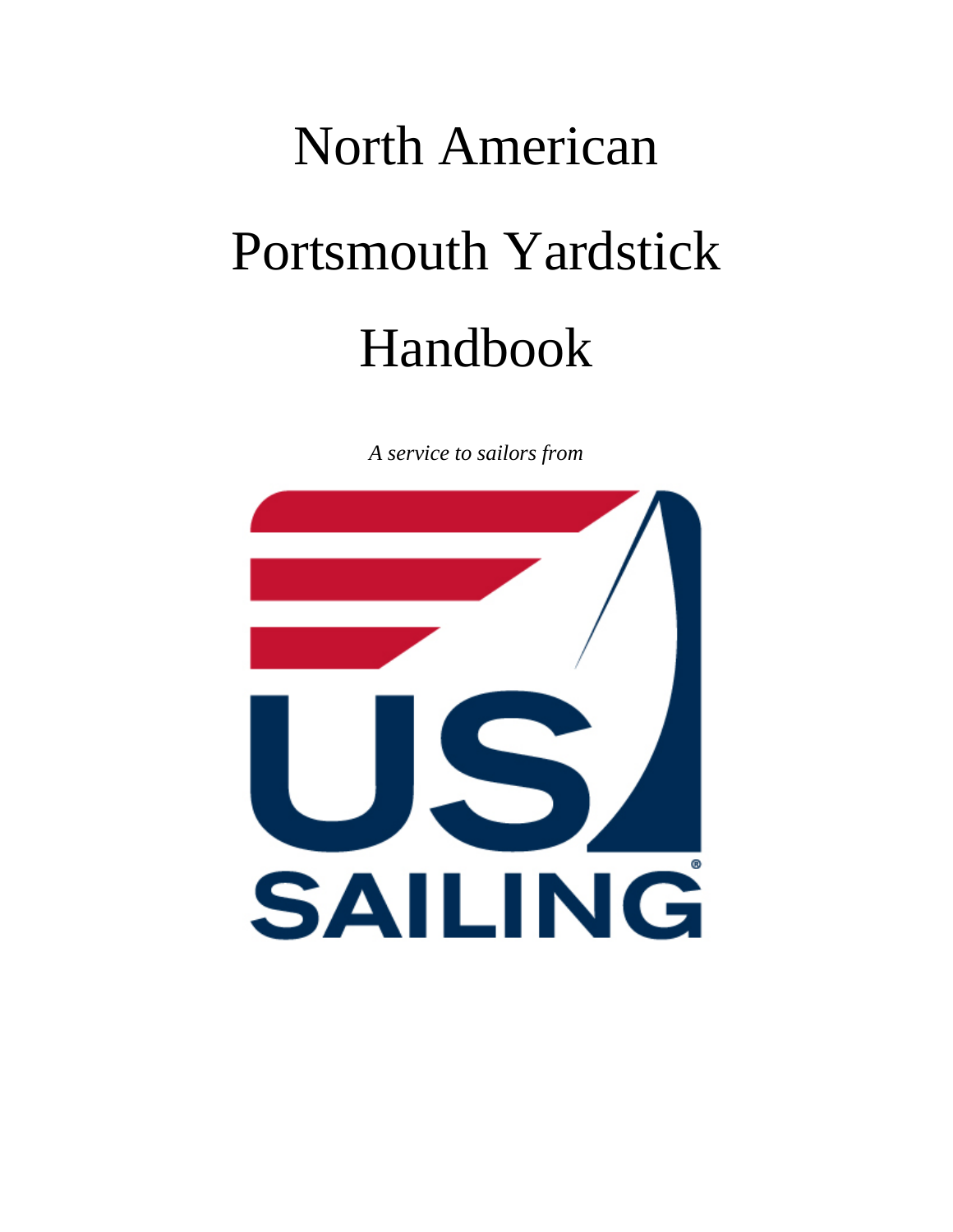# **Contents**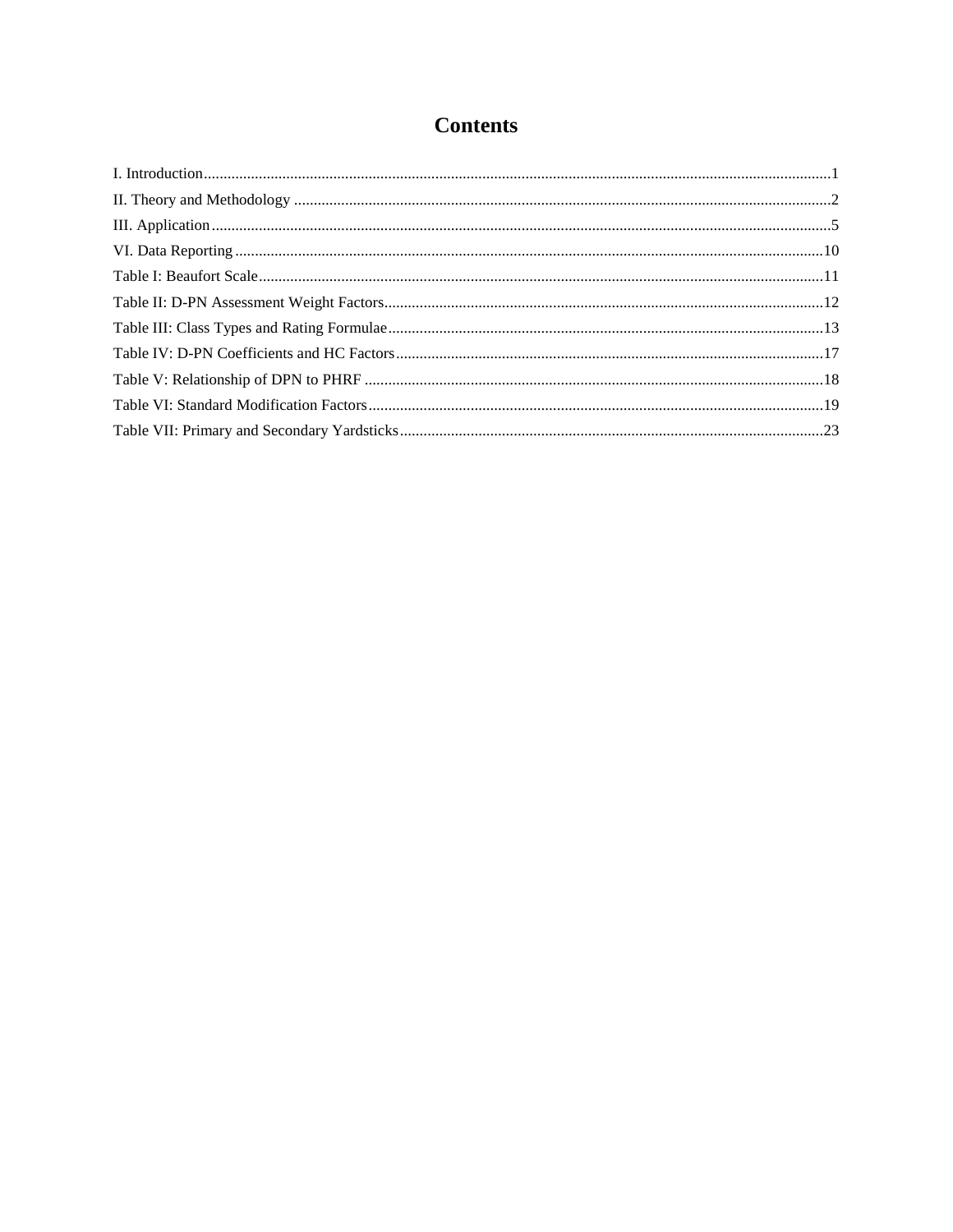# **I. Introduction**

<span id="page-2-0"></span>The North American Portsmouth Yardstick is an empirical handicapping system meant to provide equitable scoring of race results for different boats sailing the same course. The system originated from an effort led by the Dixie Inland Yacht Racing Association (DIYRA) based on the Royal Yachting Association Portsmouth Numbers (PN) scheme. Nationwide participation in the Dixie Portsmouth Numbers (D-PN) system culminated in the transfer of administrative responsibility to the United States Sailing Association, then the North American Yacht Racing Union, in 1973. The system is managed by the Portsmouth Numbers Committee of the United States Sailing Association.

By providing a large variety of readily calculable, verified handicaps to the sailing community, the North American Portsmouth Yardstick allows for expanded participation in the sport beyond one-design and class events. This Handbook documents the theory and application of the D-PN system. We encourage you to find a local fleet or start a race series yourself! US Sailing proudly supports the North American Portsmouth Yardstick.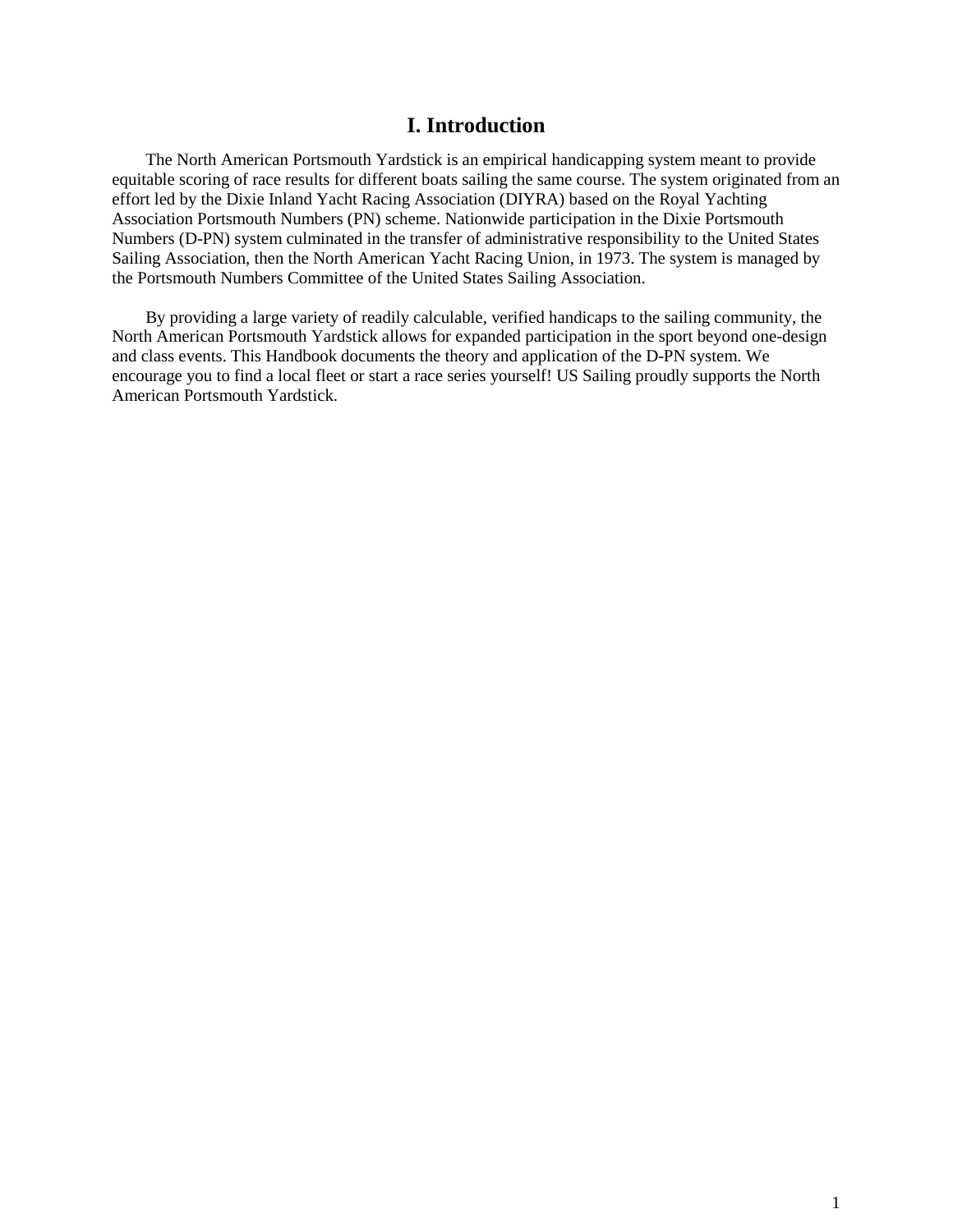## **II. Theory and Methodology**

<span id="page-3-0"></span>The Portsmouth scheme derives handicaps from consideration of documented race results in a variety of sailing conditions in the context of the performance characteristics of each boat. Physically, Portsmouth Numbers reflect the length of time boats will take to sail a common but unspecified distance. That is to say, a boat assigned D-PN=80 will sail the same distance in 80 minutes as a boat assigned D-PN=90 will sail in 90 minutes. In this way, the Numbers provide a direct comparison of the performance of different classes, facilitating fair handicapping of race results.

To gauge performance, the North American Portsmouth Yardstick recognizes all boats as belonging to one of five recognized classes (Centerboard, Multihull, Windsurfer, Keelboat, and Offshore). The performance of given class is indicated by the corresponding Measured Rating (MR), Pacific Multihull Rating (PMR), and Derived Rating (DR) formulae (see Table III). A rating formula is offered for each of the five classes and relies on certain principle dimensions to assess the performance of boats belonging to that class. A boat is further categorized beyond the five basic classes as a specific type. These types are meant to group boats with similar performance characteristics. Using race results provided by participating clubs, a linear regression is drawn between observed results and the appropriate MR, PMR, or DR to develop a D-PN correlation for each type (see Table IV).

These formulae simplify handicapping as only certain principle dimensions are required to calculate the appropriate rating and corresponding D-PN. The race results used in the regression are carefully analyzed considering the performance of each boat relative to well documented reference boats, the Primary and Secondary Yardsticks, to ensure appropriate handicaps are assessed and to protect the integrity of the system.

The Primary Yardstick for the North American Portsmouth Yardstick is the Thistle (83.0). This class was selected in 1961 because of its strong class organization, the wide geographic distribution of active fleets, and diverse racing activity at local clubs. The rating of 83.0 keyed the formulation of early D-PN for boats previously sailed under the Royal Yachting Association Portsmouth Numbers (PN). Since the origination of the D-PN system, several Secondary Yardsticks have been defined as classes with highly repeatable D-PN handicaps. These Secondary Yardsticks are useful in the consideration of a more diverse range of race results, which allowed for the expansion and continued success of the D-PN system. The handicaps for all recognized Yardsticks are presented in Table VII.

The handicaps are implemented in a Time-on-Time (ToT) scoring system. The generalized form for ToT scoring is simply:

> $CT = ET \times TCF$ where  $CT = Corrected Time$  $ET = Elansed Time$  $TCF = Time$  Correction Factor

By using a multiplicative correction factor as opposed to an additive factor as in Time-on-Distance (ToD) scoring, a degree of performance variance with wind speed is naturally accounted for. This behavior is illustrated in the diagrams below.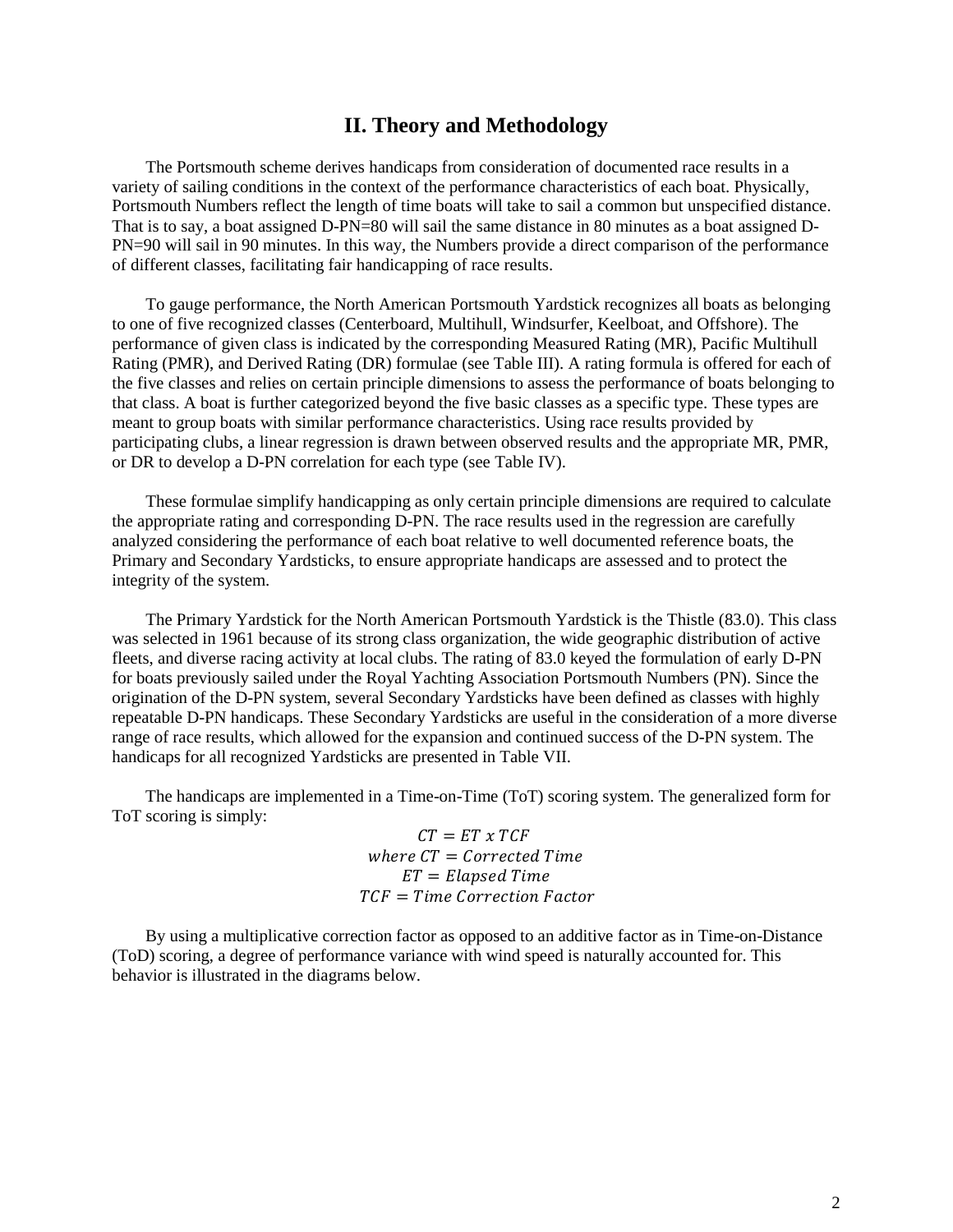

When highly disparate boats are competing against each other or when boat performance is especially sensitive to changes in wind speed (e.g. planing hulls and catamarans), the need for more sophisticated handicapping becomes apparent. The Wind Handicap (HC) system is a multi-number extension of the D-PN system conceived by the DIYRA Portsmouth Numbers Committee to account for varied boat performance across a range of wind and sea conditions to correct elapsed times. HC numbers are assigned corresponding to the Beaufort Wind Scale and offer an enhanced scoring option compared to the standard D-PN system.

To determine HC handicaps, race results for each of the recognized types are analyzed to assess D-PN adjustment factors for each Beaufort Condition (see Table IV). Recognized as a stable performer across all wind speeds, the Thistle is assigned a level handicap (83.0) across the Beaufort Scale and is recognized as the Primary Yardstick in the assignment HC handicaps.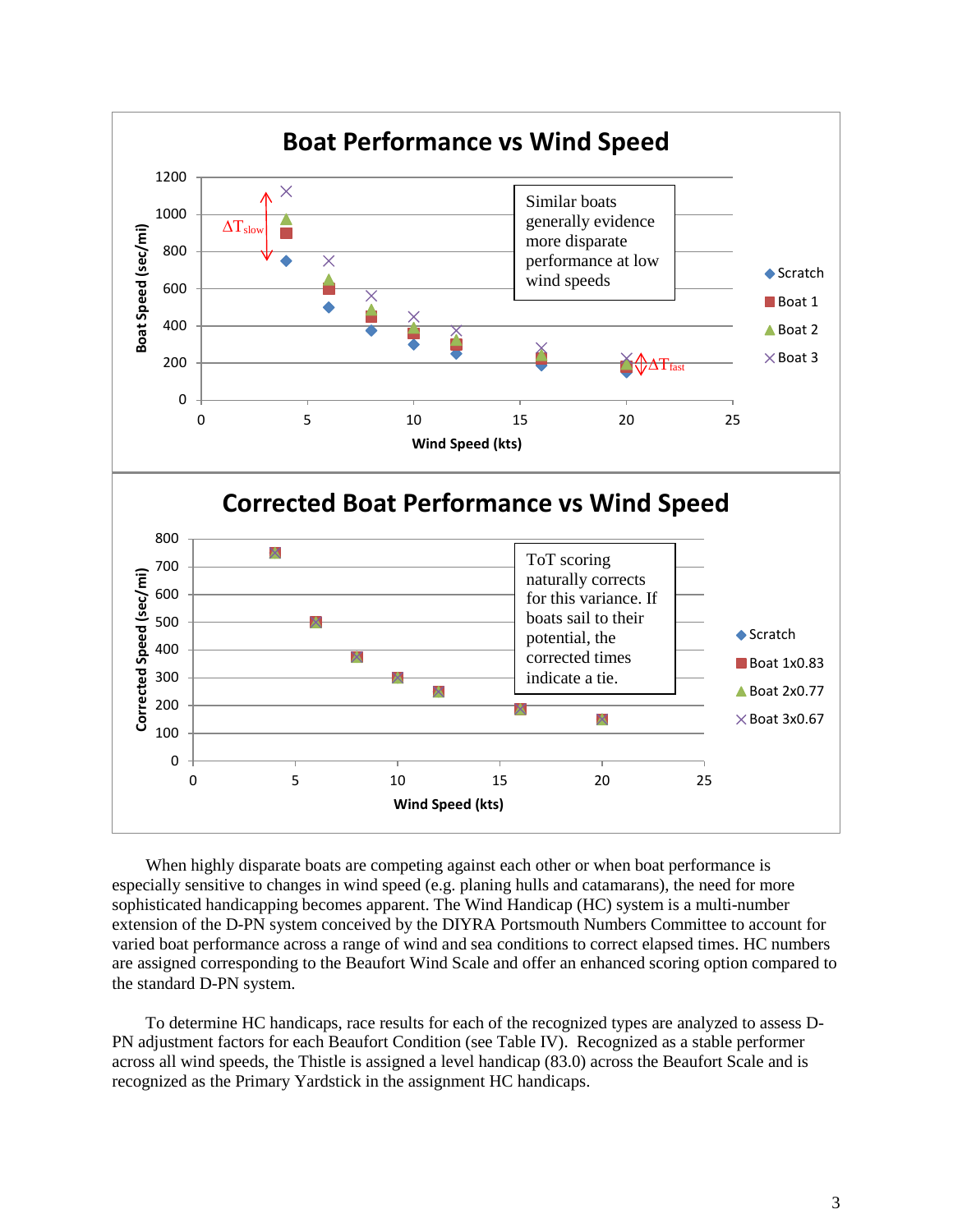Inherent assumptions made in generating Portsmouth Numbers include:

- The boat placing first in each class was sailed to its true potential by a perfect crew according to flawless strategy
- All boats sailed the same course, experienced the same wind/water conditions and degree of interference with clear air
- All boats conform to class specifications and rules
- Boats with extended sail inventories utilize the proper sails for the wind conditions and legs of the course

Some further assumptions are made in the assessment of handicaps for offshore classes. The D-PN and HC figures for offshore classes are representative of a "base boat" in that class reflecting a typical sail inventory, engine type, propeller installation, etc. A standard offshore class boat is considered to be equipped as follows (with specific exceptions where defined by class rules or manufacturer specifications):

- Boat is in racing condition (e.g. updated sail set, clean bottom, well-practiced crew)
- Headsail Luff Perpendicular (HLP%) between 150%-155% of the fore triangle base (J)
- Spinnaker Pole Length (SPL) equal to J
- Spinnaker Maximum Width (SMW) 180% of J
- Spinnaker Luff (SLU) 95% of forestay length (FL)
- Full length battens
- Hull and appendages are unmodified from stock configuration
- Lightweight engine
- Folding or feathering propeller for out of aperture installations
- Solid 2-blade propeller for in aperture installation
- Outboard engines are retractable

Certain adjustments can made for deviations and modifications from this base configuration using both standard modification factors (see Table VI) and the discretion of the local race administrator. These modification factors have been derived from rating formulae rather than from empirical race data. Clubs are urged to submit their recommendations for new modification listings to the Portsmouth Numbers Committee for inclusion in future Yardsticks. The Portsmouth Numbers Committee should be consulted for the handicapping of highly modified boats.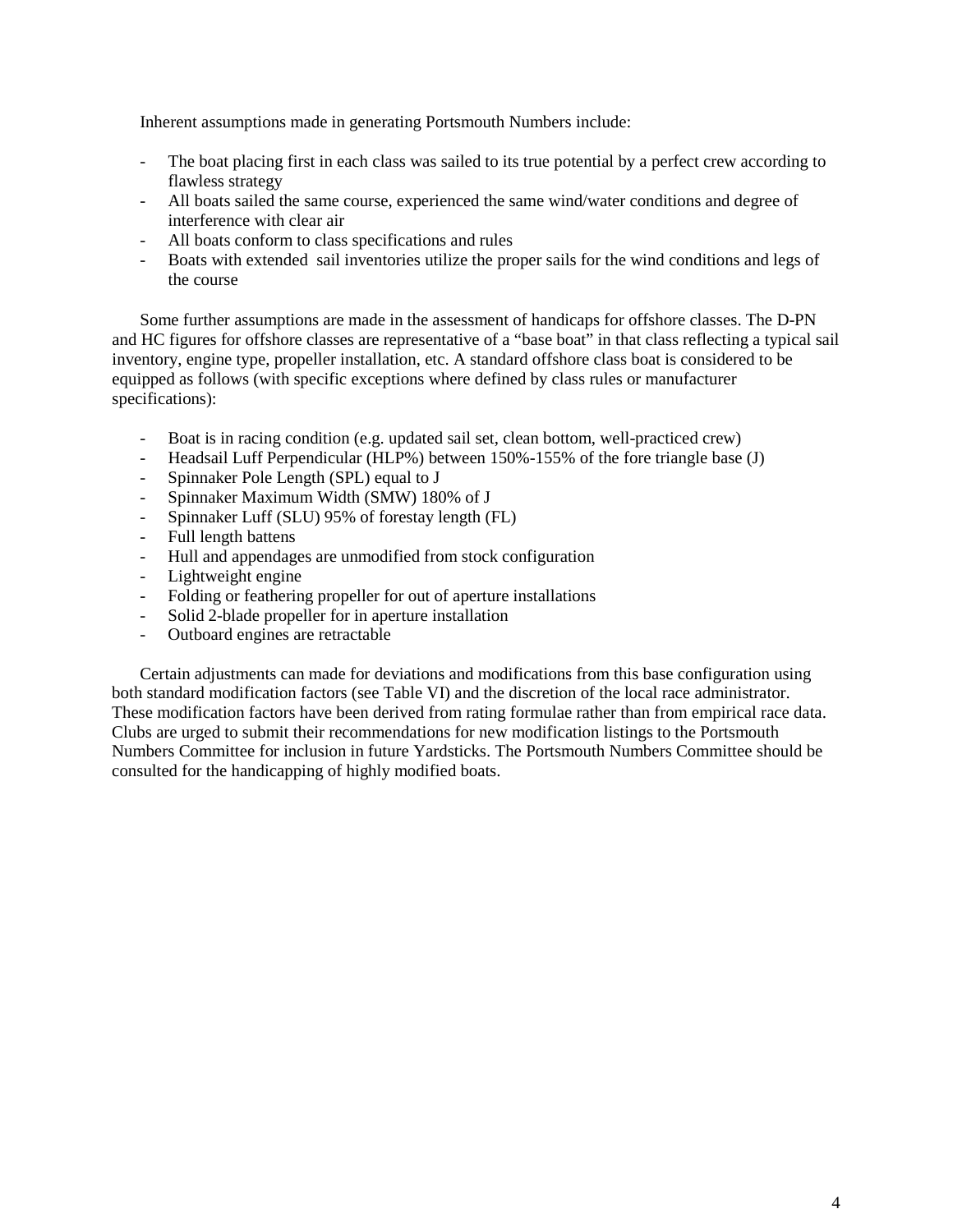### **III. Application**

<span id="page-6-0"></span>The appropriate scoring method should be defined in the Notice of Race

- Basic North American Portsmouth Number (D-PN)
- Wind Handicap Numbers (HC)
- Modified D-PN or HC (see Table VI)

When the Notice of Race identifies the North American Portsmouth Yardstick as the handicapping system, a boat's assigned handicap constitutes a rating certificate and teams are subject to the requirements of the Racing Rules of Sailing - Compliance with Class Rules; Certificates.

When using the HC system, an anemometer is recommended to assess the average Beaufort Condition for the race (see Table I). HC handicaps are calculated using HC factors from Table IV as:

#### $HC = (f)(D - PN)$ where  $f = HC$  factor corresponding to the average Beaufort Condition

Race committees should require all participants to race in class configuration. When no class rules or class organization exists, race committees should establish that a particular entrant conforms to the base boat description outlined in this Handbook. Where modifications exist, corresponding handicap adjustments should be assessed by standard factors (see Table VI) or by the judgment of the Race Committee. Standard adjustments from Table VI may be applied as:

$$
D - PN_{mod} = (D - PN)(MF)
$$

HC handicaps may be modified similarly. It is recommended that no more than two modification adjustments be made and that combined allowances or penalties not exceed 1.045 or 0.955.

Each boat's handicap should be posted before racing begins. Where possible, handicaps should be taken from the Table of Precalculated Classes described in Part A of this section. Where no data is available, the Race Committee should consult Part B of this section. If racing is conducted in multiple fleets, boats should be organized by similar D-PN handicaps.

Corrected times are calculated from:

 $CT = \frac{ET}{DPN \ or \ HC} \ x$ where  $F =$  Handicap Conversion Factor  $Recommended F = 100$ Note: F does not affect finishing order

The Race Committee should recognize that rapidly changing weather conditions during a race can upset the handicapping system. Courses for handicap races should include fairly equal amounts of beating, reaching, and running.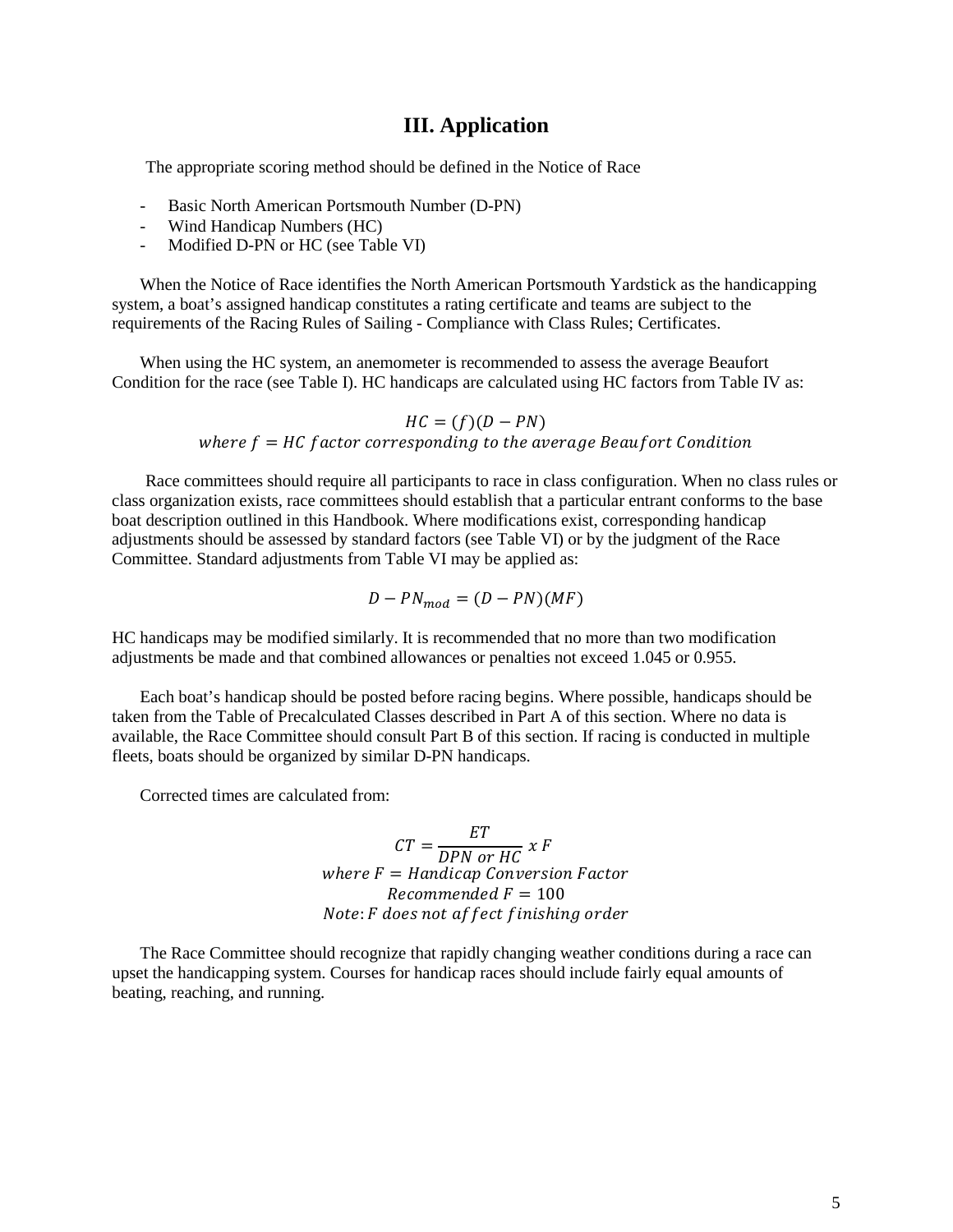#### **A. Reading Portsmouth Tables and Race Results**

The Table of Precalculated Classes presents verified handicaps for several models in each of the five recognized classes– Centerboard, Sailboard, Multihull, Keelboat, and Offshore. The tables contain the Class Name, Class Code, D-PN, and HC handicaps for each documented class.

The handicaps are standardized to boats that are rigged and sailed according to class rules, in a manufacturer stock configuration, or in the standard configuration described in Section II. For classes with optional rigs, sails, and equipment, the class listing refers to a standard option. Skippers requesting special allowances must supply factory literature proving any and all deviations from the base configuration.

A coding system was developed to aid the organization of race data submitted to the Portsmouth Numbers Committee and account for these various configurations. These codes should be used when recording race results to ensure data is processed appropriately. The codes are designated as eight character alpha-numeric fields with the following guidelines:

- Classes are generally identified by two to six alpha-numeric characters

-

- The trailing characters are used to designate deviations from in class design and sail plan
- Certain popular class variations (Mk #, masthead rig, tall mast, shoal draft, yawl, etc.) are listed separately from the standard class option in the Tables of Precalculated Classes, usually differentiated by character #6. Letter codes for standard class variations are presented as:

| $A = Gaff rig$                                                            | $M =$ Masthead rig                      |
|---------------------------------------------------------------------------|-----------------------------------------|
| $B =$ Centerboard version of keelboat                                     | $N =$ Wing keel                         |
| $C = Cat$ rig                                                             | $R =$ Cutter                            |
| $E = Keel-centerboard version$                                            | $U = Uni-Rig$                           |
| $F = Fin$ keelboat version                                                | $W =$ Swing or retractable keel version |
| $H = High$ or tall rig                                                    | $X = Special$ , unique or custom design |
| $K =$ Ketch                                                               | $Y = Y$ awl                             |
| $L =$ Keelboat version where standard is another type (i.e., shoal draft) |                                         |

- Standard adjustments are designated in characters 7 and 8 as prescribed in Table VI.

| Sample code variations (See Table VI): |                                                       |             | <b>CLASS CODE</b> |                          |                |   |                |        |                |
|----------------------------------------|-------------------------------------------------------|-------------|-------------------|--------------------------|----------------|---|----------------|--------|----------------|
| Class                                  | Variation                                             |             | 2                 | 3                        | 4              | 5 | 6              | 7      | 8              |
| <b>Fox</b>                             | Cat rig                                               | F           | O                 | X                        |                |   | C              |        |                |
| Sunfish                                | One crew over 225 lbs.                                | S           | F                 |                          |                |   |                | 3      |                |
| Sidewinder                             | Cat rig, 2 crew over 225 lbs.                         | S           | W                 | N                        | D              |   | $\overline{C}$ | 3      |                |
| Morgan 28                              | Light engine, folding propeller, 180% genoa           | M           | O                 | $\mathbf R$              | $\overline{2}$ | 8 |                |        |                |
| Morgan 28                              | Heavy engine, 3 blade propeller, 155% genoa           | M           | O                 | $\mathbb{R}$             | 2              | 8 |                | 8      | $\overline{2}$ |
| Morgan 28                              | Mk III, heavy engine, 3 blade propeller, no spinnaker | M           | O                 | $\mathbf R$              | $\overline{2}$ | 8 | 3              | 8      | $\ast$         |
| Morgan 28                              | Heavy engine, 2 blade propeller, 135% genoa, tall rig | M           | $\Omega$          | $\mathbb{R}$             | $\overline{2}$ | 8 | H              | 6      | 3              |
| Ranger 23                              | Retractable outboard engine                           | $\mathbf R$ | N                 | G                        | $\overline{2}$ | 3 |                |        |                |
| Ranger 23                              | $\frac{1}{4}$ ton                                     | $\mathbf R$ | N                 | G                        |                |   | 4              |        |                |
| Ranger 23                              | $\frac{1}{4}$ ton, Mk II                              | $\mathbf R$ | N                 | G                        |                |   | 4              |        |                |
| Ranger 35                              | 1 ton                                                 | $\mathbf R$ | N                 | G                        |                |   | 1              |        |                |
| Ranger 36                              | 2 ton                                                 | $\mathbf R$ | N                 | G                        | $\overline{2}$ |   |                |        |                |
| San Juan 7.7                           |                                                       | S           |                   | $\overline{\phantom{0}}$ | 7              |   | 7              |        |                |
| Thistle                                | Single-handed, no spinnaker (hypothetical)            | T           | H                 |                          |                |   |                | $\ast$ | $\Omega$       |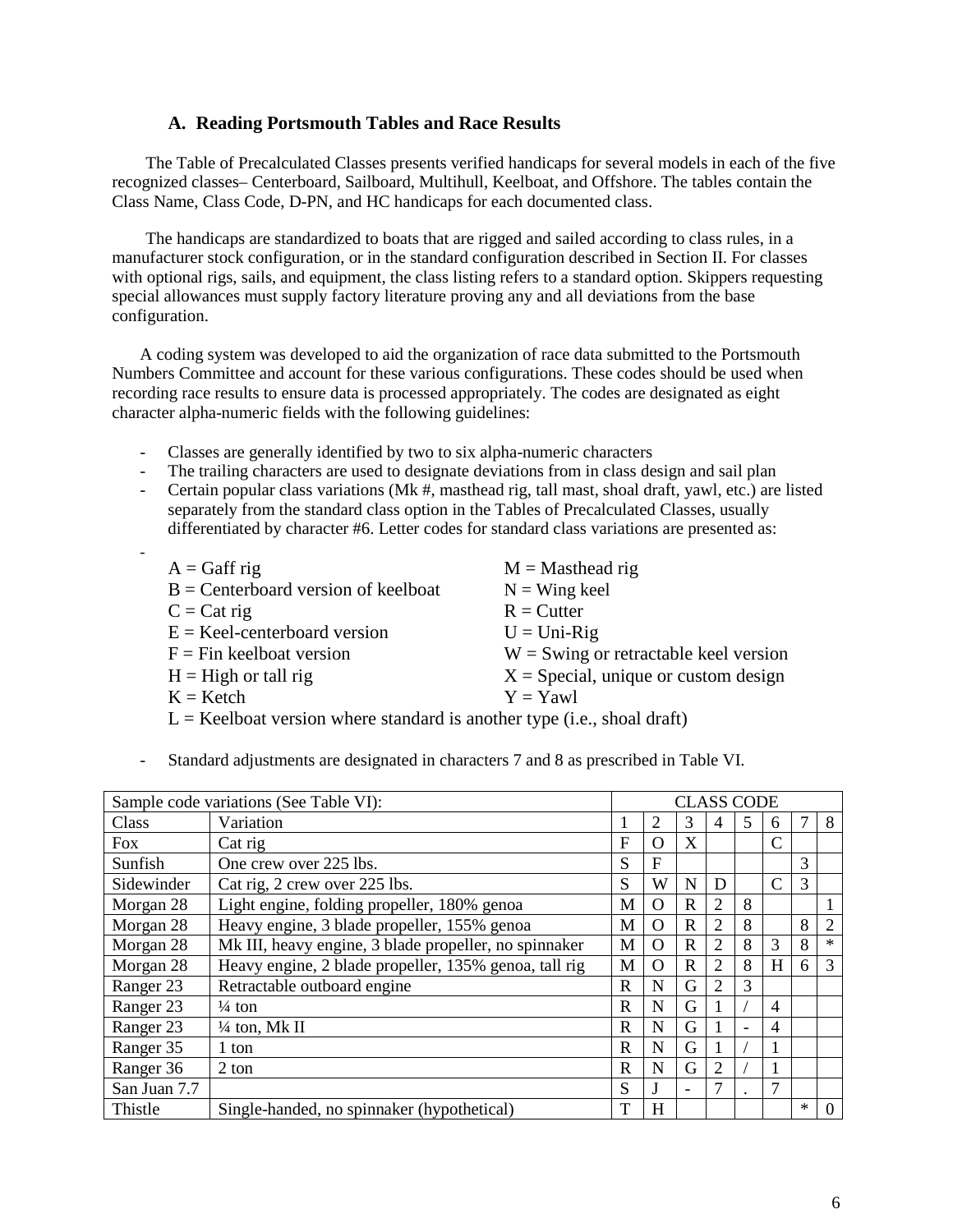When referencing the Table of Precalculated Classes, Race Committees should regard handicaps bounded by parentheses with suspect as they are based on limited race data (5-15 data points). Further to this, those handicaps denoted by brackets should be taken as highly suspect as these are estimated handicaps based on less than 5 data points. Individual clubs are urged to verify and modify bracketed ratings as necessary using local race data as described in Part B of this section. Where Wind Velocity Handicap Factors are not listed, D-PN may be used. Alternatively, an HC handicap may be calculated by methods described in Part B.

#### **B. Handicapping Unlisted Classes**

Ideally, all handicaps should be verified by race data and listed in the Table of Precalculated Classes. Where unlisted classes are introduced, trial races with one or more of the Yardsticks should be conducted to determine a suitable rating in conjunction with the Portsmouth Numbers Committee. In the absence of verified race or trial data, a given boat may not have a verified D-PN handicap available. The following subparts outline two techniques to determine provisional ratings in the absence of a published handicap.

#### **1. From Principle Dimensions and Other Ratings**

The race committee may assess a provisional handicap from certain principle dimensions as follows:

- 1) Classify the boat under one of the five classes outlined in Table III
- 2) Calculate the corresponding MR, DR, or MPR
- 3) Classify the boat as one of the appropriate subclasses
- 4) Apply the corresponding D-PN formula with factors from Table IV
- 5) Apply factors in Table IV corresponding to that type to obtain HC handicaps (optional)
- 6) Apply allowance factors from Table VI to enhance D-PN or HC (optional)

The Portsmouth Numbers Committee is available to assist in the development of these provisional handicaps. Conversions of PHRF, MORC, and IOR ratings to D-PN are also available to develop provisional handicaps (see Table III – Offshore Classes).

#### **2. From Local Race Data**

While all clubs are encouraged to coordinate handicapping efforts with the Portsmouth Numbers Committee, the following simplified procedure may be used to assess DPN handicaps using local race data. Restricting the data set to only local races may be appropriate where local conditions are highly unique.

For race results to be considered, a Yardstick must be a participant in the race (see Table VII). To determine the handicap for a given boat, a series of calculations must be made. These calculations are repeated for each individual race or trial and then aggregated in a weighted average to obtain an estimated D-PN. A table is presented to aid the organization of race data and facilitate these calculations.

1) Where multiple Yardsticks participated, an average D-PN or HC should be calculated for the given Beaufort Number (BN) observed in that race. Where the BN is unknown, D-PN values for the Yardsticks should be used and the BN denoted as "X".

$$
HC_{avg,BN} = \sum_{i=1}^{n} HC_{i,BN}
$$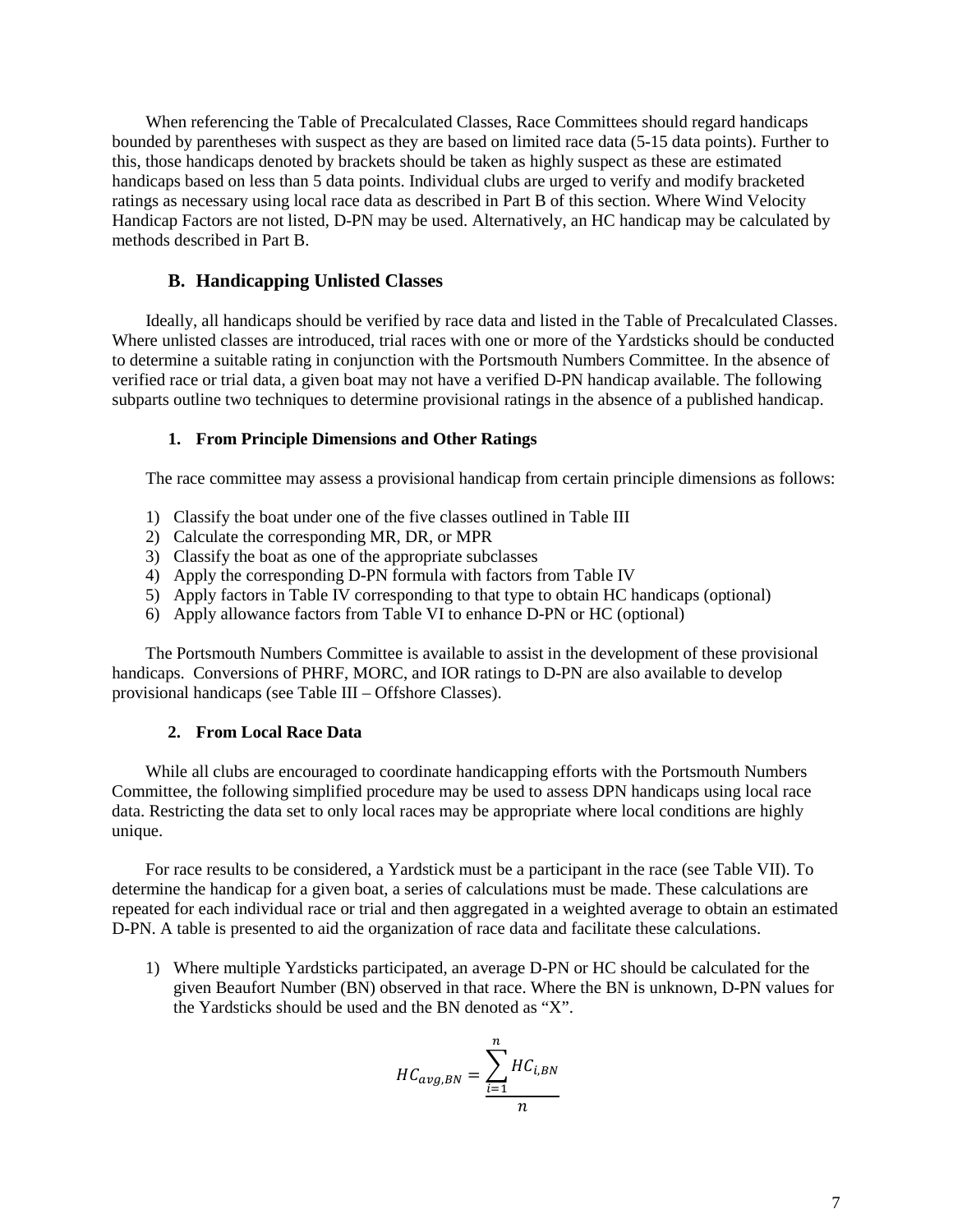2) The corrected average Elapsed Time of the Yardsticks in that race is given by:

$$
ET_{avg,BN} = HC_{avg,BN} \times \frac{\sum_{i=1}^{n} \left(\frac{ET_i}{HC_{i,BN}}\right)}{n}
$$

3) *ETavg* and *HCav*g,BN of the Yardsticks may then be used to assess the handicap for the other boat in the race, denoted by subscript *j*. By definition, the following handicapping equation is taken:

$$
\frac{ET_1}{HC_1} \times F = \frac{ET_2}{HC_2} \times F
$$

Therefore

$$
HC_{j,BN} = \frac{(ET_{j,BN})(HC_{avg,BN})}{ET_{avg}}
$$

This will yield a series of  $HC_{j,BN}$  values, one for each race conducted.

4) The resulting *HCj,BN* for each BN should be averaged together, thus consolidating the list to one value for each BN available.

$$
HC_{j,avg,BN} = \sum_{j=1}^{n} HC_{j,BN}
$$

5) The general purpose D-PN may finally be calculated as an average of these results weighted by the wind condition. Weight Factors (WF) are outlined in Table II.

$$
DPN_j = \frac{\sum_{BN=0}^{X} (HC_{j,avg,BN})(WF_{BN})}{\sum_{BN=0}^{X} (WF_{BN})}
$$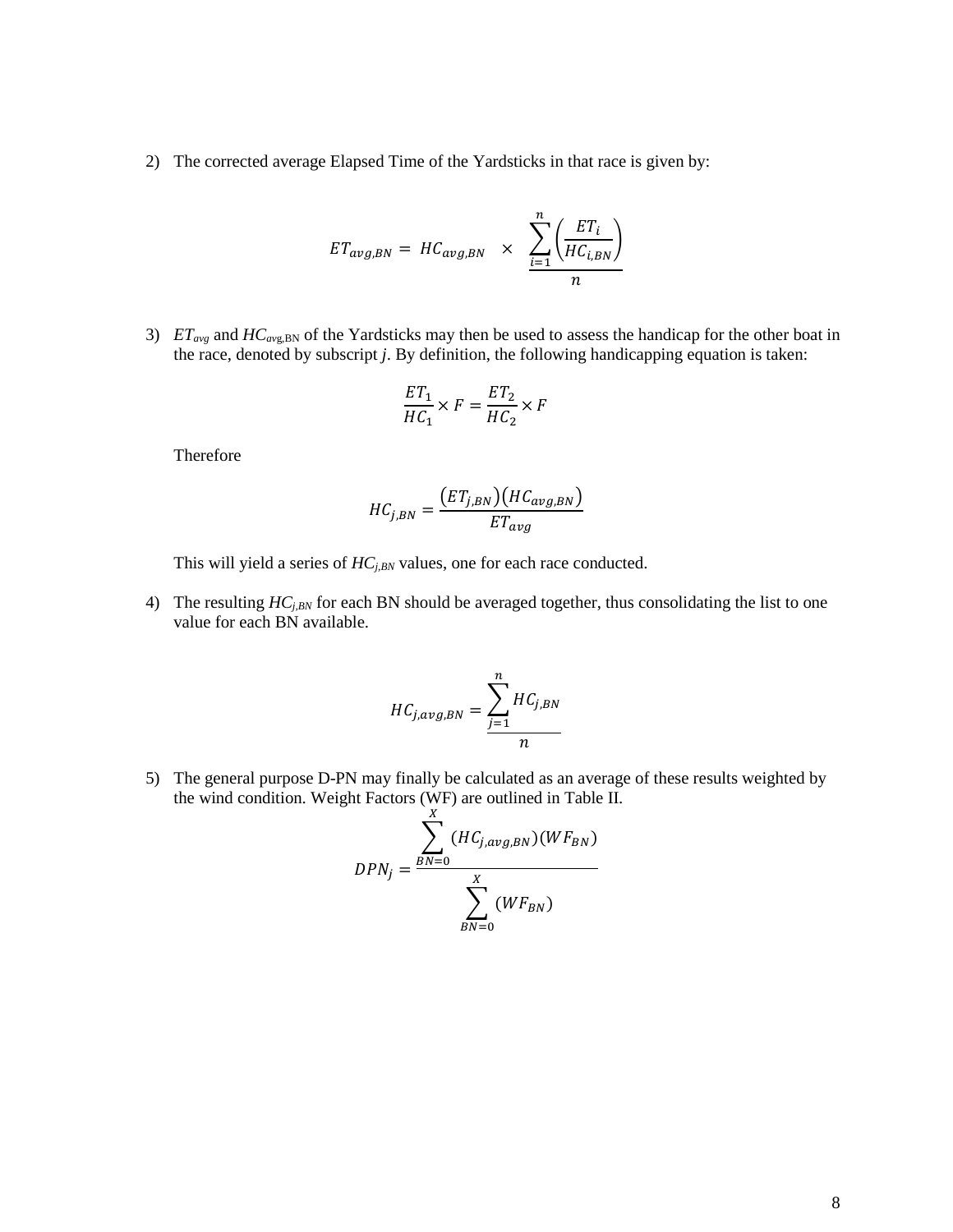|                                                         | Race 1 BN=                |                  | Race 2 BN=       |                  | Race 3 BN=               |                    | Race 4 BN=                |                  | Race 5 BN=                |                         |
|---------------------------------------------------------|---------------------------|------------------|------------------|------------------|--------------------------|--------------------|---------------------------|------------------|---------------------------|-------------------------|
|                                                         | $HC_{i,BN}$               | $ET_{i,BN}$      | $HC_{i,BN}$      | $ET_{i,BN}$      | $HC_{i,BN}$              | $ET_{i,BN}$        | $HC_{i,BN}$               | $ET_{i,BN}$      | $HC_{i,BN}$               | ET <sub>i,BN</sub>      |
| Yardstick 1                                             |                           |                  |                  |                  |                          |                    |                           |                  |                           |                         |
| Yardstick 2                                             |                           |                  |                  |                  |                          |                    |                           |                  |                           |                         |
| Yardstick 3                                             |                           |                  |                  |                  |                          |                    |                           |                  |                           |                         |
|                                                         | $1)$ HC <sub>avg,BN</sub> | 2) $ET_{avg,BN}$ | 1) $HC_{avg,BN}$ | 2) $ET_{avg,BN}$ | 1) H C <sub>avg,BN</sub> | $2)$ $ET_{avg,BN}$ | $1)$ HC <sub>avg,BN</sub> | 2) $ET_{avg,BN}$ | $1)$ HC <sub>avg,BN</sub> | 2) ET <sub>avg,BN</sub> |
|                                                         |                           |                  |                  |                  |                          |                    |                           |                  |                           |                         |
| <b>Trial Boat</b>                                       | 3) $ETi,BN=$              |                  | 3) $ETi,BN=$     |                  | 3) $ETi,BN=$             |                    | 3) $ETi,BN=$              |                  | 3) $ETj,BN=$              |                         |
| $HC_{j,BN} = \frac{(ET_{j,BN})(HC_{avg,BN})}{ET_{avg}}$ |                           |                  |                  |                  |                          |                    |                           |                  |                           |                         |

| <b>BN</b>      | Mono/Multi-Hull WF <sub>BN</sub> (Table II)                                             | 4) HC <sub>j,avg,BN</sub> | $(HCj,avg,BN)(WFBN)$ |
|----------------|-----------------------------------------------------------------------------------------|---------------------------|----------------------|
| 0              | 0.33/0.33                                                                               |                           |                      |
| 1              | 0.61/0.61                                                                               |                           |                      |
| $\overline{2}$ | 0.88/0.75                                                                               |                           |                      |
| 3              | 1.00/0.88                                                                               |                           |                      |
| 4              | 0.88/1.00                                                                               |                           |                      |
| 5              | 0.61/0.88                                                                               |                           |                      |
| 6              | 0.33/0.61                                                                               |                           |                      |
| 7              | 0.14/0.33                                                                               |                           |                      |
| 8              | 0.04/0.14                                                                               |                           |                      |
| 9              | 0.01/0.04                                                                               |                           |                      |
| x              | 0.28/0.28                                                                               |                           |                      |
|                | 5) $DPN_j = \frac{\sum_{BN=0}^{X} (HC_{j,avg,BN})(WF_{BN})}{\sum_{BN=0}^{X} (WF_{BN})}$ |                           |                      |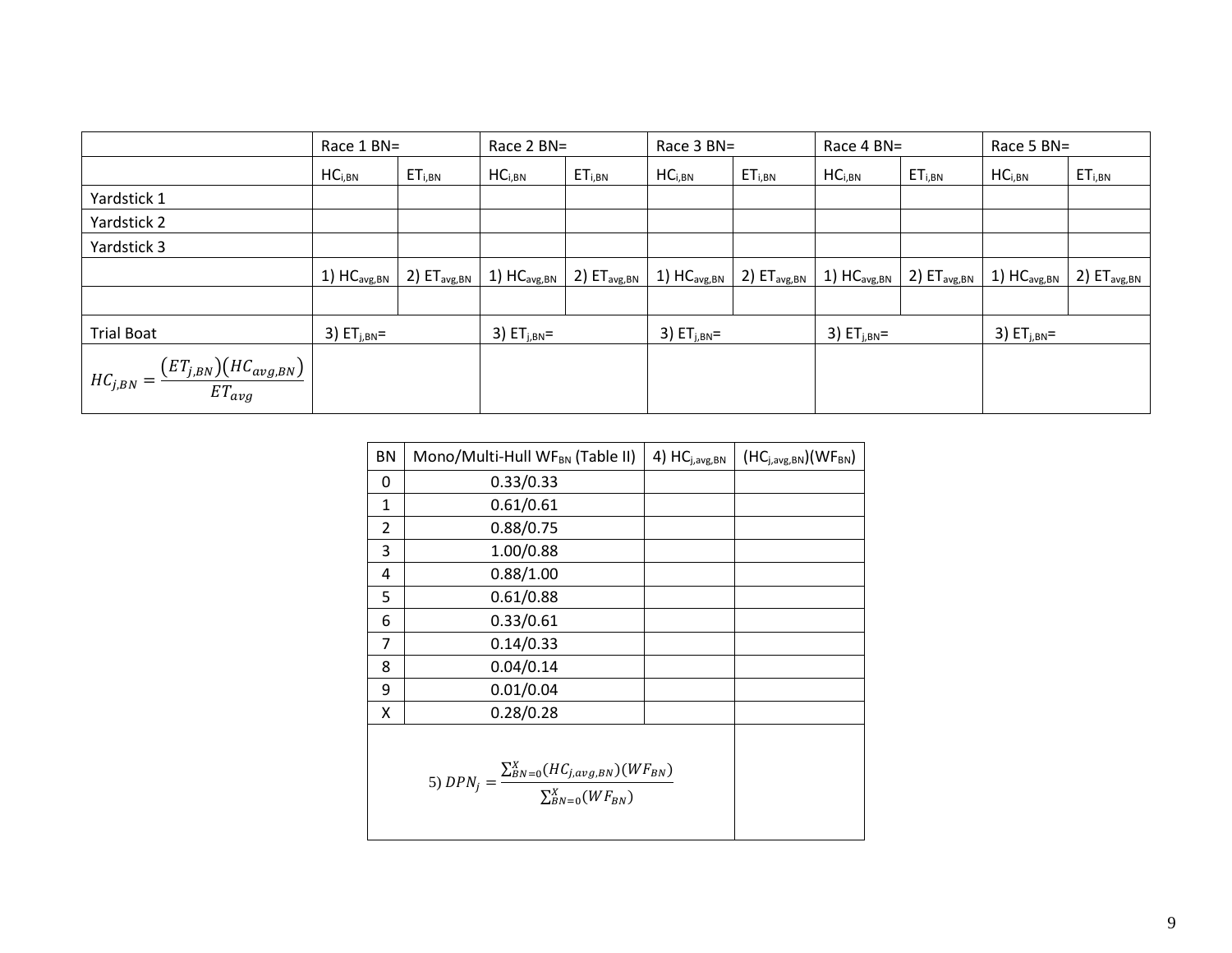# **VI. Data Reporting**

<span id="page-11-0"></span>We are indebted to clubs and fleets who have supplied race results to the Portsmouth Numbers Committee for the furtherance of the system. This service would not be possible without your participation and support.

All groups, regardless of size, are encouraged to coordinate score sheet submissions with their Race Committee. All results should include:

- 1) Club or fleet name plus sender's address, phone and email
- 2) List of participants and classes using coding system outlined in Section III.B or, in the case of an unlisted class, a detailed description.
- 3) Record of wind velocity at the start, middle and finish of races
- 4) Record of elapsed and corrected times, preferably in decimal minutes
- 5) Results should be submitted to [PORTSMOUTH@USSAILING.ORG](mailto:PORTSMOUTH@USSAILING.ORG) by November 1 for inclusion in the next edition of the Yardstick Tables

Scoring templates are available from USSAILING.ORG for Race Committee use. Results may also be submitted in Microsoft Excel, Word, or Sailwave html format. A scanned copy of the scoring sheet would be well received.

Thank you!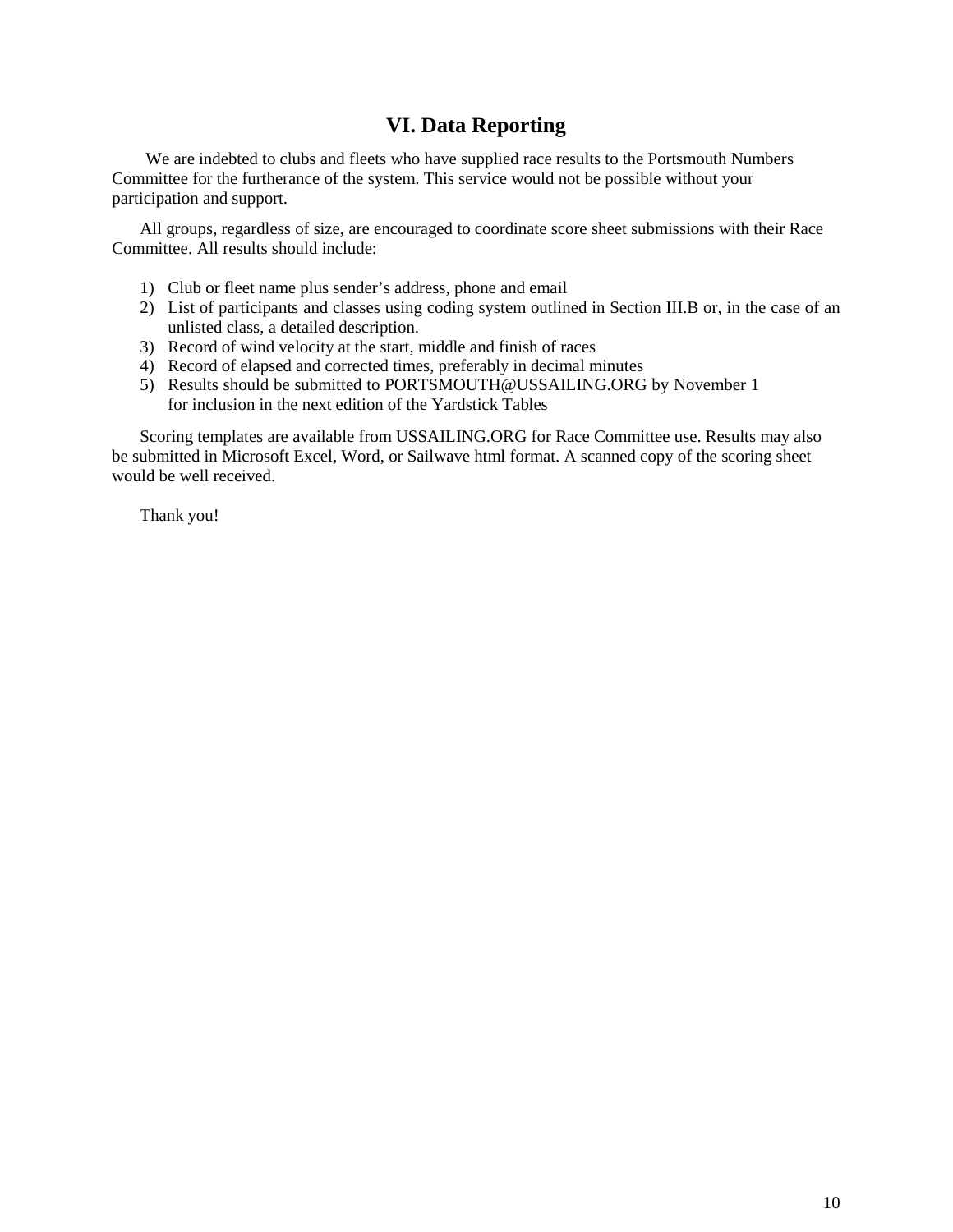# **Table I: Beaufort Scale**

<span id="page-12-0"></span>

| <b>Beaufort</b> | Wind      | Seaman's                       | Sea Condition                                                                         | Typical        | <b>Typical Condition</b>     |
|-----------------|-----------|--------------------------------|---------------------------------------------------------------------------------------|----------------|------------------------------|
| Number          | Speed     | Term                           |                                                                                       | Wave           | <b>Attainment Time</b>       |
|                 | (kts)     |                                |                                                                                       | Height (ft)    |                              |
| $\overline{0}$  | $0 - 1$   | Calm                           | Glassy-smooth, mirror-like                                                            | Smooth         |                              |
| 1               | $2 - 3$   | Light Air                      | Scale-like ripples                                                                    | <b>Ripples</b> | $1-10$ min                   |
| $\overline{2}$  | $4 - 6$   | Light<br><b>Breeze</b>         | Small, short wavelets with<br>glassy crests                                           | 1/3            | $5-15$ min                   |
| 3               | $7-10$    | Gentle<br><b>Breeze</b>        | Large wavelets, crests begin to<br>break, occasional foam                             | $1-2$          | $5-20$ min                   |
| $\overline{4}$  | $11-16$   | Moderate<br><b>Breeze</b>      | Small waves, some whitecaps,<br>more frequent foam                                    | $2 - 3$        | 15-60 min                    |
| 5               | $17 - 21$ | Fresh<br><b>Breeze</b>         | Moderate longer waves, better<br>formed, many whitecaps, much<br>foam, some spray     | $3-4$          | 15-60 min                    |
| 6               | $22 - 27$ | <b>Strong</b><br><b>Breeze</b> | Large waves form, many<br>whitecaps, foam everywhere,<br>more spray                   | $4 - 5$        | $\frac{1}{4} - 2 \text{ hr}$ |
| 7               | 28-33     | Moderate<br>Gale               | Sea heaps up, streaks of foam,<br>spindrift begins                                    | $5 - 6$        | $\frac{1}{2}$ -3 hr          |
| 8               | 34-40     | Fresh Gale                     | Moderately high, long waves,<br>crests into spindrift, well-<br>marked steaks of foam | $6 - 7$        | $\frac{1}{2}$ -3 hr          |
| 9               | 41-47     | <b>Strong</b><br>Gale          | High waves, sea rolls, dense<br>streaks, spray affects visibility                     | $7-9$          | $\frac{1}{2} - 4 \ln$        |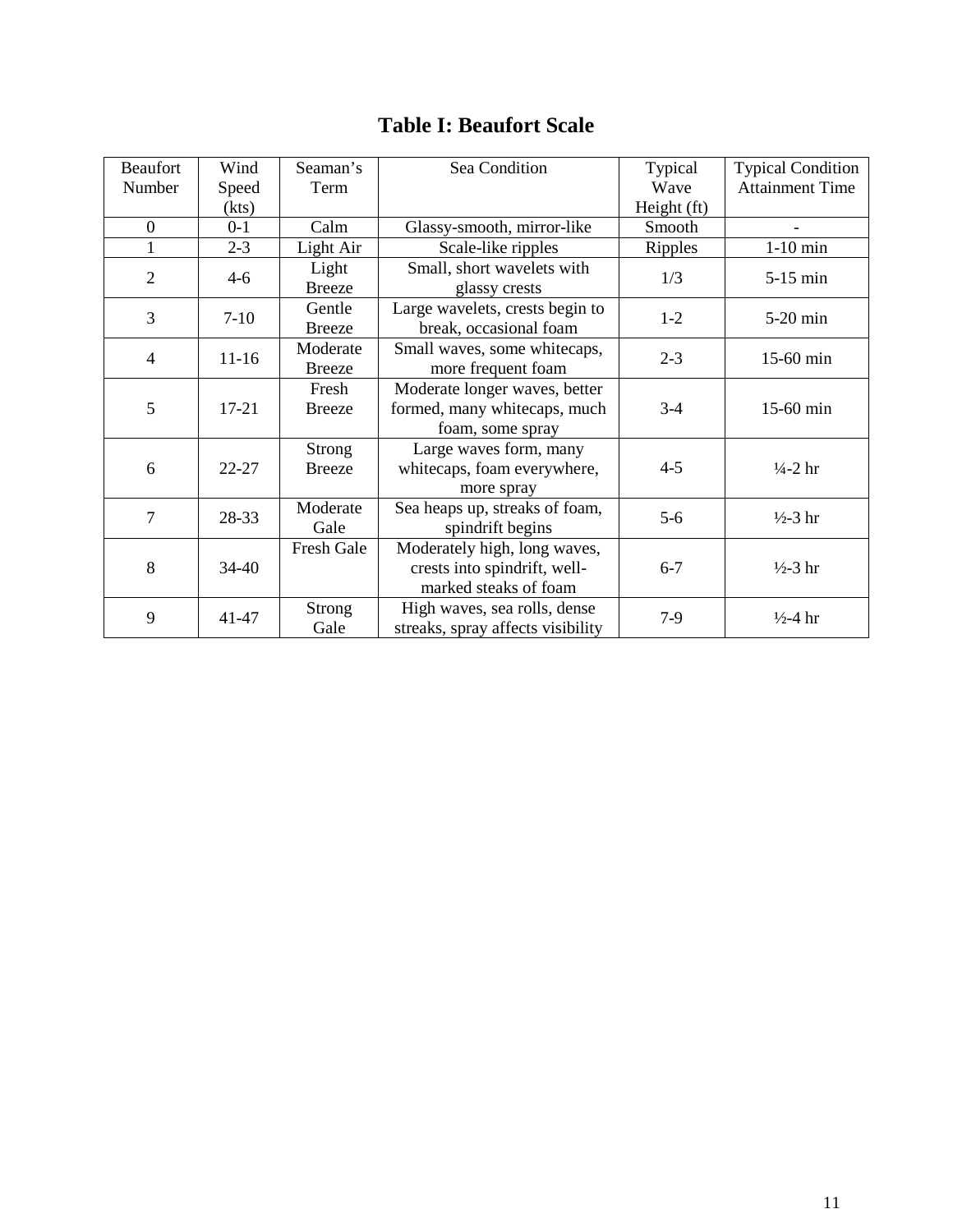|                        | Weight Factor       | Weight Factor     |
|------------------------|---------------------|-------------------|
| <b>Beaufort Number</b> | (except Multihulls) | <b>Multihulls</b> |
| BN                     | WF                  | WF                |
|                        | 0.33                | 0.33              |
|                        | 0.61                | 0.61              |
|                        | 0.88                | 0.75              |
|                        | 1.00                | 0.88              |
|                        | 0.88                | 1.00              |
|                        | 0.61                | 0.88              |
| б                      | 0.33                | 0.61              |
|                        | 0.14                | 0.33              |
|                        | 0.04                | 0.14              |
|                        | 0.01                | 0.04              |
| (Unknown BN)           | 0.28                | 0.28              |

<span id="page-13-0"></span>**Table II: D-PN Assessment Weight Factors**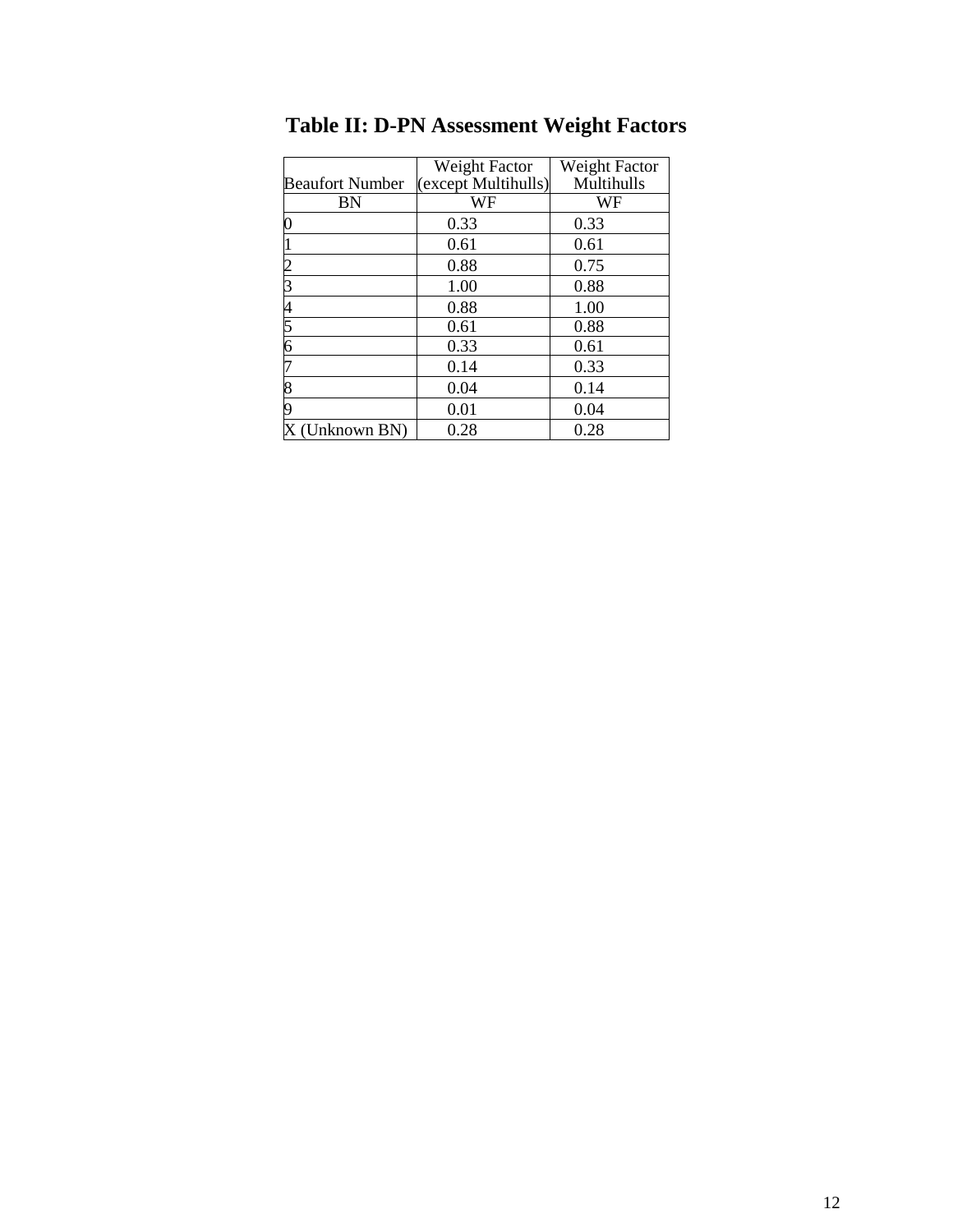# **Table III: Class Types and Rating Formulae**

## <span id="page-14-0"></span>**Common Abbreviations and Formulae**

 $A, B = Regression Coefficients$  $LOA = Length \, Overall \, (ft)$  $LWL = Water line Length (ft)$  $SA =$  Sail Area (ft<sup>2</sup>)

 $c = Number of$  Crew  $D = Displacement, class weight (lbs)$ Power – Displacement Ratio =  $\sqrt{SA}/\sqrt[3]{D}$ 

# **A. CENTERBOARD CLASSES**

- I. Possibly more wetted surface and/or medium power-displacement ratio relative to Thistle (DAY SAILER, LONE STAR 16)
- II. Possibly more wetted surface and/or lower power-displacement ratio relative to Thistle (ALBACORE, FLYING SCOT, LIGHTNING, MOBJACK)
- III. Possibly similar wetted surface and/or equivalent power-displacement ratio relative to Thistle (C-LARK, CORONADO 15, FJ, HIGHLANDER, KESTREL, RAVEN, SNIPE, WINDMILL)
- IV. Possibly less wetted surface and/or similar power-displacement ratio relative to Thistle (INTERNATIONAL 14, BLUE JAY, DEMON, JET 14)
- V. Trapeze classes (INTERNATIONAL 470, INTERNATIONAL 505, FIREBALL, FLYING DUTCHMAN, JOLLYBOAT)
- VI. Scow Classes (C-SCOW, E-SCOW, M-SCOW, MC-SCOW, Y-FLYER)
- VII. Lateen-rig, board boat classes (MINIFISH, SAILFISH, SCORPION, SUNFISH)
- VIII. Cat-rig, high-performance, single-handers; possibly more wetted surface and/or equivalent powerdisplacement ratio relative to Thistle (FINN, FORCE 5, LASER, OK DINGHY)
- IX. Cat-rig, medium and low performance, single handers; possibly less wetted surface and/or equivalent power-displacement ratio relative to Thistle (KITE, MOTH, OPTIMIST, PENGUIN, PRAM)

Measured Rating (MR) Centerboard Classes

 $MR = \frac{1}{2}$  $\frac{LOA + LWL}{2} + \sqrt[1.3]{SA}$  $D - PN = A + [B(MR)]$  (See Table IV)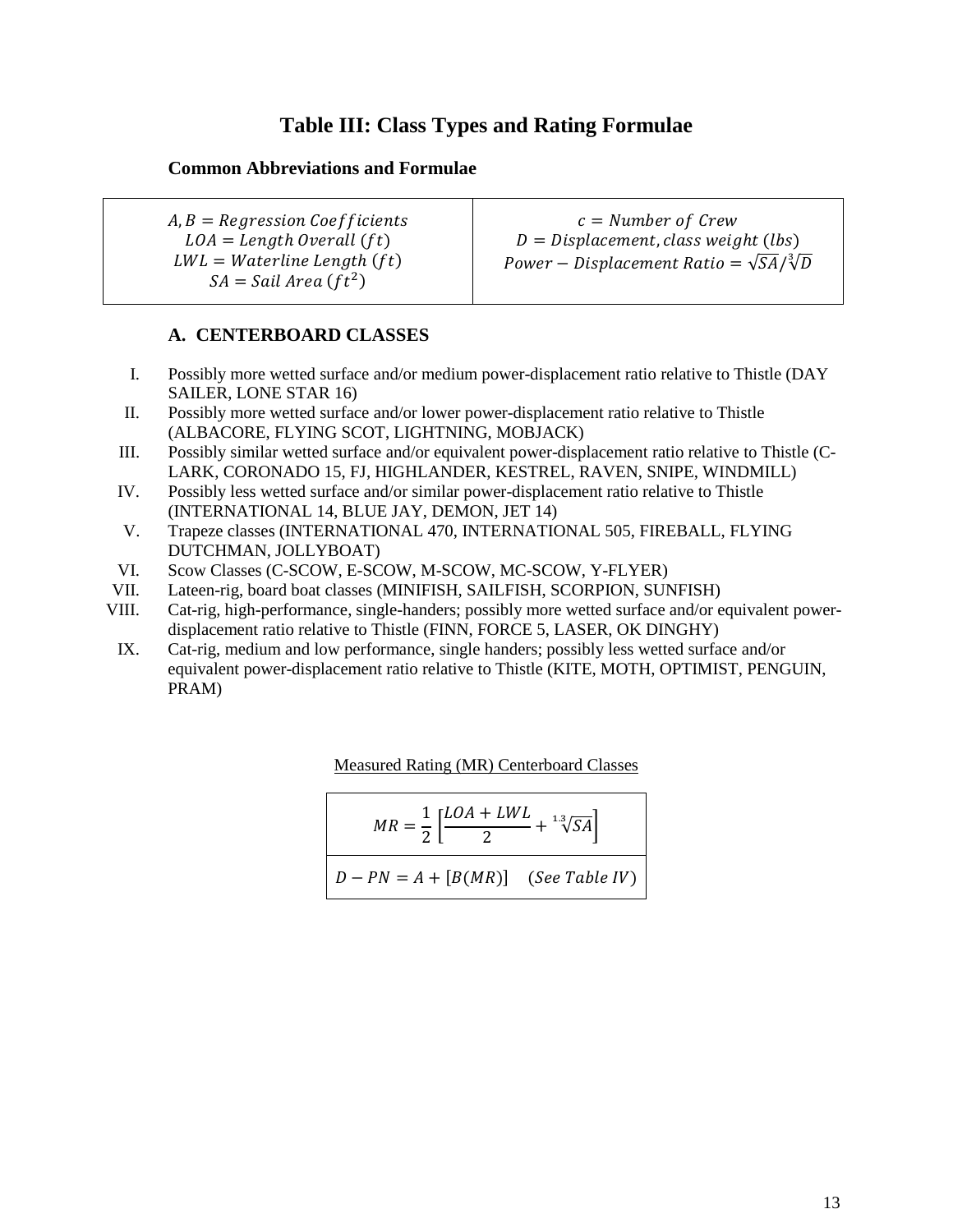# **B. MULTIHULL CLASSES**



$$
PMR = 0.7071(z) \sqrt{1 + \sqrt{1 + \frac{535.2(w)}{z^{2}L^{4}}}}
$$
  

$$
w = 1.1D + 175c
$$
  

$$
L = 0.6(LWL) + 0.4(LOA)
$$
  

$$
z = \sqrt[4]{\frac{(w)(L)^{4}}{(SA)^{2}}}
$$
  

$$
D - PN = A + [B(PMR)]
$$
 (See Table IV)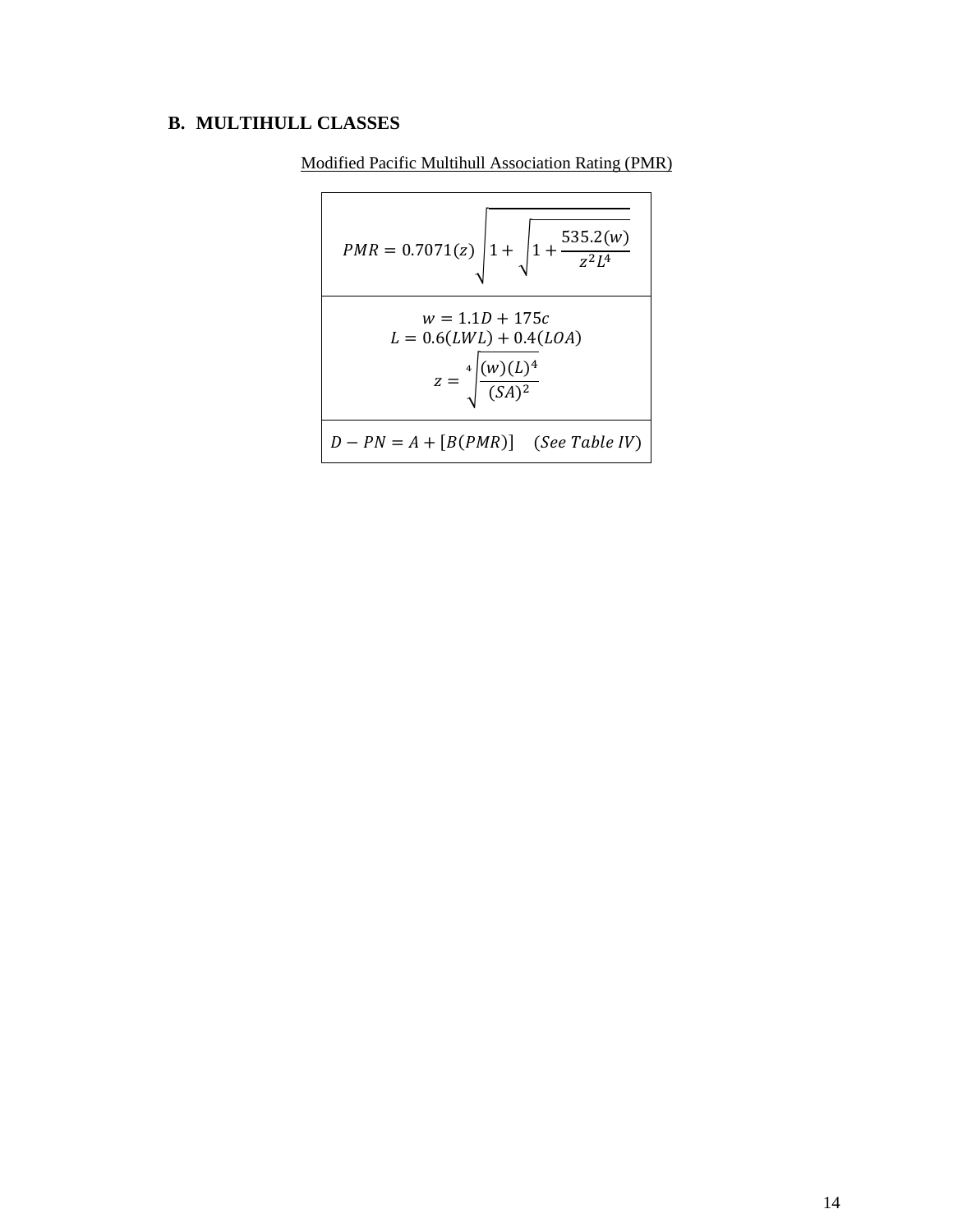# **C. KEELBOAT CLASSES**

- I. Possibly more wetted surface and/or equivalent power-displacement ratio relative to Thistle (COLUMBIA 21 DRAGON, LUDERS 21, SOLING, STAR)
- II. Possibly more wetted surface and/or lower power-displacement ratio relative to Thistle (INTERNATIONAL 110, LUDERS 16, RHODES 19)
- III. Possibly similar wetted surface and/or similar power-displacement ratio relative to Thistle (SIMILAR TO D. OFFSHORE CLASSES – TYPE III)
- IV. Light displacement hulls capable of surfing or planning (TEMPEST)
- V. Centerboard versions of keelboats (RHODES 19 CB, COLUMBIA 21 CB)

Derived Rating (DR) for Keelboat Classes

$$
DR = 0.991(LWL) \sqrt{\frac{SA}{\sqrt[3]{D}}}
$$
  

$$
D - PN = A + [B(DR)]
$$
 (See Table IV)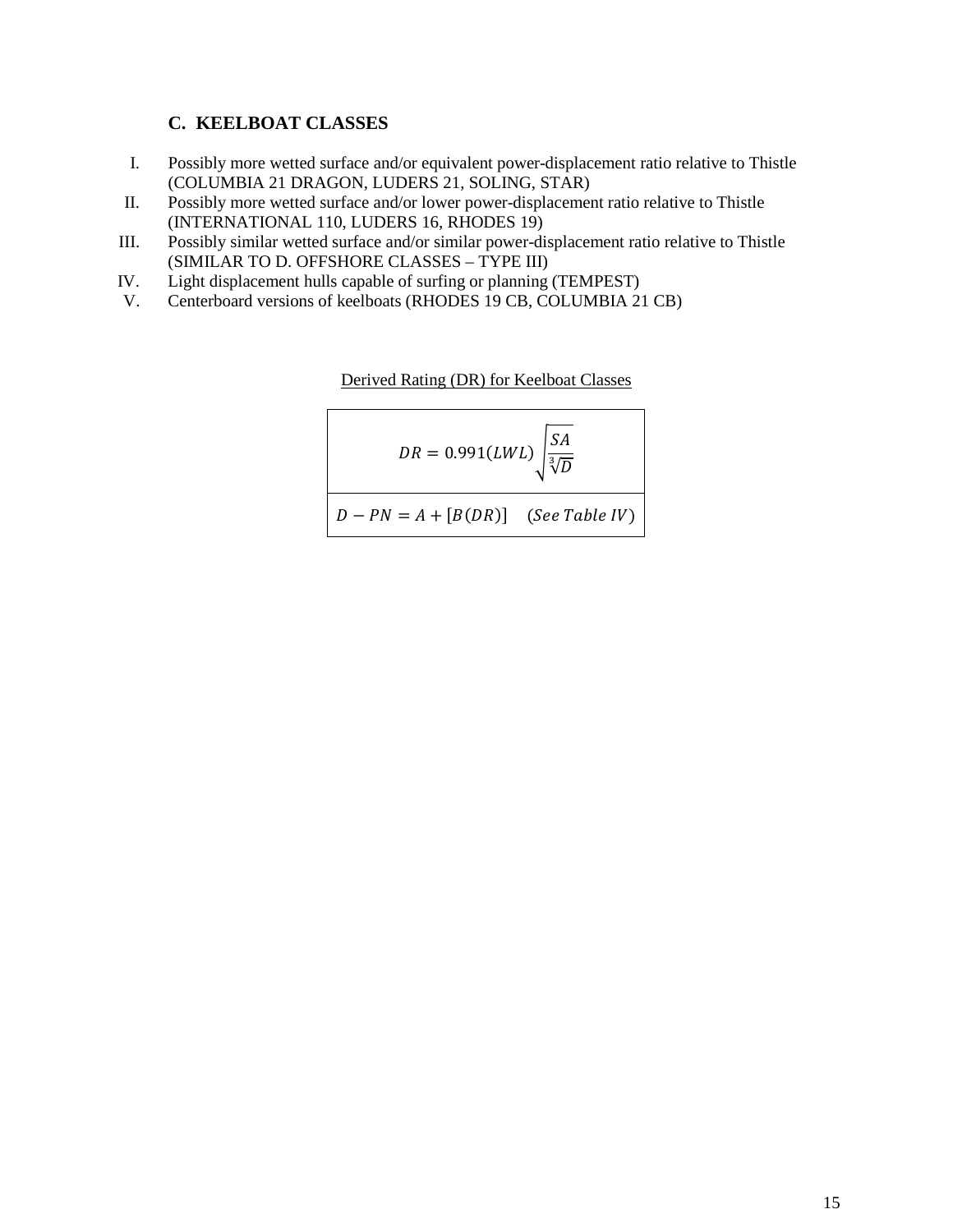# **D. OFFSHORE CLASSES**

- I. Power-displacement ratio less than 1.000 and LOA greater than 28.0 ft (CAL 30, COLUMBIA 50, ERICSON 29, MORGAN 30)
- II. Power-displacement ratio less than 1.070 (CAL 29 ELECTRA, ERICSON 25, TYPHOON)
- III. Power-displacement ratio greater than 1.070 but less than 1.200 (BALBOA 26, C&C 35, SANTANA 21)
- IV. Power-displacement ratio less than 1.000 and LOA less than 28.0 ft
- V. Ultra-Light Displacement Boat (ULDB)

Derived Rating (DR) for Offshore Classes

$$
DR = 0.991(LWL) \sqrt{\frac{SA}{\sqrt[3]{D}}}
$$
  

$$
D - PN = A + [B(DN)]
$$
 (See Table IV)

Provisional Rating Conversions for Offshore Classes

$$
D - PN = A + [B(IOR)]
$$
 (See Table IV)  

$$
D - PN = A + [B(MORC)]
$$
 (See Table IV)  

$$
D - PN = \frac{PHRF}{6} + 55
$$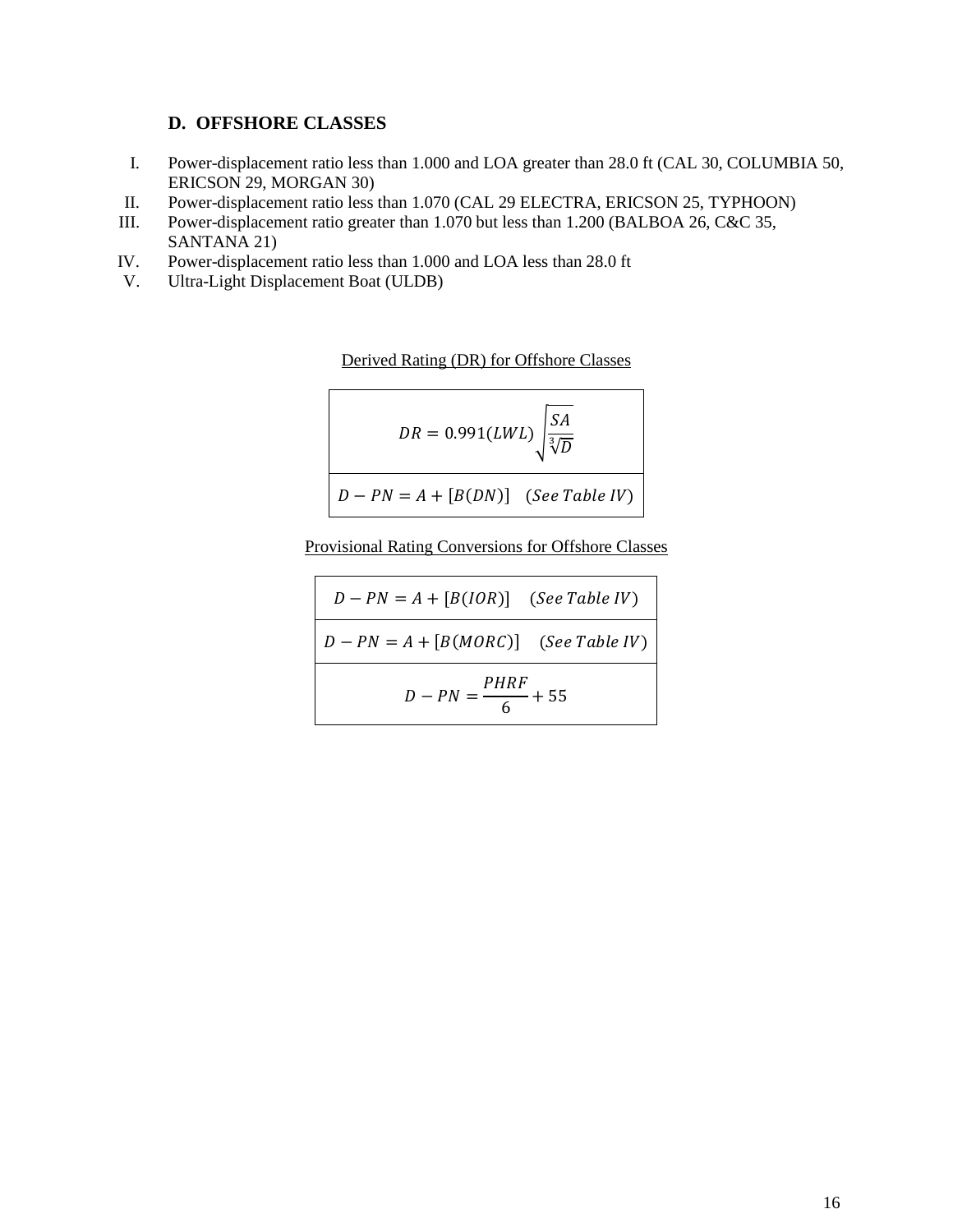<span id="page-18-0"></span>

|                          |                |               |              | <b>HC</b> Factors       |         |                                         |                |       |
|--------------------------|----------------|---------------|--------------|-------------------------|---------|-----------------------------------------|----------------|-------|
|                          |                |               |              | D-PN Formulae Constants |         | $HC=(f)(D-PN)$<br><b>Beaufort Scale</b> |                |       |
| <b>CLASS</b>             | <b>TYPE</b>    | <b>RATING</b> | $\mathbf{A}$ | $\, {\bf B}$            | $0 - 1$ | $2 - 3$                                 | $\overline{4}$ | $5-9$ |
| Centerboard              |                |               |              |                         |         |                                         |                |       |
| Classes                  | $\mathbf I$    | <b>MR</b>     | 143.9        | $-2.758$                | 1.060   | 1.010                                   | 0.970          | 0.970 |
|                          | $\mathbf{I}$   | <b>MR</b>     | 96.0         | $-0.308$                | 1.071   | 1.008                                   | 0.941          | 0.941 |
|                          | $\rm III$      | <b>MR</b>     | 113.4        | $-1.392$                | 1.023   | 1.004                                   | 0.973          | 0.973 |
|                          | IV             | <b>MR</b>     | 213.1        | $-8.227$                | 1.010   | 0.978                                   | 0.974          | 0.974 |
|                          | $\mathbf V$    | <b>MR</b>     | 113.1        | $-1.790$                | 1.026   | 1.016                                   | 0.967          | 0.967 |
|                          | VI             | <b>MR</b>     | 117.6        | $-1.780$                | 1.055   | 1.026                                   | 0.975          | 0.975 |
|                          | <b>VII</b>     | MR            | 205.5        | $-7.940$                | 1.014   | 1.001                                   | 0.935          | 0.935 |
|                          | <b>VIII</b>    | MR            | 109.1        | $-1.160$                | 1.012   | 1.010                                   | 0.990          | 0.990 |
|                          | IX             | MR            | 209.8        | $-9.231$                | 1.009   | 0.991                                   | 0.985          | 0.985 |
| <b>Multihull Classes</b> |                | <b>PMR</b>    | 14.3         | 58.74                   | 1.070   | 1.030                                   | 1.000          | 0.950 |
| <b>Keelboat Classes</b>  | $\mathbf I$    | DR            | 106.4        | $-0.952$                | 1.017   | 1.008                                   | 0.984          | 0.984 |
|                          | $\mathbf{I}$   | DR            | 110.9        | $-0.602$                | 1.041   | 1.021                                   | 0.944          | 0.944 |
|                          | $\mathbf{III}$ | DR            | 141.0        | $-2.620$                | 1.017   | 1.008                                   | 0.971          | 0.971 |
|                          | IV             | DR            | 124.6        | $-1.014$                | 1.018   | 0.986                                   | 0.980          | 0.980 |
|                          | $\mathbf V$    | <b>DR</b>     | 105.5        | $-0.960$                | 1.048   | 1.016                                   | 0.908          | 0.908 |
| <b>Offshore Classes</b>  | $\bf{I}$       | DR            | 114.7        | $-1.183$                | 1.027   | 1.023                                   | 0.960          | 0.940 |
|                          |                | <b>IOR</b>    | 110.1        | $-0.861$                |         |                                         |                |       |
|                          |                | <b>MORC</b>   |              |                         |         |                                         |                |       |
|                          |                | <b>PHRF</b>   | See Table V  |                         |         |                                         |                |       |
|                          | $\mathbf{I}$   | DR            | 138.1        | $-2.167$                | 1.008   | 1.006                                   | .990           | .985  |
|                          |                | <b>IOR</b>    | 136.1        | $-2.190$                |         |                                         |                |       |
|                          |                | <b>MORC</b>   | 116.5        | $-0.993$                |         |                                         |                |       |
|                          |                | <b>PHRF</b>   | See Table V  |                         |         |                                         |                |       |
|                          | Ш              | DR            | 155.1        | $-2.615$                | 1.017   | 1.008                                   | 0.980          | 0.971 |
|                          |                | IOR           | 109.1        | $-0.977$                |         |                                         |                |       |
|                          |                | <b>MORC</b>   | 129.1        | $-1.493$                |         |                                         |                |       |
|                          |                | <b>PHRF</b>   | See Table V  |                         |         |                                         |                |       |
|                          | IV             | DR            | N/A          | $\rm N/A$               | 1.017   | 1.008                                   | 0.992          | 0.990 |
|                          | V              | DR            | N/A          | N/A                     | 1.007   | 1.002                                   | 0.992          | 0.990 |

# **Table IV: D-PN Coefficients and HC Factors**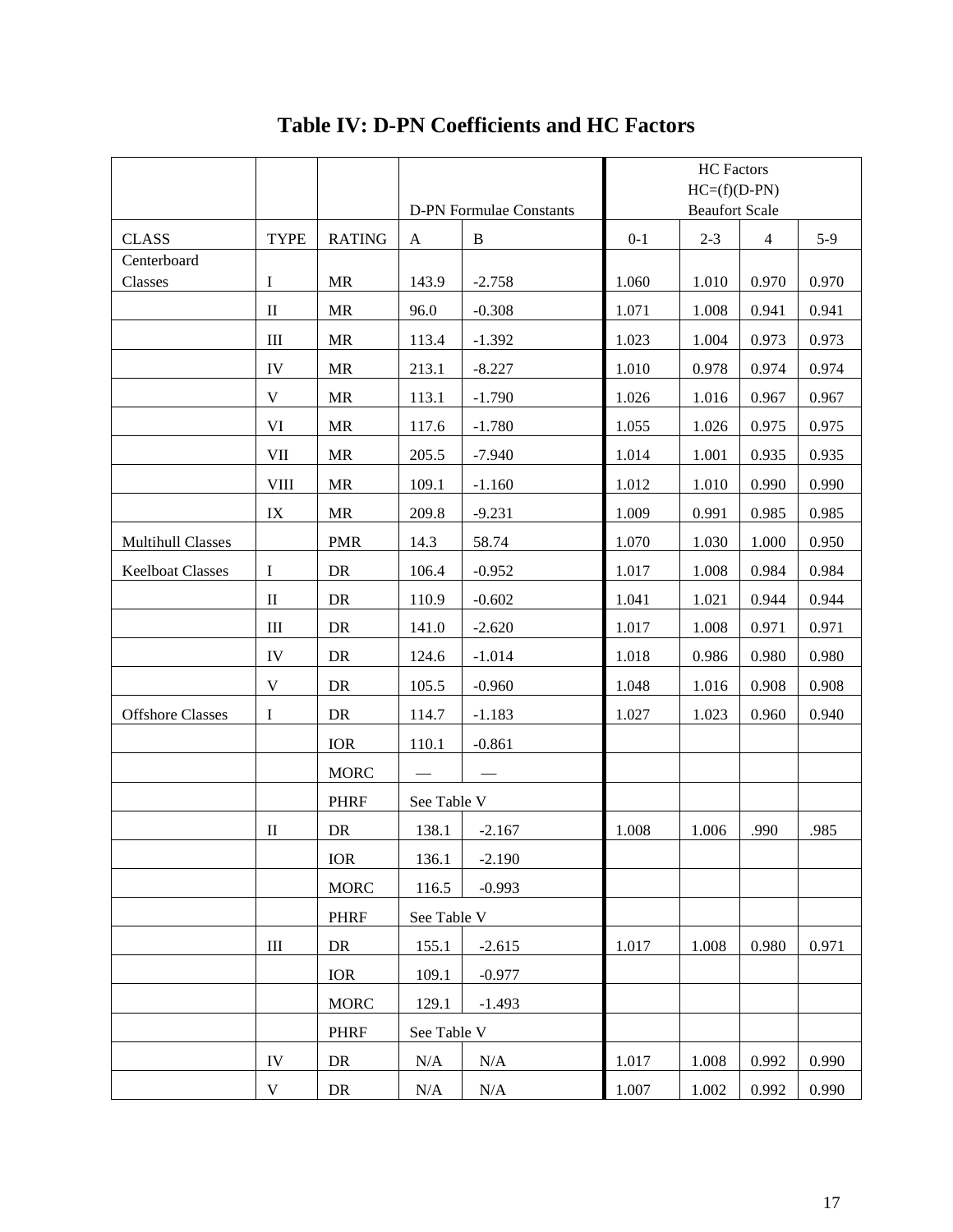<span id="page-19-0"></span>

| D-PN   | PHRF             | D-PN | PHRF      | D-PN  | PHRF    |
|--------|------------------|------|-----------|-------|---------|
| 54.5   | $-3$             | 73   | 108       | 91.5  | 219     |
| 55     | $\boldsymbol{0}$ | 73.5 | $1\,1\,1$ | 92    | $222\,$ |
| 55.5   | $\mathfrak{Z}$   | 74   | 114       | 92.5  | 225     |
| 56     | 6                | 74.5 | 117       | 93    | 228     |
| 56.5   | $\overline{9}$   | 75   | 120       | 93.5  | 231     |
| 57     | 12               | 75.5 | 123       | 94    | 234     |
| 57.5   | 15               | 76   | 126       | 94.5  | 237     |
| $58\,$ | 18               | 76.5 | 129       | 95    | 240     |
| 58.5   | 21               | 77   | 132       | 95.5  | 243     |
| 59     | 24               | 77.5 | 135       | 96    | 246     |
| 59.5   | 27               | 78   | 138       | 96.5  | 249     |
| 60     | 30               | 78.5 | 141       | 97    | 252     |
| 60.5   | 33               | 79   | 144       | 97.5  | 255     |
| 61     | 36               | 79.5 | 147       | 98    | 258     |
| 61.5   | 39               | 80   | 150       | 98.5  | 261     |
| 62     | 42               | 80.5 | 153       | 99    | 264     |
| 62.5   | 45               | 81   | 156       | 99.5  | 267     |
| 63     | 48               | 81.5 | 159       | 100   | 270     |
| 63.5   | 51               | 82   | 162       | 100.5 | 273     |
| 64     | 54               | 82.5 | 165       | 101   | 276     |
| 64.5   | 57               | 83   | 168       | 101.5 | 279     |
| 65     | 60               | 83.5 | 171       | 102   | 282     |
| 65.5   | 63               | 84   | 174       | 102.5 | 285     |
| 66     | 66               | 84.5 | 177       | 103   | 288     |
| 66.5   | 69               | 85   | 180       | 103.5 | 291     |
| 67     | 72               | 85.5 | 183       | 104   | 294     |
| 67.5   | $75\,$           | 86   | 186       | 104.5 | 297     |
| 68     | 78               | 86.5 | 189       | 105   | 300     |
| 68.5   | 81               | 87   | 192       | 105.5 | 303     |
| 69     | 84               | 87.5 | 195       | 106   | 306     |
| 69.5   | 87               | 88   | 198       | 106.5 | 309     |
| 70     | 90               | 88.5 | 201       | 107   | 312     |
| 70.5   | 93               | 89   | 204       | 107.5 | 315     |
| 71     | 96               | 89.5 | 207       | 108   | 318     |
| 71.5   | 99               | 90   | 210       | 108.5 | 321     |
| $72\,$ | 102              | 90.5 | 213       | 109   | 324     |
| 72.5   | 105              | 91   | 216       |       |         |

# **Table V: Relationship of DPN to PHRF**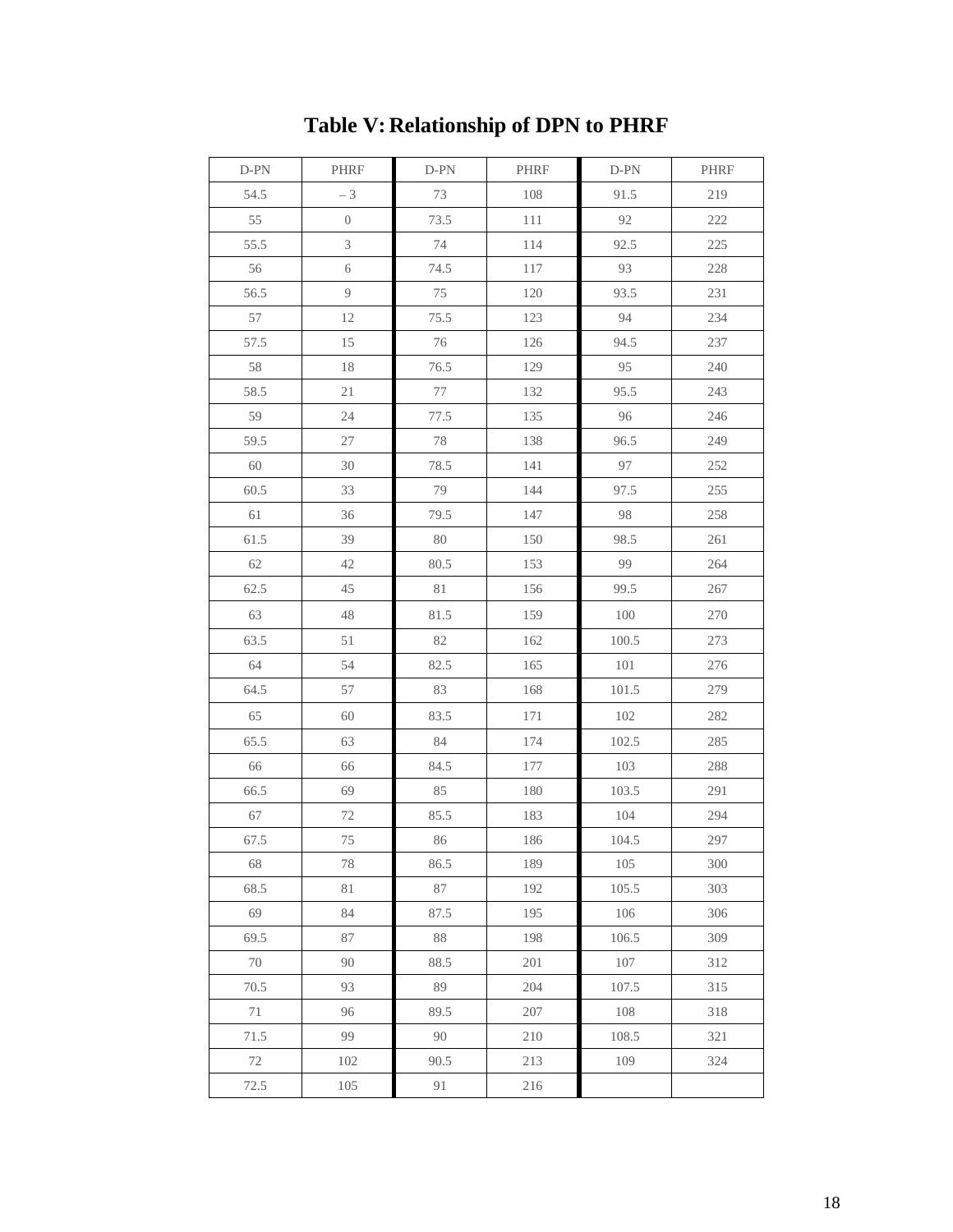# **Table VI: Standard Modification Factors**

<span id="page-20-0"></span>All pre-calculated handicaps assume boats are equipped in accordance with class rules. Each competitor shall declare ALL non-class approved equipment, including sails, and conform to crew weight and complement standards. Any deviations from standard class configurations beyond those listed below can be assessed a penalty of at least 0.995 at the discretion of the Race Committee. Adjustments may be compounded where multiple modifications exist, though it is recommended that no more than two allowances be made and that combined allowances or penalties not exceed 1.045 or 0.955.

$$
D - PN_{mod} = (D - PN)(MF)
$$

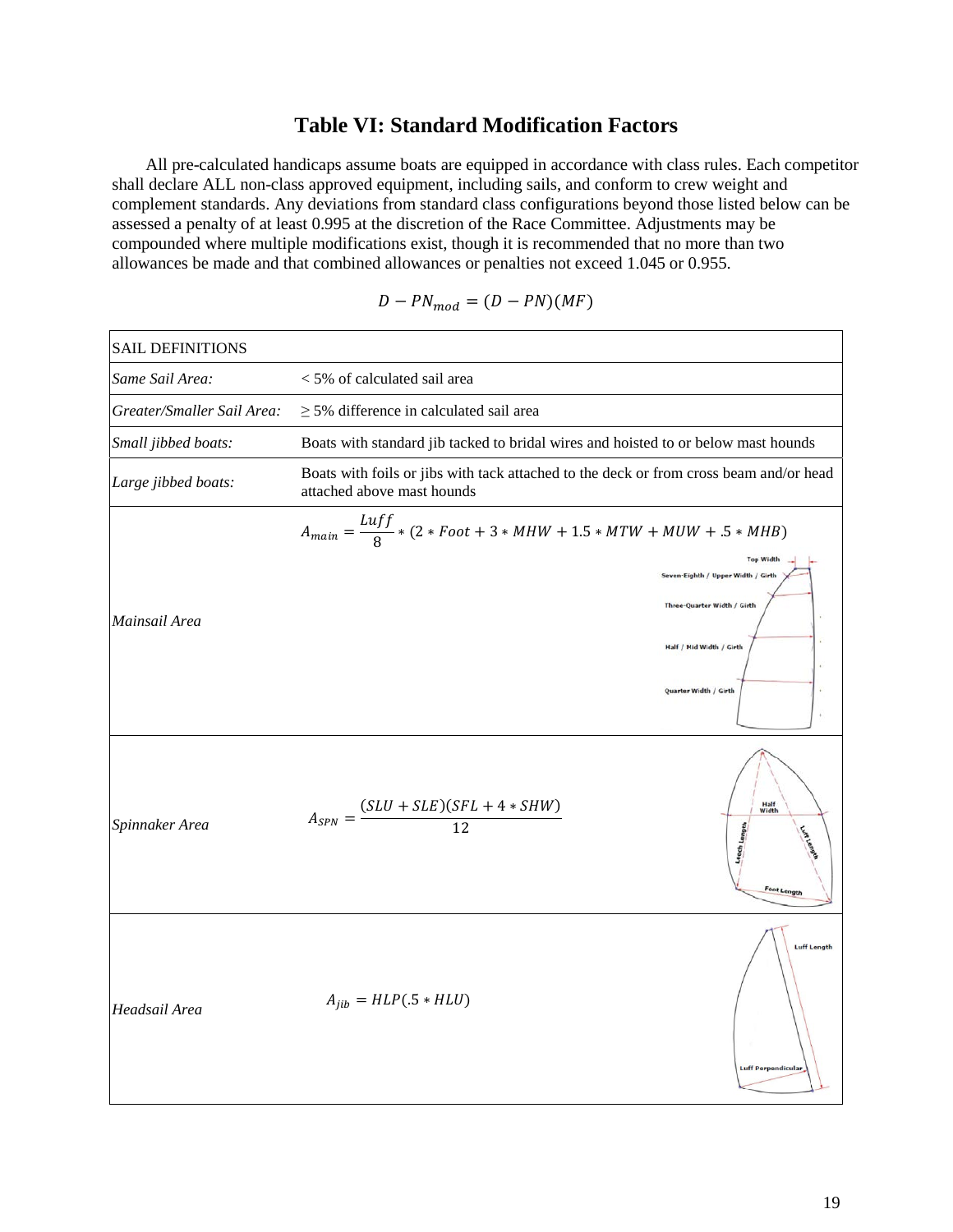| <b>Select Multihull Class Crew and Weight Limits</b> |                                                                                                                       |                         |                        |                |                                                   |                                                            |
|------------------------------------------------------|-----------------------------------------------------------------------------------------------------------------------|-------------------------|------------------------|----------------|---------------------------------------------------|------------------------------------------------------------|
| NL<br>Not listed in class rules                      |                                                                                                                       |                         |                        | $50+$          | additional crew person shall be carried           | If more than 50 lbs. are needed to make minimum weight, an |
|                                                      | SuperCat class rules state that in open class racing the number<br>of persons on board may be increased or decreased. |                         |                        | R              | minimum and correction weights.                   | Refer to Tornado Class Rules for a full explanation of     |
|                                                      | Min. Crew                                                                                                             | Min. Num.               | Min. Boat              | Max. Added     |                                                   |                                                            |
|                                                      | Weight                                                                                                                | Crew                    | Weight                 | Weight         | Source                                            | <b>Notes</b>                                               |
| ARC 22 Carbon I                                      | 325                                                                                                                   | 2                       | 415                    | 40             | 1/1/00 Class Rules                                | Alum. beams and mast                                       |
| ARC 22 Carbon II                                     | 325                                                                                                                   | $\overline{c}$          | 405                    | 40             | 1/1/00 Class Rules                                | Alum. beams, carbon mast                                   |
| ARC 22 Carbon III                                    | 325                                                                                                                   | $\mathbf{2}$            | 390                    | 40             | 1/1/00 Class Rules                                | Carbon beams and mast                                      |
| <b>BIM 16</b>                                        | 143                                                                                                                   | None                    | None                   | None           | 1/1/01 Class Rules                                |                                                            |
| <b>BIM 16 Sport</b>                                  | 143                                                                                                                   | None                    | None                   | None           | 1/1/01 Class Rules                                |                                                            |
| Hobie Wave                                           | $\overline{\text{NL}}$                                                                                                | <b>NL</b>               | NL                     | <b>NL</b>      | 97-00 IHCA Class Rules                            |                                                            |
| Hobie 14                                             | None                                                                                                                  | $\overline{\text{NL}}$  | 240                    | $50+$          | 97-00 IHCA Class Rules                            |                                                            |
| Hobie 14 Turbo<br>Hobie 16 Men                       | 150<br>285                                                                                                            | NL<br>NL                | 240<br>320             | $50+$<br>$50+$ | 97-00 IHCA Class Rules<br>97-00 IHCA Class Rules  |                                                            |
| Hobie 16 Women                                       | 260                                                                                                                   | NL                      | 320                    | $50+$          | 97-00 IHCA Class Rules                            | In womens class racing (non-open)                          |
| Hobie 17                                             | 160                                                                                                                   | $\overline{\text{NL}}$  | 330                    | $50+$          | 97-00 IHCA Class Rules                            |                                                            |
| Hobie 17 Sport                                       | NL                                                                                                                    | $\overline{\text{NL}}$  | $\overline{\text{NL}}$ | NL             | 97-00 IHCA Class Rules                            |                                                            |
| Hobie 18 Men                                         | 295                                                                                                                   | NL                      | 400                    | $50+$          | 97-00 IHCA Class Rules                            |                                                            |
| Hobie 18 Women                                       | 260                                                                                                                   | NL                      | 400                    | $50+$          | 97-00 IHCA Class Rules                            | In womens class racing (non-open)                          |
| Hobie 18 M                                           | 295                                                                                                                   | NL                      | 400                    | $50+$          | 97-00 IHCA Class Rules                            |                                                            |
| Hobie 18 SX                                          | 310                                                                                                                   | NL                      | 455                    | $50+$          | 97-00 IHCA Class Rules                            | 455 is without spinnaker gear                              |
| Hobie 18 Form                                        | 295                                                                                                                   | NL                      | 400                    | $50+$          | 97-00 IHCA Class Rules                            |                                                            |
| Hobie Tiger 18                                       | 308                                                                                                                   | NL                      | 396                    | $50+$          | 97-00 IHCA Class Rules                            | Min. boat weight w/o spn380                                |
| Hobie 20                                             | 295                                                                                                                   | $\overline{\text{NL}}$  | 420                    | $50+$          | 97-00 IHCA Class Rules                            |                                                            |
| Hobie Fox                                            | 332                                                                                                                   | NL                      | 419                    | $50+$          | 3/01 NAHCA Website                                |                                                            |
| Hobie 21                                             | 330                                                                                                                   | <b>NL</b>               | 565                    | $50+$          | 97-00 IHCA Class Rules                            | Platform420:mast/boom100:wings45                           |
| Inter 17                                             | 145                                                                                                                   | 1                       | None                   | $20 + 1/2$     | NAICA 9/00 Class Rules                            | Minimum live weight 120lbs                                 |
| Inter 17R                                            | 165                                                                                                                   | $\mathbf{1}$            | None                   | $25 + 1/2$     | NAICA 9/00 Class Rules                            | Minimum live weight 130lbs                                 |
| Inter 18                                             | 280                                                                                                                   | $\mathbf{2}$            | None                   | $20 + 1/2$     | NAICA 9/00 Class Rules                            | Minimum live weight 250lbs                                 |
| Inter <sub>20</sub>                                  | 325                                                                                                                   | $\overline{c}$          | None                   | $25 + 1/2$     | NAICA 9/00 Class Rules                            | Minimum live weight 275lbs                                 |
| Isotope<br>Mystere 3.5                               | 145<br>None                                                                                                           | NL<br>None              | 275<br>None            | NL<br>None     | <b>US Isotope Class Rules</b><br>3/94 Class Rules |                                                            |
| Mystere 5.0                                          | 260                                                                                                                   | 2                       | None                   | 50             | 3/94 Class Rules                                  |                                                            |
| Mystere 5.0 XL                                       | 260                                                                                                                   | $\mathbf{2}$            | None                   | 50             | 3/94 Class Rules                                  |                                                            |
| Mystere 5.5                                          | 280                                                                                                                   | $\mathbf{2}$            | None                   | 50             | 3/94 Class Rules                                  |                                                            |
| Mystere 5.5 Fun                                      | 280                                                                                                                   | $\overline{2}$          | None                   | 50             | 3/94 Class Rules                                  |                                                            |
| Mystere 6.0                                          | 315                                                                                                                   | $\mathbf{2}$            | None                   | 50             | 3/94 Class Rules                                  |                                                            |
| Mystere 6.0 XL                                       | 315                                                                                                                   | $\mathbf{2}$            | None                   | 50             | 3/94 Class Rules                                  |                                                            |
| Nacra 4.5/450 SL                                     | 220                                                                                                                   | $\mathbf{2}$            | None                   | 30             | 12/1/98 Class Rules                               |                                                            |
| Nacra 4.5 Uni                                        | 130                                                                                                                   | $\mathbf{1}$            | None                   | 30             | 12/1/98 Class Rules                               |                                                            |
| Nacra 5.0/500                                        | 260                                                                                                                   | $\overline{\mathbf{c}}$ | None                   | 30             | 12/1/98 Class Rules                               |                                                            |
| Nacra 5.2                                            | 280                                                                                                                   | $\overline{\mathbf{c}}$ | None                   | 40             | 12/1/98 Class Rules                               |                                                            |
| Nacra 5.5 SL                                         | 275                                                                                                                   | $\overline{c}$          | None                   | 40             | 12/1/98 Class Rules                               | 5.5 SL without jib is a legal 5.5 Uni                      |
| Nacra 5.5 Uni<br>Nacra 5.7/570                       | 150<br>290                                                                                                            | 1<br>$\overline{c}$     | None                   | 20<br>40       | 12/1/98 Class Rules<br>12/1/98 Class Rules        |                                                            |
| Nacra 5.8/5.8 NA                                     | 290                                                                                                                   | $\overline{2}$          | None<br>420            | 50             | 12/1/98 Class Rules                               |                                                            |
| Nacra 6.0 NA                                         | 325                                                                                                                   | $\overline{2}$          | None                   | 65             | 12/1/98 Class Rules                               |                                                            |
| Prindle 15                                           | 150                                                                                                                   | 1                       | 260                    | 50             | 4/1/99 Class Rules                                |                                                            |
| Prindle 16                                           | 260                                                                                                                   | $\overline{2}$          | 300                    | 50             | 4/1/99 Class Rules                                |                                                            |
| Prindle 18                                           | 300                                                                                                                   | 2                       | 335                    | 50             | 4/1/99 Class Rules                                |                                                            |
| Prindle 18-2                                         | 275                                                                                                                   | $\overline{c}$          | 375                    | 50             | 4/1/99 Class Rules                                |                                                            |
| Prindle 19                                           | 295                                                                                                                   | $\overline{c}$          | 385                    | 50             | 4/1/99 Class Rules                                |                                                            |
| Prindle 19MX                                         | 295                                                                                                                   | $\overline{2}$          | 385                    | 50             | 4/1/99 Class Rules                                |                                                            |
| Prindle 20                                           | NL                                                                                                                    | NL                      | NL                     | NL             | 4/1/99 Class Rules                                |                                                            |
| SuperCat 15 Single                                   | 150                                                                                                                   | $1 -$                   | 295                    | 30             | 1/85 Class Rules                                  |                                                            |
| SuperCat 15 Double                                   | 260                                                                                                                   | $2\sim$                 | 295                    | 30             | 1/85 Class Rules                                  |                                                            |
| SuperCat 17                                          | 280                                                                                                                   | $2-$                    | 325                    | 50             | 1/85 Class Rules                                  |                                                            |
| SuperCat 17 XL                                       | NL                                                                                                                    | NL                      | NL                     | NL             | 1/85 Class Rules                                  |                                                            |
| SuperCat 19<br>SuperCat 19 XL                        | 290<br>NL                                                                                                             | $2-$<br>$\rm NL$        | 375<br>$\rm NL$        | 50<br>NL       | 1/85 Class Rules<br>1/85 Class Rules              |                                                            |
| SuperCat 20                                          | 300                                                                                                                   | $2-$                    | 450                    | 60             | 1/85 Class Rules                                  |                                                            |
| SuperCat 20 Tall                                     | 300                                                                                                                   | $2-$                    | 465                    | 60             | 1/85 Class Rules                                  |                                                            |
| SuperCat 22                                          | $\rm NL$                                                                                                              | NL                      | $\rm NL$               | $\rm NL$       | 1/85 Class Rules                                  |                                                            |
| Taipan 4.9 Uni                                       | None                                                                                                                  | $\mathbf{1}$            | 97kg                   | None           | 1/12/99 Class Rules                               | Uni class legal with skipper only                          |
| Taipan 4.9 SL                                        | None                                                                                                                  | $\overline{c}$          | 102kg                  | None           | 1/12/99 Class Rules                               |                                                            |
| Taipan 5.7                                           | None                                                                                                                  | $\overline{c}$          | 142kg                  | None           | 1/12/99 Class Rules                               | 137kg without spinnaker                                    |
| Tornado                                              | None                                                                                                                  | $\overline{c}$          | R                      | R              | <b>Tornado Class Rules</b>                        |                                                            |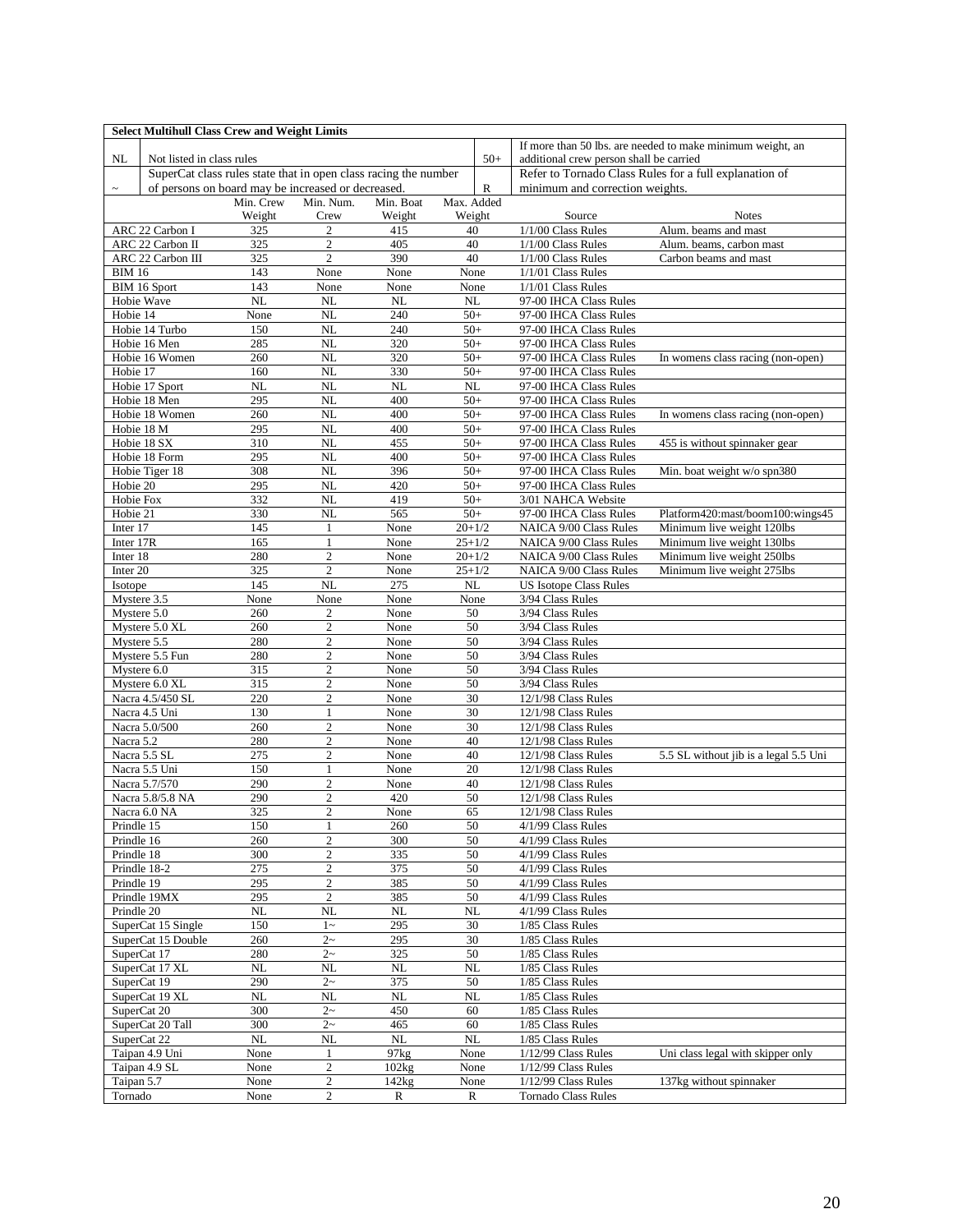| <b>Multihull Specific Adjustments</b> |                                                                                                                                    |            |         |                              |       |       |
|---------------------------------------|------------------------------------------------------------------------------------------------------------------------------------|------------|---------|------------------------------|-------|-------|
|                                       |                                                                                                                                    |            |         | <b>MF</b> for Beaufort Range |       |       |
|                                       | Description                                                                                                                        | <b>DPN</b> | $0 - 1$ | $2 - 3$                      | 4     | $5-9$ |
| <b>GN</b>                             | Class normally without genoa or reacher,<br>carrying one                                                                           | 0.972      | 0.965   | 0.970                        | 0.972 | 0.972 |
| $\rm JL$                              | Class normally without jib, carrying<br>large jib                                                                                  | 0.941      | 0.940   | 0.933                        | 0.929 | 0.938 |
| JS                                    | Class normally without jib, carrying<br>small jib                                                                                  | 0.975      | 0.965   | 0.971                        | 0.975 | 0.975 |
| $\rm JU$                              | For larger than standard jib                                                                                                       | 0.995      | 0.984   | 0.990                        | 0.995 | 1.000 |
| UL                                    | Class normally with large jib, sailing<br>UNA without jib                                                                          | 1.076      | 1.075   | 1.083                        | 1.076 | 1.060 |
| <b>US</b>                             | Class normally with small jib, sailing<br>UNA without jib                                                                          | 1.026      | 1.036   | 1.030                        | 1.026 | 1.026 |
| <b>SD</b>                             | Class normally without spinnaker,<br>carrying one in long distance race                                                            | 0.955      | 0.965   | 0.960                        | 0.955 | 0.955 |
| SG <sup>1</sup>                       | Class normally without spinnaker/<br>reacher, carrying spinnaker AND<br>genoa/reacher                                              | 0.958      | 0.948   | 0.955                        | 0.958 | 0.958 |
| SN <sup>1</sup>                       | Class normally with spinnaker, genoa,<br>reacher, hooter or wire/rope luff headsail<br>attached to a pole, not equipped with one   | 1.020      | 1.036   | 1.025                        | 1.020 | 1.010 |
| SP <sup>1</sup>                       | Class normally without spinnaker, genoa,<br>reacher, hooter or wire/rope luff headsail<br>attached to a pole, carrying one or more | 0.960      | 0.953   | 0.958                        | 0.960 | 0.960 |
| $ML^2$                                | For non-class mainsail of greater area<br>than class standard                                                                      | 0.980      | 0.969   | 0.975                        | 0.980 | 0.985 |
| $MN^2$                                | For non-class mainsail of same or<br>smaller area than class standard                                                              | 0.995      | 0.990   | 0.990                        | 0.995 | 0.995 |
| <b>MT</b>                             | For taller mast than standard                                                                                                      | 0.995      | 0.990   | 0.990                        | 0.995 | 0.995 |
| <b>BM</b>                             | For wider than standard beam                                                                                                       | 0.995      | 1.005   | 1.000                        | 0.990 | 0.984 |
| TR                                    | For carrying trapezes above class<br>allowance, per trapeze                                                                        | 0.981      | 1.000   | 0.988                        | 0.981 | 0.963 |
| L1                                    | Total crew 90-100% class min. wt.                                                                                                  | 0.991      | 0.990   | 0.991                        | 0.996 | 0.999 |
| L2                                    | Total crew 80-90% class min. wt.                                                                                                   | 0.983      | 0.980   | 0.983                        | 0.991 | 0.997 |
| L <sub>3</sub>                        | Total crew 70-80% class min. wt.                                                                                                   | 0.974      | 0.970   | 0.974                        | 0.987 | 0.996 |
| L4                                    | Total crew < 70% of class min. wt. OR<br>for single-handing a sloop not having<br>class min. crew weights                          | 0.970      | 0.965   | 0.970                        | 0.985 | 0.995 |
| H1                                    | Total crew 110-120% class min. wt.                                                                                                 | 1.003      | 1.010   | 1.007                        | 1.003 | 1.000 |
| H2                                    | Total crew 120-130% class min. wt.                                                                                                 | 1.006      | 1.020   | 1.013                        | 1.006 | 1.000 |
| H <sub>3</sub>                        | Total crew $> 130\%$ class min. wt.                                                                                                | 1.010      | 1.030   | 1.020                        | 1.010 | 1.000 |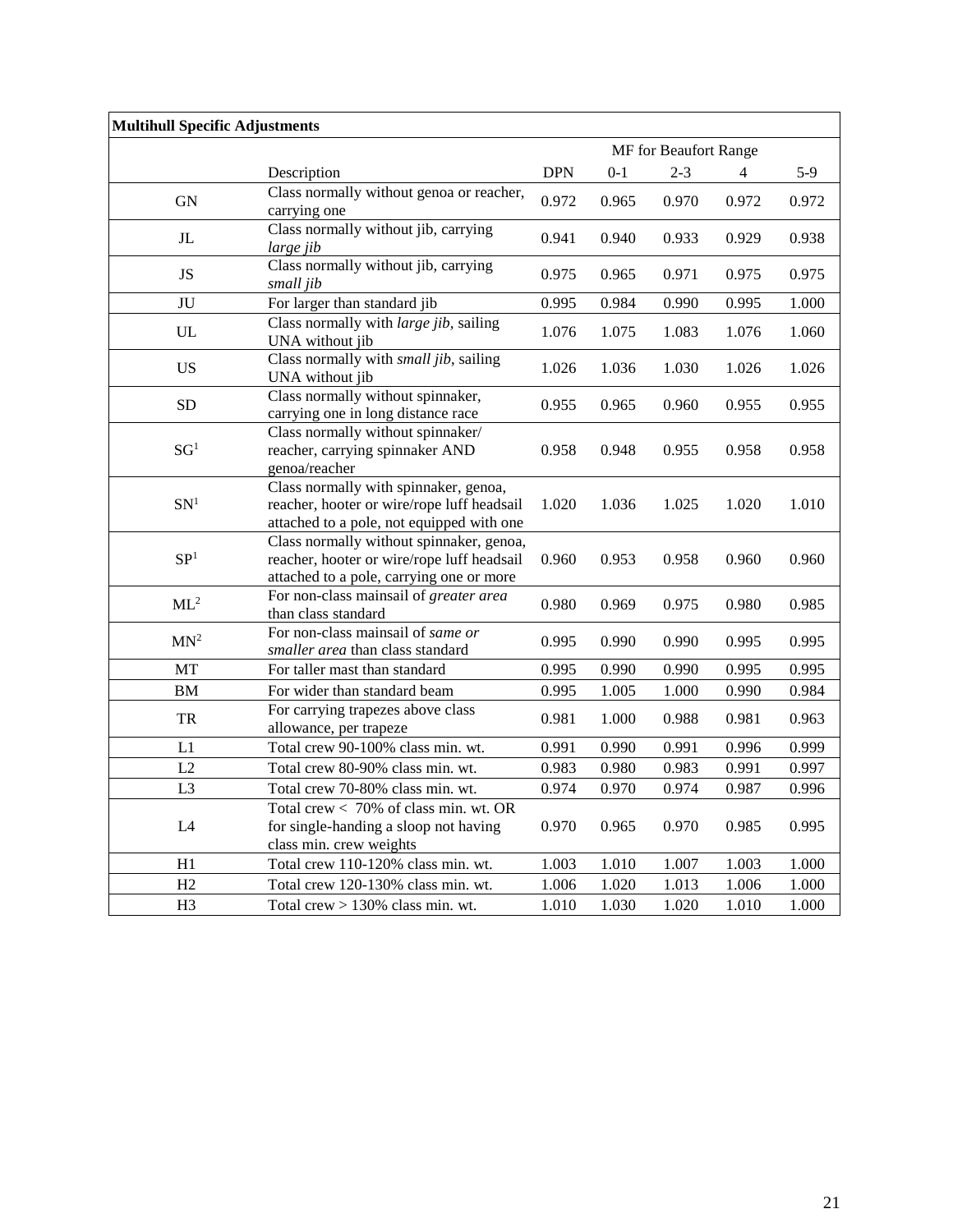| <b>General Adjustments</b>         |                                                                                                                                                                                         |            |       |                                      |       |       |
|------------------------------------|-----------------------------------------------------------------------------------------------------------------------------------------------------------------------------------------|------------|-------|--------------------------------------|-------|-------|
|                                    |                                                                                                                                                                                         |            |       | <b>MF</b> for Beaufort Range         |       |       |
| Spinnaker Adjustments <sup>1</sup> | Description                                                                                                                                                                             | <b>DPN</b> | $0-1$ | $2 - 3$                              | 4     | $5-9$ |
| S                                  | Class normally without spinnaker, carrying one                                                                                                                                          | 0.972      | 0.986 | 0.979                                | 0.972 | 0.986 |
| A                                  | Use of asymmetrical spinnaker (except where<br>designed as standard)                                                                                                                    | 0.995      | 0.995 | 0.995                                | 0.995 | 0.995 |
| R <sup>3</sup>                     | Addition of non-class sprit and asymmetrical<br>spinnaker <sup>1</sup>                                                                                                                  | 0.965      | 0.934 | 0.949                                | 0.955 | 0.955 |
|                                    | For each 5% length of spinnaker or whisker pole<br>beyond J or class rules, deduct 0.5 from the D-PN or<br>HC. No adjustment provided for spinnaker or whisker<br>poles shorter than J. |            |       |                                      |       |       |
| Crew Complement and                |                                                                                                                                                                                         |            |       |                                      |       |       |
| Equipment Adjustments <sup>4</sup> |                                                                                                                                                                                         |            |       |                                      |       |       |
| T                                  | Class carrying trapeze in excess of class rule                                                                                                                                          | 0.981      | 1.000 | 0.988                                | 0.981 | 0.963 |
| $\boldsymbol{0}$                   | Under-crewed vessel                                                                                                                                                                     | 1.010      | 0.985 | 1.000                                | 1.010 | 1.013 |
| 1                                  | Solo sailing 2-person sloop under full sail                                                                                                                                             | 0.970      | 0.965 | 0.970                                | 0.985 | 1.000 |
| $\overline{c}$                     | Solo sailing 2-person sloop under mainsail only, no<br>jib                                                                                                                              | 1.020      | 1.010 | 1.015                                | 1.020 | 1.025 |
| 3                                  | Single-Handed class, total crew weight greater than<br>225 lbs (single or extra crew)                                                                                                   | 1.020      | 1.010 | 1.015                                | 1.020 | 1.025 |
| 4                                  | 2 person class, total crew weight >400 lbs. or 3<br>person class, total crew weight >575 lbs.                                                                                           | 1.009      | 1.025 | 1.019                                | 1.001 | 0.995 |
| 5                                  | Outboard in water on both tacks OR non-standard,<br>non-retractable engine < 500 lbs with solid, 2-blade,<br>out of aperture propeller                                                  | 1.021      | 1.024 | 1.020                                | 1.014 | 1.000 |
| 6                                  | non-standard engine > 500 lbs with solid, 2-blade, out<br>of aperture propeller                                                                                                         | 1.025      | 1.028 | 1.023                                | 1.018 | 1.000 |
| $\tau$                             | Non-standard, non-retractable engine < 500 lbs with<br>solid, 3-blade, out of aperture propeller                                                                                        | 1.025      | 1.030 | 1.023                                | 1.018 | 1.004 |
| 8                                  | Non-standard, engine > 500 lbs with solid, 3-blade,<br>out of aperture propeller                                                                                                        | 1.029      | 1.034 | 1.028                                | 1.022 | 1.004 |
| 9                                  | Other deviations from standard class or design<br>configurations can be assessed a penalty of at least<br>0.995. Multiple deviations may incur multiple<br>penalties.                   |            |       |                                      |       |       |
| Headsail Adjustments <sup>5</sup>  |                                                                                                                                                                                         |            |       |                                      |       |       |
| $\ast$                             | Class normally with spinnaker, not equipped                                                                                                                                             | 1.010      | 1.008 | 1.010                                | 1.000 | 1.000 |
| G                                  | Unknown genoa size (CB, MH classes)                                                                                                                                                     | 0.985      | 0.974 | 0.980                                | 0.995 | 0.990 |
| J                                  | Class normally without jib, carrying one                                                                                                                                                | 0.975      | (2)   | (2)                                  | (2)   | (2)   |
| 11                                 | Largest genoa $HLP < 110\%$                                                                                                                                                             | 1.029      | 1.041 | 1.029                                | 1.010 | 1.000 |
| 12                                 | Largest genoa HLP > 155%                                                                                                                                                                | 0.993      | 0.987 | 0.990                                | 0.995 | 0.998 |
| 13                                 | Largest genoa HLP 150 - 155%                                                                                                                                                            | 1.000      | 1.000 | 1.000                                | 1.000 | 0.993 |
| 14                                 | Largest genoa HLP 131 - 149%                                                                                                                                                            | 1.000      | 1.005 | 1.000                                | 1.000 | 0.995 |
| 15                                 | Largest genoa HLP $110 - 130\%$                                                                                                                                                         | 1.009      | 1.018 | 1.009                                | 1.000 | 1.000 |
|                                    | For a furling headsail added in place of conventional<br>headsail, add 1.0 to DPN or HC.                                                                                                |            |       | $+1.000 +1.000 +1.000 +1.000 +1.000$ |       |       |

<sup>1</sup>Modification factor applied for each spinnaker carried above stock/class limit standard. Spinnaker modifications are not appropriate for short races (i.e., less than 30 minutes).

<sup>2</sup>Length and number of battens shall conform to class rules or, where such rules do not exist on offshore classes, full length battens shall be allowed.

<sup>3</sup>Asymmetrical spinnakers in place of conventional spinnakers are permitted provided they are tacked on centerline either to the deck or to a sprit, if permitted by class rules, but not to a conventional spinnaker pole

4Owner should supply manufacturer's literature to support request for engine allowance. Published ratings reflect the boat's performance with stock equipment.

5Reefing of genoas is NOT allowed if a modification allowance is used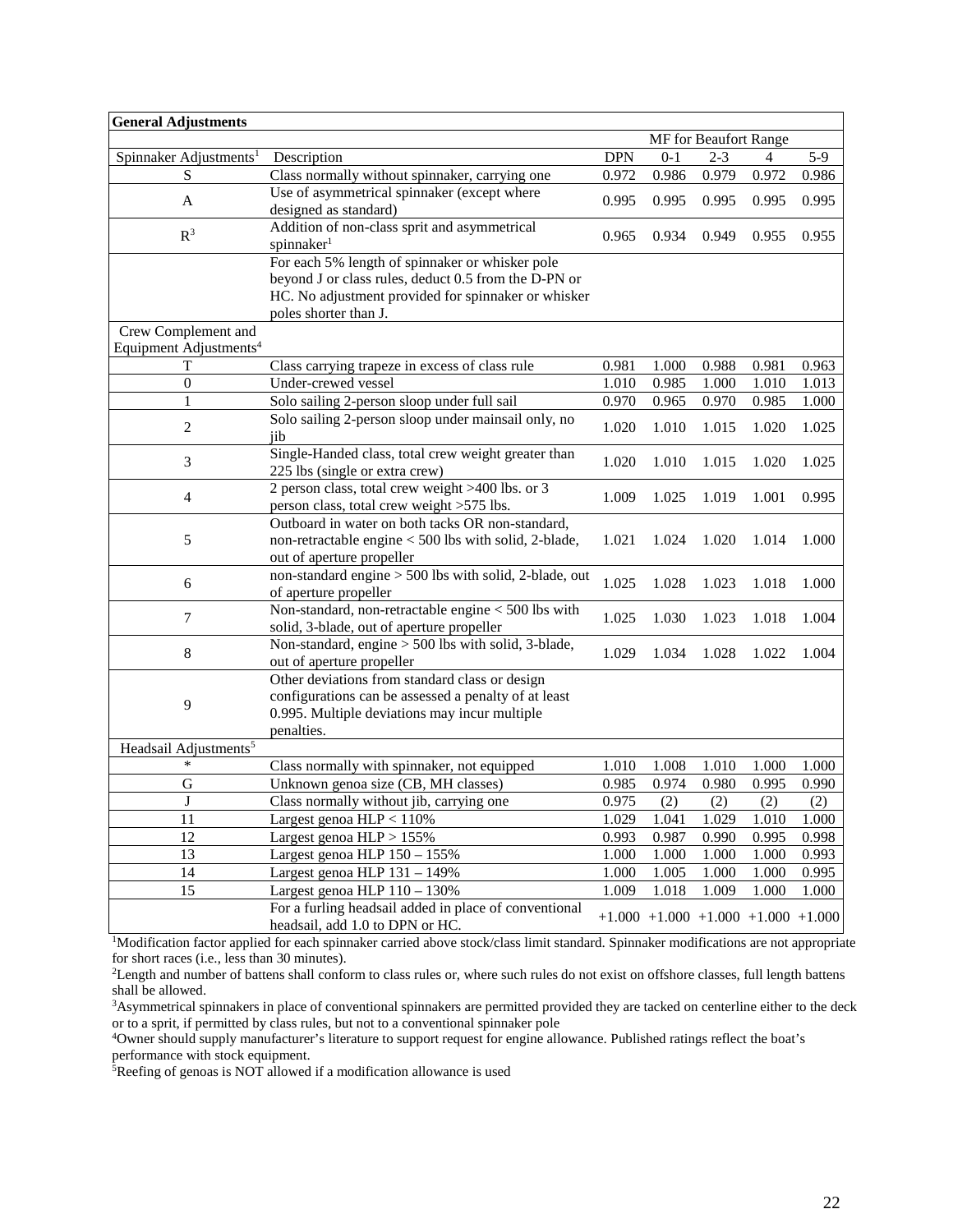<span id="page-24-0"></span>

| Weight<br>3<br>Code<br>$D-PN$<br>$\overline{0}$<br>$\mathbf{1}$<br>$\overline{2}$<br>$\overline{4}$<br>5<br>6<br>Factor<br>83<br>TH<br>83<br>83<br>83<br>83<br>83<br>83<br>83<br>10<br>420<br>95<br>92<br>98.2<br>104<br>103<br>101<br>99<br>89<br>$420$ (Int.)<br>6<br>88<br>470<br>85<br>82<br>80<br>470 (Int)<br>91<br>91<br>90<br>9<br>86.6<br>505<br>$505$ (Int)<br>802<br>82<br>82<br>81<br>80<br>79<br>78<br>77<br>8<br>95<br>94<br>93<br>89<br>86<br>84<br>Albacore (15')<br><b>ALBA</b><br>90.9<br>95<br>$\tau$<br>BND15<br>99<br>Bandit 15<br>98.3<br>100<br>100<br>98<br>97<br>96<br>95<br>$\overline{4}$<br>$\overline{4}$<br>110<br>109<br>108<br>107<br>105<br><b>Blue Jay</b><br><b>BJ</b><br>108.7<br>111<br>110<br>89<br>89<br>88<br>87<br>86<br>86<br>85<br>$\tau$<br>Buccaneer 18 (Southwind 18)<br><b>BCN</b><br>87.4<br><b>BUT</b><br>108<br>6<br>108.5<br>110<br>111<br>110<br>109<br>106<br>105<br><b>Butterfly</b><br>$C-SC$<br>82<br>77<br>76<br>C Scow<br>81<br>81<br>80<br>78<br>$\boldsymbol{7}$<br>79.4<br>98<br>5<br>CL 16<br>98<br>98<br>97<br>96<br>94<br>92<br>$CL-16$<br>96.3<br>92<br>92<br>92<br>91<br>89<br>Coronado 15<br>93<br>90<br>$\overline{7}$<br>COR15<br>91.8<br>8<br>Day Sailer (O'Day 17)<br>DS<br>99.9<br>102<br>100<br>98<br>97<br>96<br>103<br>103<br><b>DLPSR</b><br>97<br>6<br>Dolphin Sr<br>111<br>112<br>111<br>108<br>101<br>98<br>106.2<br>74<br>72<br>70<br>65<br>E Scow<br>E-SC<br>73.2<br>78<br>78<br>76<br>6<br><b>ENT</b><br>93<br>94<br>94<br>93<br>92<br>91<br>$\tau$<br>Enterprise (Int.)<br>92.8<br>90<br>93<br>92<br>91<br>89<br>87<br>85<br>$\tau$<br><b>FN</b><br>94<br>Finn (Int.)<br>90.5<br>FB<br>88<br>88<br>83<br>79<br>$8\,$<br>88<br>87<br>86<br>Fireball (Int.)<br>86<br>FJ<br>97<br>93<br>98.3<br>102<br>101<br>100<br>99<br>95<br>$FJ$ (Int.)<br>6<br>82<br>Flying Dutchman (Int.)<br><b>FD</b><br>80.2<br>82<br>83<br>81<br>79<br>76<br>73<br>$\tau$<br>87<br>8<br><b>FSCT</b><br>92<br>92<br>92<br>91<br>90<br>88<br>Flying Scot (19')<br>90.4<br>$\tau$<br>F <sub>5</sub><br>98<br>98<br>97<br>95<br>94<br>93<br>Force 5<br>96.3<br>96<br>$GP-14$<br>98<br>$\overline{4}$<br>G.P. 14<br>101.1<br>103<br>102<br>102<br>102<br>100<br>100<br>5<br><b>HPN5.2</b><br>92<br>Harpoon 5.2<br>97<br>95.6<br>99<br>99<br>98<br>96<br>94<br>88<br>83<br>77<br>88<br>87<br>86<br>80<br>$\tau$<br>$11-Ian$<br>84.6<br>Highlander<br><b>INT</b><br>84<br>89.7<br>94<br>92<br>91<br>90<br>89<br>85<br>6<br>Interlake<br>Jet 14<br>JT14<br>97.5<br>97<br>98<br>99<br>98<br>97<br>95<br>93<br>6<br>91<br>$\tau$<br>Kestrel<br>91<br>91<br>92<br>92<br>92<br>92<br>KL<br>91.6<br>Laser (Int.)<br>LASE<br>94<br>93<br>92<br>92<br>91<br>89<br>86<br>$\overline{9}$<br>91.2<br>LASE-2<br>87<br>$\tau$<br>Laser II (Int., WI rap & Spin)<br>95<br>96<br>95<br>94<br>93<br>90<br>93.4<br>99<br>Lido 14<br>99.5<br>100<br>100<br>100<br>100<br>98<br>98<br>6<br>LD14<br>Lightning (Int.)<br>85<br>84<br>83<br>LI<br>88<br>95<br>92<br>89<br>87<br>9<br>M-SC<br>96<br>95<br>92<br>90<br>88<br>86<br>84<br>8<br>M Scow (M-16 Scow)<br>89.8<br>M-20 Scow<br>$M-20$<br>84.1<br>89<br>88<br>86<br>84<br>82<br>81<br>80<br>6<br>$\tau$<br>MC Scow<br>MC-SC<br>89.4<br>91<br>90<br>89<br>89<br>89<br>88<br>88<br>5<br>86<br>98<br>95<br>94<br>93<br>88<br>86<br>Mobjack<br>MJ<br>91.9<br>Mutineer 15' (Southwind 15)<br>98<br>97<br>94<br><b>MUTR</b><br>96.1<br>98<br>96<br>95<br>94<br>6<br>Rebel<br><b>REB</b><br>96.9<br>96<br>96<br>97<br>98<br>98<br>96<br>96<br>6<br>5<br>99<br>96<br>94<br>92<br>Rhodes Bantam<br>RB<br>97.5<br>101<br>100<br>98<br>$\overline{5}$<br><b>SWND</b><br>101<br>100<br>98<br>95<br>93<br>Sidewinder (Sloop)<br>99.1<br>103<br>102<br>SJ<br>95<br>95<br>92<br>89<br>87<br>$\overline{4}$<br>Skipjack<br>93.1<br>94<br>94<br>8<br>SN<br>95<br>94<br>93<br>92<br>85<br>Snipe (Int.)<br>92.8<br>96<br>90<br>$\overline{2}$<br>$SF-2$<br>97<br>95<br>92<br>Sunfish (Glass DB, Race Sail)<br>99<br>104<br>104<br>103<br>100<br>$\rm{SF}$<br>$\overline{9}$<br>107<br>107<br>105<br>102<br>98<br>94<br>Sunfish (Recreation Rigged)<br>102.8<br>106<br>$\overline{4}$<br><b>SWSX</b><br>98<br>95<br>94<br><b>Sweet Sixteen</b><br>95.9<br>101<br>96<br>94<br>94<br>88<br>87<br>92<br>94<br>92<br>90<br>86<br>$6\phantom{a}$<br><b>TASA</b><br>89.8<br>Tasar<br>92<br>$\overline{5}$<br>Tornado C/B<br>92<br>92<br>92<br>88<br><b>TOCB</b><br>91<br>91<br>90<br>$\overline{5}$<br>$US-1$<br>$US-1$<br>90<br>91<br>92<br>92<br>92<br>91<br>91.5<br>92<br>$\overline{7}$<br>Wayfarer<br>WF<br>93<br>92<br>90<br>91.8<br>94<br>91<br>90<br>90<br>$\overline{7}$<br>93<br>93<br>92<br>91<br>89<br>87<br>82<br>Windmill<br><b>WM</b><br>89.7 | <b>CENTERBOARD CLASSES</b> | Handicaps (HC) by Beaufort Number |    |    |    |    |    |    |    |    |   |  |
|-------------------------------------------------------------------------------------------------------------------------------------------------------------------------------------------------------------------------------------------------------------------------------------------------------------------------------------------------------------------------------------------------------------------------------------------------------------------------------------------------------------------------------------------------------------------------------------------------------------------------------------------------------------------------------------------------------------------------------------------------------------------------------------------------------------------------------------------------------------------------------------------------------------------------------------------------------------------------------------------------------------------------------------------------------------------------------------------------------------------------------------------------------------------------------------------------------------------------------------------------------------------------------------------------------------------------------------------------------------------------------------------------------------------------------------------------------------------------------------------------------------------------------------------------------------------------------------------------------------------------------------------------------------------------------------------------------------------------------------------------------------------------------------------------------------------------------------------------------------------------------------------------------------------------------------------------------------------------------------------------------------------------------------------------------------------------------------------------------------------------------------------------------------------------------------------------------------------------------------------------------------------------------------------------------------------------------------------------------------------------------------------------------------------------------------------------------------------------------------------------------------------------------------------------------------------------------------------------------------------------------------------------------------------------------------------------------------------------------------------------------------------------------------------------------------------------------------------------------------------------------------------------------------------------------------------------------------------------------------------------------------------------------------------------------------------------------------------------------------------------------------------------------------------------------------------------------------------------------------------------------------------------------------------------------------------------------------------------------------------------------------------------------------------------------------------------------------------------------------------------------------------------------------------------------------------------------------------------------------------------------------------------------------------------------------------------------------------------------------------------------------------------------------------------------------------------------------------------------------------------------------------------------------------------------------------------------------------------------------------------------------------------------------------------------------------------------------------------------------------------------------------------------------------------------------------------------------------------------------------------------------------------------------------------------------------------------------------------------------------------------------------------------------------------------------------------------------------------------------------------------------------------------------------------------------------------------------------------------------------------------------------------------------------------------------------------------------------------|----------------------------|-----------------------------------|----|----|----|----|----|----|----|----|---|--|
|                                                                                                                                                                                                                                                                                                                                                                                                                                                                                                                                                                                                                                                                                                                                                                                                                                                                                                                                                                                                                                                                                                                                                                                                                                                                                                                                                                                                                                                                                                                                                                                                                                                                                                                                                                                                                                                                                                                                                                                                                                                                                                                                                                                                                                                                                                                                                                                                                                                                                                                                                                                                                                                                                                                                                                                                                                                                                                                                                                                                                                                                                                                                                                                                                                                                                                                                                                                                                                                                                                                                                                                                                                                                                                                                                                                                                                                                                                                                                                                                                                                                                                                                                                                                                                                                                                                                                                                                                                                                                                                                                                                                                                                                                                                         |                            |                                   |    |    |    |    |    |    |    |    |   |  |
|                                                                                                                                                                                                                                                                                                                                                                                                                                                                                                                                                                                                                                                                                                                                                                                                                                                                                                                                                                                                                                                                                                                                                                                                                                                                                                                                                                                                                                                                                                                                                                                                                                                                                                                                                                                                                                                                                                                                                                                                                                                                                                                                                                                                                                                                                                                                                                                                                                                                                                                                                                                                                                                                                                                                                                                                                                                                                                                                                                                                                                                                                                                                                                                                                                                                                                                                                                                                                                                                                                                                                                                                                                                                                                                                                                                                                                                                                                                                                                                                                                                                                                                                                                                                                                                                                                                                                                                                                                                                                                                                                                                                                                                                                                                         | Thistle*                   |                                   |    |    |    |    |    |    |    |    |   |  |
|                                                                                                                                                                                                                                                                                                                                                                                                                                                                                                                                                                                                                                                                                                                                                                                                                                                                                                                                                                                                                                                                                                                                                                                                                                                                                                                                                                                                                                                                                                                                                                                                                                                                                                                                                                                                                                                                                                                                                                                                                                                                                                                                                                                                                                                                                                                                                                                                                                                                                                                                                                                                                                                                                                                                                                                                                                                                                                                                                                                                                                                                                                                                                                                                                                                                                                                                                                                                                                                                                                                                                                                                                                                                                                                                                                                                                                                                                                                                                                                                                                                                                                                                                                                                                                                                                                                                                                                                                                                                                                                                                                                                                                                                                                                         |                            |                                   |    |    |    |    |    |    |    |    |   |  |
|                                                                                                                                                                                                                                                                                                                                                                                                                                                                                                                                                                                                                                                                                                                                                                                                                                                                                                                                                                                                                                                                                                                                                                                                                                                                                                                                                                                                                                                                                                                                                                                                                                                                                                                                                                                                                                                                                                                                                                                                                                                                                                                                                                                                                                                                                                                                                                                                                                                                                                                                                                                                                                                                                                                                                                                                                                                                                                                                                                                                                                                                                                                                                                                                                                                                                                                                                                                                                                                                                                                                                                                                                                                                                                                                                                                                                                                                                                                                                                                                                                                                                                                                                                                                                                                                                                                                                                                                                                                                                                                                                                                                                                                                                                                         |                            |                                   |    |    |    |    |    |    |    |    |   |  |
|                                                                                                                                                                                                                                                                                                                                                                                                                                                                                                                                                                                                                                                                                                                                                                                                                                                                                                                                                                                                                                                                                                                                                                                                                                                                                                                                                                                                                                                                                                                                                                                                                                                                                                                                                                                                                                                                                                                                                                                                                                                                                                                                                                                                                                                                                                                                                                                                                                                                                                                                                                                                                                                                                                                                                                                                                                                                                                                                                                                                                                                                                                                                                                                                                                                                                                                                                                                                                                                                                                                                                                                                                                                                                                                                                                                                                                                                                                                                                                                                                                                                                                                                                                                                                                                                                                                                                                                                                                                                                                                                                                                                                                                                                                                         |                            |                                   |    |    |    |    |    |    |    |    |   |  |
|                                                                                                                                                                                                                                                                                                                                                                                                                                                                                                                                                                                                                                                                                                                                                                                                                                                                                                                                                                                                                                                                                                                                                                                                                                                                                                                                                                                                                                                                                                                                                                                                                                                                                                                                                                                                                                                                                                                                                                                                                                                                                                                                                                                                                                                                                                                                                                                                                                                                                                                                                                                                                                                                                                                                                                                                                                                                                                                                                                                                                                                                                                                                                                                                                                                                                                                                                                                                                                                                                                                                                                                                                                                                                                                                                                                                                                                                                                                                                                                                                                                                                                                                                                                                                                                                                                                                                                                                                                                                                                                                                                                                                                                                                                                         |                            |                                   |    |    |    |    |    |    |    |    |   |  |
|                                                                                                                                                                                                                                                                                                                                                                                                                                                                                                                                                                                                                                                                                                                                                                                                                                                                                                                                                                                                                                                                                                                                                                                                                                                                                                                                                                                                                                                                                                                                                                                                                                                                                                                                                                                                                                                                                                                                                                                                                                                                                                                                                                                                                                                                                                                                                                                                                                                                                                                                                                                                                                                                                                                                                                                                                                                                                                                                                                                                                                                                                                                                                                                                                                                                                                                                                                                                                                                                                                                                                                                                                                                                                                                                                                                                                                                                                                                                                                                                                                                                                                                                                                                                                                                                                                                                                                                                                                                                                                                                                                                                                                                                                                                         |                            |                                   |    |    |    |    |    |    |    |    |   |  |
|                                                                                                                                                                                                                                                                                                                                                                                                                                                                                                                                                                                                                                                                                                                                                                                                                                                                                                                                                                                                                                                                                                                                                                                                                                                                                                                                                                                                                                                                                                                                                                                                                                                                                                                                                                                                                                                                                                                                                                                                                                                                                                                                                                                                                                                                                                                                                                                                                                                                                                                                                                                                                                                                                                                                                                                                                                                                                                                                                                                                                                                                                                                                                                                                                                                                                                                                                                                                                                                                                                                                                                                                                                                                                                                                                                                                                                                                                                                                                                                                                                                                                                                                                                                                                                                                                                                                                                                                                                                                                                                                                                                                                                                                                                                         |                            |                                   |    |    |    |    |    |    |    |    |   |  |
|                                                                                                                                                                                                                                                                                                                                                                                                                                                                                                                                                                                                                                                                                                                                                                                                                                                                                                                                                                                                                                                                                                                                                                                                                                                                                                                                                                                                                                                                                                                                                                                                                                                                                                                                                                                                                                                                                                                                                                                                                                                                                                                                                                                                                                                                                                                                                                                                                                                                                                                                                                                                                                                                                                                                                                                                                                                                                                                                                                                                                                                                                                                                                                                                                                                                                                                                                                                                                                                                                                                                                                                                                                                                                                                                                                                                                                                                                                                                                                                                                                                                                                                                                                                                                                                                                                                                                                                                                                                                                                                                                                                                                                                                                                                         |                            |                                   |    |    |    |    |    |    |    |    |   |  |
|                                                                                                                                                                                                                                                                                                                                                                                                                                                                                                                                                                                                                                                                                                                                                                                                                                                                                                                                                                                                                                                                                                                                                                                                                                                                                                                                                                                                                                                                                                                                                                                                                                                                                                                                                                                                                                                                                                                                                                                                                                                                                                                                                                                                                                                                                                                                                                                                                                                                                                                                                                                                                                                                                                                                                                                                                                                                                                                                                                                                                                                                                                                                                                                                                                                                                                                                                                                                                                                                                                                                                                                                                                                                                                                                                                                                                                                                                                                                                                                                                                                                                                                                                                                                                                                                                                                                                                                                                                                                                                                                                                                                                                                                                                                         |                            |                                   |    |    |    |    |    |    |    |    |   |  |
|                                                                                                                                                                                                                                                                                                                                                                                                                                                                                                                                                                                                                                                                                                                                                                                                                                                                                                                                                                                                                                                                                                                                                                                                                                                                                                                                                                                                                                                                                                                                                                                                                                                                                                                                                                                                                                                                                                                                                                                                                                                                                                                                                                                                                                                                                                                                                                                                                                                                                                                                                                                                                                                                                                                                                                                                                                                                                                                                                                                                                                                                                                                                                                                                                                                                                                                                                                                                                                                                                                                                                                                                                                                                                                                                                                                                                                                                                                                                                                                                                                                                                                                                                                                                                                                                                                                                                                                                                                                                                                                                                                                                                                                                                                                         |                            |                                   |    |    |    |    |    |    |    |    |   |  |
|                                                                                                                                                                                                                                                                                                                                                                                                                                                                                                                                                                                                                                                                                                                                                                                                                                                                                                                                                                                                                                                                                                                                                                                                                                                                                                                                                                                                                                                                                                                                                                                                                                                                                                                                                                                                                                                                                                                                                                                                                                                                                                                                                                                                                                                                                                                                                                                                                                                                                                                                                                                                                                                                                                                                                                                                                                                                                                                                                                                                                                                                                                                                                                                                                                                                                                                                                                                                                                                                                                                                                                                                                                                                                                                                                                                                                                                                                                                                                                                                                                                                                                                                                                                                                                                                                                                                                                                                                                                                                                                                                                                                                                                                                                                         |                            |                                   |    |    |    |    |    |    |    |    |   |  |
|                                                                                                                                                                                                                                                                                                                                                                                                                                                                                                                                                                                                                                                                                                                                                                                                                                                                                                                                                                                                                                                                                                                                                                                                                                                                                                                                                                                                                                                                                                                                                                                                                                                                                                                                                                                                                                                                                                                                                                                                                                                                                                                                                                                                                                                                                                                                                                                                                                                                                                                                                                                                                                                                                                                                                                                                                                                                                                                                                                                                                                                                                                                                                                                                                                                                                                                                                                                                                                                                                                                                                                                                                                                                                                                                                                                                                                                                                                                                                                                                                                                                                                                                                                                                                                                                                                                                                                                                                                                                                                                                                                                                                                                                                                                         |                            |                                   |    |    |    |    |    |    |    |    |   |  |
|                                                                                                                                                                                                                                                                                                                                                                                                                                                                                                                                                                                                                                                                                                                                                                                                                                                                                                                                                                                                                                                                                                                                                                                                                                                                                                                                                                                                                                                                                                                                                                                                                                                                                                                                                                                                                                                                                                                                                                                                                                                                                                                                                                                                                                                                                                                                                                                                                                                                                                                                                                                                                                                                                                                                                                                                                                                                                                                                                                                                                                                                                                                                                                                                                                                                                                                                                                                                                                                                                                                                                                                                                                                                                                                                                                                                                                                                                                                                                                                                                                                                                                                                                                                                                                                                                                                                                                                                                                                                                                                                                                                                                                                                                                                         |                            |                                   |    |    |    |    |    |    |    |    |   |  |
|                                                                                                                                                                                                                                                                                                                                                                                                                                                                                                                                                                                                                                                                                                                                                                                                                                                                                                                                                                                                                                                                                                                                                                                                                                                                                                                                                                                                                                                                                                                                                                                                                                                                                                                                                                                                                                                                                                                                                                                                                                                                                                                                                                                                                                                                                                                                                                                                                                                                                                                                                                                                                                                                                                                                                                                                                                                                                                                                                                                                                                                                                                                                                                                                                                                                                                                                                                                                                                                                                                                                                                                                                                                                                                                                                                                                                                                                                                                                                                                                                                                                                                                                                                                                                                                                                                                                                                                                                                                                                                                                                                                                                                                                                                                         |                            |                                   |    |    |    |    |    |    |    |    |   |  |
|                                                                                                                                                                                                                                                                                                                                                                                                                                                                                                                                                                                                                                                                                                                                                                                                                                                                                                                                                                                                                                                                                                                                                                                                                                                                                                                                                                                                                                                                                                                                                                                                                                                                                                                                                                                                                                                                                                                                                                                                                                                                                                                                                                                                                                                                                                                                                                                                                                                                                                                                                                                                                                                                                                                                                                                                                                                                                                                                                                                                                                                                                                                                                                                                                                                                                                                                                                                                                                                                                                                                                                                                                                                                                                                                                                                                                                                                                                                                                                                                                                                                                                                                                                                                                                                                                                                                                                                                                                                                                                                                                                                                                                                                                                                         |                            |                                   |    |    |    |    |    |    |    |    |   |  |
|                                                                                                                                                                                                                                                                                                                                                                                                                                                                                                                                                                                                                                                                                                                                                                                                                                                                                                                                                                                                                                                                                                                                                                                                                                                                                                                                                                                                                                                                                                                                                                                                                                                                                                                                                                                                                                                                                                                                                                                                                                                                                                                                                                                                                                                                                                                                                                                                                                                                                                                                                                                                                                                                                                                                                                                                                                                                                                                                                                                                                                                                                                                                                                                                                                                                                                                                                                                                                                                                                                                                                                                                                                                                                                                                                                                                                                                                                                                                                                                                                                                                                                                                                                                                                                                                                                                                                                                                                                                                                                                                                                                                                                                                                                                         |                            |                                   |    |    |    |    |    |    |    |    |   |  |
|                                                                                                                                                                                                                                                                                                                                                                                                                                                                                                                                                                                                                                                                                                                                                                                                                                                                                                                                                                                                                                                                                                                                                                                                                                                                                                                                                                                                                                                                                                                                                                                                                                                                                                                                                                                                                                                                                                                                                                                                                                                                                                                                                                                                                                                                                                                                                                                                                                                                                                                                                                                                                                                                                                                                                                                                                                                                                                                                                                                                                                                                                                                                                                                                                                                                                                                                                                                                                                                                                                                                                                                                                                                                                                                                                                                                                                                                                                                                                                                                                                                                                                                                                                                                                                                                                                                                                                                                                                                                                                                                                                                                                                                                                                                         |                            |                                   |    |    |    |    |    |    |    |    |   |  |
|                                                                                                                                                                                                                                                                                                                                                                                                                                                                                                                                                                                                                                                                                                                                                                                                                                                                                                                                                                                                                                                                                                                                                                                                                                                                                                                                                                                                                                                                                                                                                                                                                                                                                                                                                                                                                                                                                                                                                                                                                                                                                                                                                                                                                                                                                                                                                                                                                                                                                                                                                                                                                                                                                                                                                                                                                                                                                                                                                                                                                                                                                                                                                                                                                                                                                                                                                                                                                                                                                                                                                                                                                                                                                                                                                                                                                                                                                                                                                                                                                                                                                                                                                                                                                                                                                                                                                                                                                                                                                                                                                                                                                                                                                                                         |                            |                                   |    |    |    |    |    |    |    |    |   |  |
|                                                                                                                                                                                                                                                                                                                                                                                                                                                                                                                                                                                                                                                                                                                                                                                                                                                                                                                                                                                                                                                                                                                                                                                                                                                                                                                                                                                                                                                                                                                                                                                                                                                                                                                                                                                                                                                                                                                                                                                                                                                                                                                                                                                                                                                                                                                                                                                                                                                                                                                                                                                                                                                                                                                                                                                                                                                                                                                                                                                                                                                                                                                                                                                                                                                                                                                                                                                                                                                                                                                                                                                                                                                                                                                                                                                                                                                                                                                                                                                                                                                                                                                                                                                                                                                                                                                                                                                                                                                                                                                                                                                                                                                                                                                         |                            |                                   |    |    |    |    |    |    |    |    |   |  |
|                                                                                                                                                                                                                                                                                                                                                                                                                                                                                                                                                                                                                                                                                                                                                                                                                                                                                                                                                                                                                                                                                                                                                                                                                                                                                                                                                                                                                                                                                                                                                                                                                                                                                                                                                                                                                                                                                                                                                                                                                                                                                                                                                                                                                                                                                                                                                                                                                                                                                                                                                                                                                                                                                                                                                                                                                                                                                                                                                                                                                                                                                                                                                                                                                                                                                                                                                                                                                                                                                                                                                                                                                                                                                                                                                                                                                                                                                                                                                                                                                                                                                                                                                                                                                                                                                                                                                                                                                                                                                                                                                                                                                                                                                                                         |                            |                                   |    |    |    |    |    |    |    |    |   |  |
|                                                                                                                                                                                                                                                                                                                                                                                                                                                                                                                                                                                                                                                                                                                                                                                                                                                                                                                                                                                                                                                                                                                                                                                                                                                                                                                                                                                                                                                                                                                                                                                                                                                                                                                                                                                                                                                                                                                                                                                                                                                                                                                                                                                                                                                                                                                                                                                                                                                                                                                                                                                                                                                                                                                                                                                                                                                                                                                                                                                                                                                                                                                                                                                                                                                                                                                                                                                                                                                                                                                                                                                                                                                                                                                                                                                                                                                                                                                                                                                                                                                                                                                                                                                                                                                                                                                                                                                                                                                                                                                                                                                                                                                                                                                         |                            |                                   |    |    |    |    |    |    |    |    |   |  |
|                                                                                                                                                                                                                                                                                                                                                                                                                                                                                                                                                                                                                                                                                                                                                                                                                                                                                                                                                                                                                                                                                                                                                                                                                                                                                                                                                                                                                                                                                                                                                                                                                                                                                                                                                                                                                                                                                                                                                                                                                                                                                                                                                                                                                                                                                                                                                                                                                                                                                                                                                                                                                                                                                                                                                                                                                                                                                                                                                                                                                                                                                                                                                                                                                                                                                                                                                                                                                                                                                                                                                                                                                                                                                                                                                                                                                                                                                                                                                                                                                                                                                                                                                                                                                                                                                                                                                                                                                                                                                                                                                                                                                                                                                                                         |                            |                                   |    |    |    |    |    |    |    |    |   |  |
|                                                                                                                                                                                                                                                                                                                                                                                                                                                                                                                                                                                                                                                                                                                                                                                                                                                                                                                                                                                                                                                                                                                                                                                                                                                                                                                                                                                                                                                                                                                                                                                                                                                                                                                                                                                                                                                                                                                                                                                                                                                                                                                                                                                                                                                                                                                                                                                                                                                                                                                                                                                                                                                                                                                                                                                                                                                                                                                                                                                                                                                                                                                                                                                                                                                                                                                                                                                                                                                                                                                                                                                                                                                                                                                                                                                                                                                                                                                                                                                                                                                                                                                                                                                                                                                                                                                                                                                                                                                                                                                                                                                                                                                                                                                         |                            |                                   |    |    |    |    |    |    |    |    |   |  |
|                                                                                                                                                                                                                                                                                                                                                                                                                                                                                                                                                                                                                                                                                                                                                                                                                                                                                                                                                                                                                                                                                                                                                                                                                                                                                                                                                                                                                                                                                                                                                                                                                                                                                                                                                                                                                                                                                                                                                                                                                                                                                                                                                                                                                                                                                                                                                                                                                                                                                                                                                                                                                                                                                                                                                                                                                                                                                                                                                                                                                                                                                                                                                                                                                                                                                                                                                                                                                                                                                                                                                                                                                                                                                                                                                                                                                                                                                                                                                                                                                                                                                                                                                                                                                                                                                                                                                                                                                                                                                                                                                                                                                                                                                                                         |                            |                                   |    |    |    |    |    |    |    |    |   |  |
|                                                                                                                                                                                                                                                                                                                                                                                                                                                                                                                                                                                                                                                                                                                                                                                                                                                                                                                                                                                                                                                                                                                                                                                                                                                                                                                                                                                                                                                                                                                                                                                                                                                                                                                                                                                                                                                                                                                                                                                                                                                                                                                                                                                                                                                                                                                                                                                                                                                                                                                                                                                                                                                                                                                                                                                                                                                                                                                                                                                                                                                                                                                                                                                                                                                                                                                                                                                                                                                                                                                                                                                                                                                                                                                                                                                                                                                                                                                                                                                                                                                                                                                                                                                                                                                                                                                                                                                                                                                                                                                                                                                                                                                                                                                         |                            |                                   |    |    |    |    |    |    |    |    |   |  |
|                                                                                                                                                                                                                                                                                                                                                                                                                                                                                                                                                                                                                                                                                                                                                                                                                                                                                                                                                                                                                                                                                                                                                                                                                                                                                                                                                                                                                                                                                                                                                                                                                                                                                                                                                                                                                                                                                                                                                                                                                                                                                                                                                                                                                                                                                                                                                                                                                                                                                                                                                                                                                                                                                                                                                                                                                                                                                                                                                                                                                                                                                                                                                                                                                                                                                                                                                                                                                                                                                                                                                                                                                                                                                                                                                                                                                                                                                                                                                                                                                                                                                                                                                                                                                                                                                                                                                                                                                                                                                                                                                                                                                                                                                                                         |                            |                                   |    |    |    |    |    |    |    |    |   |  |
|                                                                                                                                                                                                                                                                                                                                                                                                                                                                                                                                                                                                                                                                                                                                                                                                                                                                                                                                                                                                                                                                                                                                                                                                                                                                                                                                                                                                                                                                                                                                                                                                                                                                                                                                                                                                                                                                                                                                                                                                                                                                                                                                                                                                                                                                                                                                                                                                                                                                                                                                                                                                                                                                                                                                                                                                                                                                                                                                                                                                                                                                                                                                                                                                                                                                                                                                                                                                                                                                                                                                                                                                                                                                                                                                                                                                                                                                                                                                                                                                                                                                                                                                                                                                                                                                                                                                                                                                                                                                                                                                                                                                                                                                                                                         |                            |                                   |    |    |    |    |    |    |    |    |   |  |
|                                                                                                                                                                                                                                                                                                                                                                                                                                                                                                                                                                                                                                                                                                                                                                                                                                                                                                                                                                                                                                                                                                                                                                                                                                                                                                                                                                                                                                                                                                                                                                                                                                                                                                                                                                                                                                                                                                                                                                                                                                                                                                                                                                                                                                                                                                                                                                                                                                                                                                                                                                                                                                                                                                                                                                                                                                                                                                                                                                                                                                                                                                                                                                                                                                                                                                                                                                                                                                                                                                                                                                                                                                                                                                                                                                                                                                                                                                                                                                                                                                                                                                                                                                                                                                                                                                                                                                                                                                                                                                                                                                                                                                                                                                                         |                            |                                   |    |    |    |    |    |    |    |    |   |  |
|                                                                                                                                                                                                                                                                                                                                                                                                                                                                                                                                                                                                                                                                                                                                                                                                                                                                                                                                                                                                                                                                                                                                                                                                                                                                                                                                                                                                                                                                                                                                                                                                                                                                                                                                                                                                                                                                                                                                                                                                                                                                                                                                                                                                                                                                                                                                                                                                                                                                                                                                                                                                                                                                                                                                                                                                                                                                                                                                                                                                                                                                                                                                                                                                                                                                                                                                                                                                                                                                                                                                                                                                                                                                                                                                                                                                                                                                                                                                                                                                                                                                                                                                                                                                                                                                                                                                                                                                                                                                                                                                                                                                                                                                                                                         |                            |                                   |    |    |    |    |    |    |    |    |   |  |
|                                                                                                                                                                                                                                                                                                                                                                                                                                                                                                                                                                                                                                                                                                                                                                                                                                                                                                                                                                                                                                                                                                                                                                                                                                                                                                                                                                                                                                                                                                                                                                                                                                                                                                                                                                                                                                                                                                                                                                                                                                                                                                                                                                                                                                                                                                                                                                                                                                                                                                                                                                                                                                                                                                                                                                                                                                                                                                                                                                                                                                                                                                                                                                                                                                                                                                                                                                                                                                                                                                                                                                                                                                                                                                                                                                                                                                                                                                                                                                                                                                                                                                                                                                                                                                                                                                                                                                                                                                                                                                                                                                                                                                                                                                                         |                            |                                   |    |    |    |    |    |    |    |    |   |  |
|                                                                                                                                                                                                                                                                                                                                                                                                                                                                                                                                                                                                                                                                                                                                                                                                                                                                                                                                                                                                                                                                                                                                                                                                                                                                                                                                                                                                                                                                                                                                                                                                                                                                                                                                                                                                                                                                                                                                                                                                                                                                                                                                                                                                                                                                                                                                                                                                                                                                                                                                                                                                                                                                                                                                                                                                                                                                                                                                                                                                                                                                                                                                                                                                                                                                                                                                                                                                                                                                                                                                                                                                                                                                                                                                                                                                                                                                                                                                                                                                                                                                                                                                                                                                                                                                                                                                                                                                                                                                                                                                                                                                                                                                                                                         |                            |                                   |    |    |    |    |    |    |    |    |   |  |
|                                                                                                                                                                                                                                                                                                                                                                                                                                                                                                                                                                                                                                                                                                                                                                                                                                                                                                                                                                                                                                                                                                                                                                                                                                                                                                                                                                                                                                                                                                                                                                                                                                                                                                                                                                                                                                                                                                                                                                                                                                                                                                                                                                                                                                                                                                                                                                                                                                                                                                                                                                                                                                                                                                                                                                                                                                                                                                                                                                                                                                                                                                                                                                                                                                                                                                                                                                                                                                                                                                                                                                                                                                                                                                                                                                                                                                                                                                                                                                                                                                                                                                                                                                                                                                                                                                                                                                                                                                                                                                                                                                                                                                                                                                                         |                            |                                   |    |    |    |    |    |    |    |    |   |  |
|                                                                                                                                                                                                                                                                                                                                                                                                                                                                                                                                                                                                                                                                                                                                                                                                                                                                                                                                                                                                                                                                                                                                                                                                                                                                                                                                                                                                                                                                                                                                                                                                                                                                                                                                                                                                                                                                                                                                                                                                                                                                                                                                                                                                                                                                                                                                                                                                                                                                                                                                                                                                                                                                                                                                                                                                                                                                                                                                                                                                                                                                                                                                                                                                                                                                                                                                                                                                                                                                                                                                                                                                                                                                                                                                                                                                                                                                                                                                                                                                                                                                                                                                                                                                                                                                                                                                                                                                                                                                                                                                                                                                                                                                                                                         |                            |                                   |    |    |    |    |    |    |    |    |   |  |
|                                                                                                                                                                                                                                                                                                                                                                                                                                                                                                                                                                                                                                                                                                                                                                                                                                                                                                                                                                                                                                                                                                                                                                                                                                                                                                                                                                                                                                                                                                                                                                                                                                                                                                                                                                                                                                                                                                                                                                                                                                                                                                                                                                                                                                                                                                                                                                                                                                                                                                                                                                                                                                                                                                                                                                                                                                                                                                                                                                                                                                                                                                                                                                                                                                                                                                                                                                                                                                                                                                                                                                                                                                                                                                                                                                                                                                                                                                                                                                                                                                                                                                                                                                                                                                                                                                                                                                                                                                                                                                                                                                                                                                                                                                                         |                            |                                   |    |    |    |    |    |    |    |    |   |  |
|                                                                                                                                                                                                                                                                                                                                                                                                                                                                                                                                                                                                                                                                                                                                                                                                                                                                                                                                                                                                                                                                                                                                                                                                                                                                                                                                                                                                                                                                                                                                                                                                                                                                                                                                                                                                                                                                                                                                                                                                                                                                                                                                                                                                                                                                                                                                                                                                                                                                                                                                                                                                                                                                                                                                                                                                                                                                                                                                                                                                                                                                                                                                                                                                                                                                                                                                                                                                                                                                                                                                                                                                                                                                                                                                                                                                                                                                                                                                                                                                                                                                                                                                                                                                                                                                                                                                                                                                                                                                                                                                                                                                                                                                                                                         |                            |                                   |    |    |    |    |    |    |    |    |   |  |
|                                                                                                                                                                                                                                                                                                                                                                                                                                                                                                                                                                                                                                                                                                                                                                                                                                                                                                                                                                                                                                                                                                                                                                                                                                                                                                                                                                                                                                                                                                                                                                                                                                                                                                                                                                                                                                                                                                                                                                                                                                                                                                                                                                                                                                                                                                                                                                                                                                                                                                                                                                                                                                                                                                                                                                                                                                                                                                                                                                                                                                                                                                                                                                                                                                                                                                                                                                                                                                                                                                                                                                                                                                                                                                                                                                                                                                                                                                                                                                                                                                                                                                                                                                                                                                                                                                                                                                                                                                                                                                                                                                                                                                                                                                                         |                            |                                   |    |    |    |    |    |    |    |    |   |  |
|                                                                                                                                                                                                                                                                                                                                                                                                                                                                                                                                                                                                                                                                                                                                                                                                                                                                                                                                                                                                                                                                                                                                                                                                                                                                                                                                                                                                                                                                                                                                                                                                                                                                                                                                                                                                                                                                                                                                                                                                                                                                                                                                                                                                                                                                                                                                                                                                                                                                                                                                                                                                                                                                                                                                                                                                                                                                                                                                                                                                                                                                                                                                                                                                                                                                                                                                                                                                                                                                                                                                                                                                                                                                                                                                                                                                                                                                                                                                                                                                                                                                                                                                                                                                                                                                                                                                                                                                                                                                                                                                                                                                                                                                                                                         |                            |                                   |    |    |    |    |    |    |    |    |   |  |
|                                                                                                                                                                                                                                                                                                                                                                                                                                                                                                                                                                                                                                                                                                                                                                                                                                                                                                                                                                                                                                                                                                                                                                                                                                                                                                                                                                                                                                                                                                                                                                                                                                                                                                                                                                                                                                                                                                                                                                                                                                                                                                                                                                                                                                                                                                                                                                                                                                                                                                                                                                                                                                                                                                                                                                                                                                                                                                                                                                                                                                                                                                                                                                                                                                                                                                                                                                                                                                                                                                                                                                                                                                                                                                                                                                                                                                                                                                                                                                                                                                                                                                                                                                                                                                                                                                                                                                                                                                                                                                                                                                                                                                                                                                                         |                            |                                   |    |    |    |    |    |    |    |    |   |  |
|                                                                                                                                                                                                                                                                                                                                                                                                                                                                                                                                                                                                                                                                                                                                                                                                                                                                                                                                                                                                                                                                                                                                                                                                                                                                                                                                                                                                                                                                                                                                                                                                                                                                                                                                                                                                                                                                                                                                                                                                                                                                                                                                                                                                                                                                                                                                                                                                                                                                                                                                                                                                                                                                                                                                                                                                                                                                                                                                                                                                                                                                                                                                                                                                                                                                                                                                                                                                                                                                                                                                                                                                                                                                                                                                                                                                                                                                                                                                                                                                                                                                                                                                                                                                                                                                                                                                                                                                                                                                                                                                                                                                                                                                                                                         |                            |                                   |    |    |    |    |    |    |    |    |   |  |
|                                                                                                                                                                                                                                                                                                                                                                                                                                                                                                                                                                                                                                                                                                                                                                                                                                                                                                                                                                                                                                                                                                                                                                                                                                                                                                                                                                                                                                                                                                                                                                                                                                                                                                                                                                                                                                                                                                                                                                                                                                                                                                                                                                                                                                                                                                                                                                                                                                                                                                                                                                                                                                                                                                                                                                                                                                                                                                                                                                                                                                                                                                                                                                                                                                                                                                                                                                                                                                                                                                                                                                                                                                                                                                                                                                                                                                                                                                                                                                                                                                                                                                                                                                                                                                                                                                                                                                                                                                                                                                                                                                                                                                                                                                                         |                            |                                   |    |    |    |    |    |    |    |    |   |  |
|                                                                                                                                                                                                                                                                                                                                                                                                                                                                                                                                                                                                                                                                                                                                                                                                                                                                                                                                                                                                                                                                                                                                                                                                                                                                                                                                                                                                                                                                                                                                                                                                                                                                                                                                                                                                                                                                                                                                                                                                                                                                                                                                                                                                                                                                                                                                                                                                                                                                                                                                                                                                                                                                                                                                                                                                                                                                                                                                                                                                                                                                                                                                                                                                                                                                                                                                                                                                                                                                                                                                                                                                                                                                                                                                                                                                                                                                                                                                                                                                                                                                                                                                                                                                                                                                                                                                                                                                                                                                                                                                                                                                                                                                                                                         |                            |                                   |    |    |    |    |    |    |    |    |   |  |
|                                                                                                                                                                                                                                                                                                                                                                                                                                                                                                                                                                                                                                                                                                                                                                                                                                                                                                                                                                                                                                                                                                                                                                                                                                                                                                                                                                                                                                                                                                                                                                                                                                                                                                                                                                                                                                                                                                                                                                                                                                                                                                                                                                                                                                                                                                                                                                                                                                                                                                                                                                                                                                                                                                                                                                                                                                                                                                                                                                                                                                                                                                                                                                                                                                                                                                                                                                                                                                                                                                                                                                                                                                                                                                                                                                                                                                                                                                                                                                                                                                                                                                                                                                                                                                                                                                                                                                                                                                                                                                                                                                                                                                                                                                                         |                            |                                   |    |    |    |    |    |    |    |    |   |  |
|                                                                                                                                                                                                                                                                                                                                                                                                                                                                                                                                                                                                                                                                                                                                                                                                                                                                                                                                                                                                                                                                                                                                                                                                                                                                                                                                                                                                                                                                                                                                                                                                                                                                                                                                                                                                                                                                                                                                                                                                                                                                                                                                                                                                                                                                                                                                                                                                                                                                                                                                                                                                                                                                                                                                                                                                                                                                                                                                                                                                                                                                                                                                                                                                                                                                                                                                                                                                                                                                                                                                                                                                                                                                                                                                                                                                                                                                                                                                                                                                                                                                                                                                                                                                                                                                                                                                                                                                                                                                                                                                                                                                                                                                                                                         |                            |                                   |    |    |    |    |    |    |    |    |   |  |
|                                                                                                                                                                                                                                                                                                                                                                                                                                                                                                                                                                                                                                                                                                                                                                                                                                                                                                                                                                                                                                                                                                                                                                                                                                                                                                                                                                                                                                                                                                                                                                                                                                                                                                                                                                                                                                                                                                                                                                                                                                                                                                                                                                                                                                                                                                                                                                                                                                                                                                                                                                                                                                                                                                                                                                                                                                                                                                                                                                                                                                                                                                                                                                                                                                                                                                                                                                                                                                                                                                                                                                                                                                                                                                                                                                                                                                                                                                                                                                                                                                                                                                                                                                                                                                                                                                                                                                                                                                                                                                                                                                                                                                                                                                                         |                            |                                   |    |    |    |    |    |    |    |    |   |  |
|                                                                                                                                                                                                                                                                                                                                                                                                                                                                                                                                                                                                                                                                                                                                                                                                                                                                                                                                                                                                                                                                                                                                                                                                                                                                                                                                                                                                                                                                                                                                                                                                                                                                                                                                                                                                                                                                                                                                                                                                                                                                                                                                                                                                                                                                                                                                                                                                                                                                                                                                                                                                                                                                                                                                                                                                                                                                                                                                                                                                                                                                                                                                                                                                                                                                                                                                                                                                                                                                                                                                                                                                                                                                                                                                                                                                                                                                                                                                                                                                                                                                                                                                                                                                                                                                                                                                                                                                                                                                                                                                                                                                                                                                                                                         |                            |                                   |    |    |    |    |    |    |    |    |   |  |
|                                                                                                                                                                                                                                                                                                                                                                                                                                                                                                                                                                                                                                                                                                                                                                                                                                                                                                                                                                                                                                                                                                                                                                                                                                                                                                                                                                                                                                                                                                                                                                                                                                                                                                                                                                                                                                                                                                                                                                                                                                                                                                                                                                                                                                                                                                                                                                                                                                                                                                                                                                                                                                                                                                                                                                                                                                                                                                                                                                                                                                                                                                                                                                                                                                                                                                                                                                                                                                                                                                                                                                                                                                                                                                                                                                                                                                                                                                                                                                                                                                                                                                                                                                                                                                                                                                                                                                                                                                                                                                                                                                                                                                                                                                                         |                            |                                   |    |    |    |    |    |    |    |    |   |  |
|                                                                                                                                                                                                                                                                                                                                                                                                                                                                                                                                                                                                                                                                                                                                                                                                                                                                                                                                                                                                                                                                                                                                                                                                                                                                                                                                                                                                                                                                                                                                                                                                                                                                                                                                                                                                                                                                                                                                                                                                                                                                                                                                                                                                                                                                                                                                                                                                                                                                                                                                                                                                                                                                                                                                                                                                                                                                                                                                                                                                                                                                                                                                                                                                                                                                                                                                                                                                                                                                                                                                                                                                                                                                                                                                                                                                                                                                                                                                                                                                                                                                                                                                                                                                                                                                                                                                                                                                                                                                                                                                                                                                                                                                                                                         |                            |                                   |    |    |    |    |    |    |    |    |   |  |
|                                                                                                                                                                                                                                                                                                                                                                                                                                                                                                                                                                                                                                                                                                                                                                                                                                                                                                                                                                                                                                                                                                                                                                                                                                                                                                                                                                                                                                                                                                                                                                                                                                                                                                                                                                                                                                                                                                                                                                                                                                                                                                                                                                                                                                                                                                                                                                                                                                                                                                                                                                                                                                                                                                                                                                                                                                                                                                                                                                                                                                                                                                                                                                                                                                                                                                                                                                                                                                                                                                                                                                                                                                                                                                                                                                                                                                                                                                                                                                                                                                                                                                                                                                                                                                                                                                                                                                                                                                                                                                                                                                                                                                                                                                                         |                            |                                   |    |    |    |    |    |    |    |    |   |  |
|                                                                                                                                                                                                                                                                                                                                                                                                                                                                                                                                                                                                                                                                                                                                                                                                                                                                                                                                                                                                                                                                                                                                                                                                                                                                                                                                                                                                                                                                                                                                                                                                                                                                                                                                                                                                                                                                                                                                                                                                                                                                                                                                                                                                                                                                                                                                                                                                                                                                                                                                                                                                                                                                                                                                                                                                                                                                                                                                                                                                                                                                                                                                                                                                                                                                                                                                                                                                                                                                                                                                                                                                                                                                                                                                                                                                                                                                                                                                                                                                                                                                                                                                                                                                                                                                                                                                                                                                                                                                                                                                                                                                                                                                                                                         |                            |                                   |    |    |    |    |    |    |    |    |   |  |
|                                                                                                                                                                                                                                                                                                                                                                                                                                                                                                                                                                                                                                                                                                                                                                                                                                                                                                                                                                                                                                                                                                                                                                                                                                                                                                                                                                                                                                                                                                                                                                                                                                                                                                                                                                                                                                                                                                                                                                                                                                                                                                                                                                                                                                                                                                                                                                                                                                                                                                                                                                                                                                                                                                                                                                                                                                                                                                                                                                                                                                                                                                                                                                                                                                                                                                                                                                                                                                                                                                                                                                                                                                                                                                                                                                                                                                                                                                                                                                                                                                                                                                                                                                                                                                                                                                                                                                                                                                                                                                                                                                                                                                                                                                                         | Y-Flyer                    | ${\rm YF}$                        | 88 | 90 | 90 | 90 | 89 | 87 | 84 | 83 | 8 |  |

# **Table VII: Primary and Secondary Yardsticks**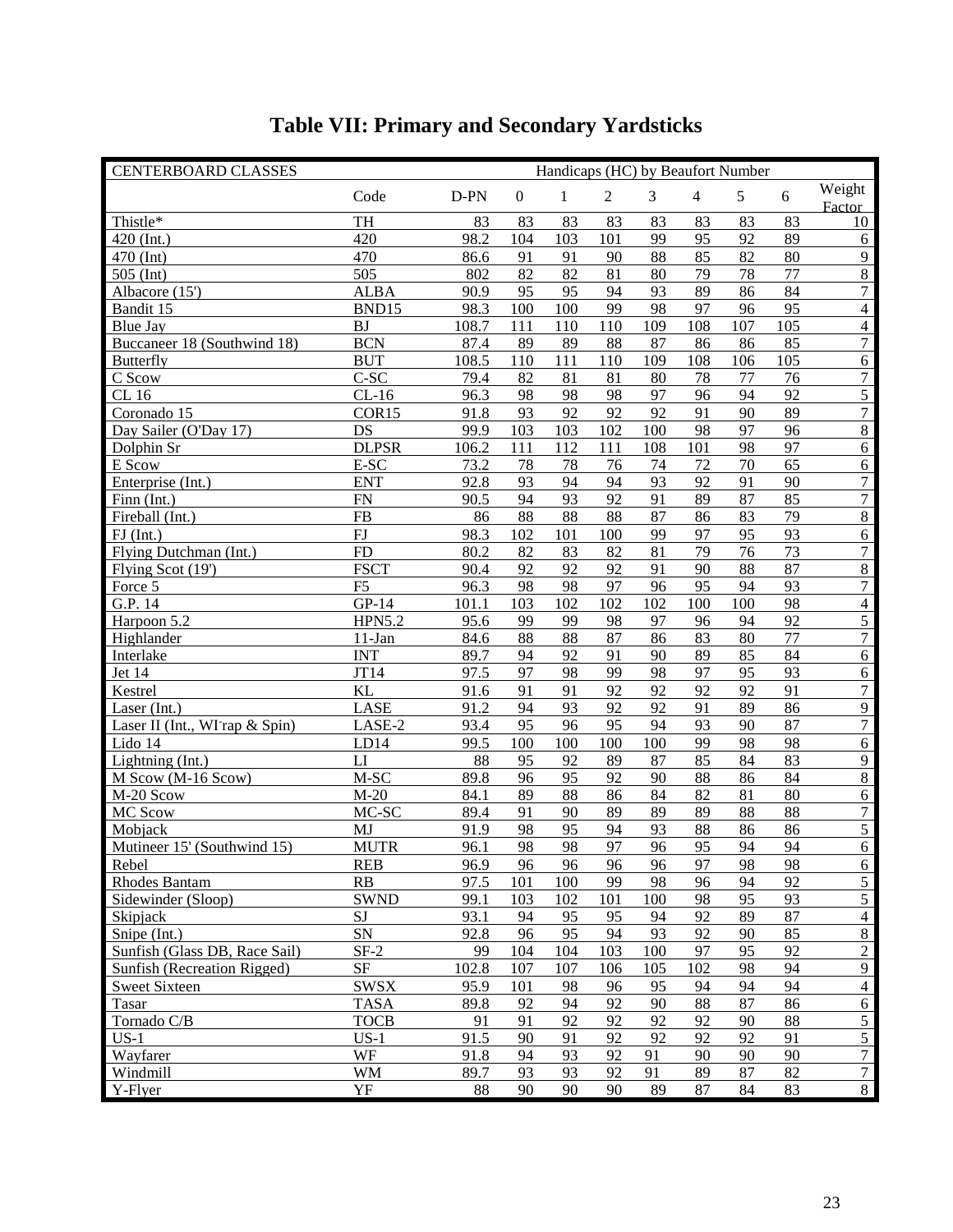| <b>KEELBOAT CLASSES</b>     | Handicaps (HC) by Beaufort Number |          |     |      |    |    |    |    |          |                  |  |
|-----------------------------|-----------------------------------|----------|-----|------|----|----|----|----|----------|------------------|--|
|                             | Code                              | D-<br>PN |     |      |    | 3  |    |    | $\sigma$ | Weight<br>Factor |  |
| Rhodes 19 (CB Ver.)         | RDS19B                            | 95.8     | 100 | l 00 | 98 | 96 | 94 | 92 | 90       |                  |  |
| Soling (Int., Class Jib)    | SO                                | 82.5     | 86  | 85   | 84 | 83 | 82 | 80 | 78       |                  |  |
| Star (Int.)                 | SТ                                | 83.2     | 84  | 84   | 84 | 84 | 83 | 82 | 81       |                  |  |
| Victory 21 w/Genoa, no Spin | VIC21                             | 98.6     | 100 | l 00 | 99 | 99 | 98 | 98 | 97       |                  |  |

| MULTIHULL CLASSES        | Handicaps (HC) by Beaufort Number |      |              |    |                |    |                |    |     |                  |  |
|--------------------------|-----------------------------------|------|--------------|----|----------------|----|----------------|----|-----|------------------|--|
|                          | Code                              | D-PN | $\mathbf{0}$ | 1  | $\overline{2}$ | 3  | $\overline{4}$ | 5  | 6   | Weight<br>Factor |  |
| F-27 Tri (Main & Jib)    | $F-27$                            | 75   | 77           | 77 | 76             | 74 | 73             | 68 | 65  | 3                |  |
| Hobie 14 1-Up            | HOB14                             | 86   | 97           | 95 | 92             | 89 | 85             | 81 | 79  | 9                |  |
| Hobie 14 Turbo 1-Up      | <b>HOB142</b>                     | 83   | 85           | 87 | 86             | 84 | 82             | 81 | 80  | 5                |  |
| Hobie 16                 | HOB16                             | 77   | 85           | 83 | 81             | 79 | 74             | 71 | 70  | 8                |  |
| Hobie 17 1-Up            | HOW 7                             | 74   | 78           | 79 | 78             | 76 | 74             | 72 | 71  | 6                |  |
| Hobie 18 & 18 Magnum     | HOB18                             | 71.5 | 77           | 76 | 74             | 72 | 70             | 68 | 66  | 8                |  |
| Hobie 20 Miracle         | <b>HMO</b>                        | 65.5 | 70           | 69 | 67             | 66 | 65             | 63 | '58 | 4                |  |
| Hobie 21                 | HOB21                             | 66.5 | 75           | 73 | 71             | 69 | 66             | 63 | 62  | 4                |  |
| Nacra 5.0 2-Up           | N5.0                              | 76   | 82           | 81 | 80             | 78 | 76             | 74 | 71  | $\overline{4}$   |  |
| Nacra 5.2 2-Up           | N5.2                              | 72   | 78           | 78 | 76             | 73 | 71             | 68 | 67  | 8                |  |
| Nacra 5.5 8.5' Sloop     | N5.5                              | 67.5 | 75           | 74 | 71             | 68 | 65             | 62 | 59  | 6                |  |
| Nacra 5.7 2-Up           | N5.7                              | 71.5 | 81           | 80 | 79             | 77 | 73             | 67 | 63  | 3                |  |
| Nacra 5.8 2-Up           | N5.8                              | 66.5 | 72           | 72 | 71             | 68 | 65             | 62 | 59  | $\tau$           |  |
| Nacra 5.8 North American | <b>N5.8NA</b>                     | 66   | 72           | 72 | 70             | 68 | 66             | 64 | 62  | $\overline{c}$   |  |
| Nacra 6.0 North American | N6.0NA                            | 66   | 65           | 65 | 65             | 63 | 62             | 61 | 60  | 3                |  |
| Prindle 15               | PRN15                             | 78   | 80           | 80 | 79             | 78 | 76             | 73 | 69  | 6                |  |
| Prindle 16               | PRN16                             | 77.5 | 86           | 85 | 83             | 80 | 77             | 72 | 69  | $\overline{7}$   |  |
| Prindle 18               | PRN18                             | 75   | 84           | 84 | 81             | 78 | 75             | 72 | 72  | $\tau$           |  |
| Prindle 18-2             | <b>PRN182</b>                     | 68.5 | 72           | 73 | 73             | 72 | 69             | 66 | 64  | 5                |  |
| Prindle 19               | <b>PRN19</b>                      | 66.5 | 72           | 71 | 70             | 67 | 64             | 63 | 59  | 8                |  |
| Sea Spray 15 (Sea Moth)  | SPY15                             | 79   | 88           | 85 | 82             | 80 | 76             | 71 | 69  | 5                |  |
| <b>Shark</b>             | <b>SK</b>                         | 75   | 78           | 79 | 78             | 77 | 73             | 69 | 65  | 6                |  |
| Tornado (Int.)           | <b>TORN</b>                       | 64   | 70           | 69 | 67             | 65 | 64             | 62 | 59  | $\tau$           |  |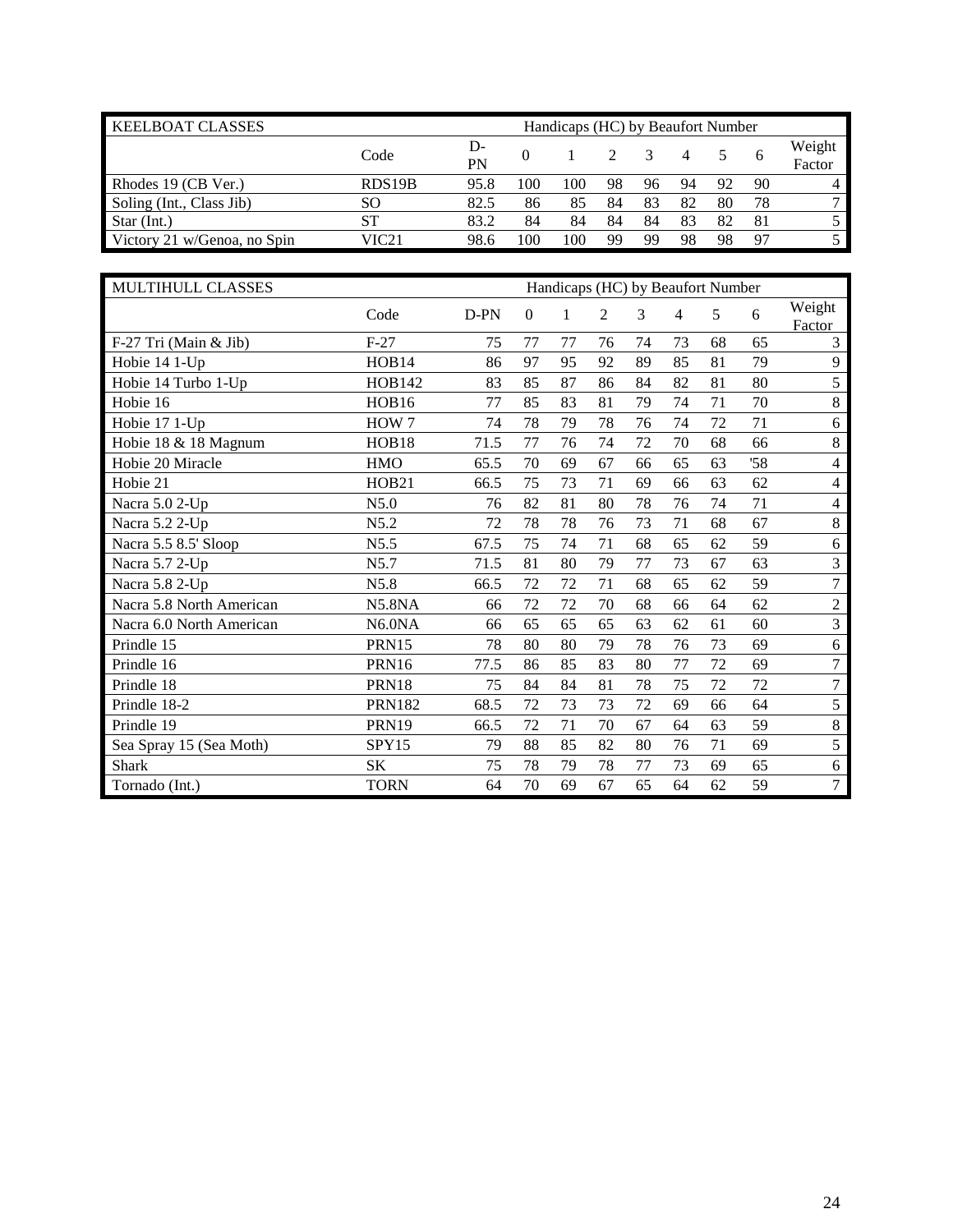| OFFSHORE CLASSES               |                   | Handicaps (HC) by Beaufort Number |                  |              |                 |                 |                 |                 |                 |                 |
|--------------------------------|-------------------|-----------------------------------|------------------|--------------|-----------------|-----------------|-----------------|-----------------|-----------------|-----------------|
|                                | Code              | D-PN                              | $\boldsymbol{0}$ | $\mathbf{1}$ | $\overline{2}$  | 3               | $\overline{4}$  | 5               | 6               | Weight          |
|                                |                   |                                   |                  |              |                 |                 |                 |                 |                 | Factor          |
| Aquarius 23                    | AQU23             | 104.2                             | 106              | 105          | 104             | 103             | 102             | 102             | 102             | 5               |
| Balboa 20                      | <b>BLB20</b>      | 104.1                             | 106              | 106          | 105             | 104             | 104             | 103             | 103             | $\overline{7}$  |
| Balboa 26                      | BLB26             | 93.7                              | 96               | 95           | 94              | 93              | 92              | 91              | 91              | 5               |
| Beneteau 23.5 (DKNVK)          | <b>BNT235</b>     | 89.2                              | 91               | 90           | 90              | 89              | 89              | 88              | 88              | 5               |
| <b>C&amp;C 24</b>              | C/C24             | 91.6                              | 97               | 96           | 94              | 93              | 92              | 92              | 91              | $\overline{4}$  |
| Cal 20                         | CAL <sub>20</sub> | 99.2                              | 100              | 101          | 101             | 100             | 98              | 96              | 94              | $\overline{7}$  |
| Cal 21                         | CAL21             | 98.3                              | 100              | 100          | 99              | 98              | 98              | 97              | 97              | $\overline{7}$  |
| Cal 25                         | CAL25             | 91.3                              | 91               | 92           | 93              | 92              | 91              | 90              | 88              | $8\,$           |
| Cal 27                         | CAL27             | 90                                | 94               | 93           | 92              | 91              | 89              | 87              | 85              | $\overline{4}$  |
| Cal 29 & 2-29                  | CAL29             | 83.8                              | 85               | 85           | 84              | 84              | 83              | 82              | 81              | 6               |
| Capri 22 (FK/SKNVK)            | CAP22             | 91.8                              | 93               | 94           | 93              | 92              | 92              | 92              | 92              | 5               |
| Capri 25                       | CAP25             | 85.1                              | 86               | 85           | 86              | 86              | 85              | 84              | 83              | $8\phantom{.}$  |
| Catalina 22 (SKNVK, no Spin)   | CAT22             | 97.3                              | 99               | 98           | 98              | 97              | 96              | 95              | 95              | 9               |
| Catalina 25 (FK/SKNVK)         | CAT25             | 94.3                              | 96               | 96           | 96              | 95              | 94              | 93              | 92              | $8\,$           |
| Catalina 25 (FK/SK, Tall Mast) | CAT25H            | 91.7                              | 91               | 92           | 91              | 90              | 89              | 88              | 87              | 5               |
| Catalina 27 & 270 (FKNVK)      | CAT27             | 87.5                              | 91               | 90           | 89              | 88              | 86              | 85              | 84              | 9               |
| Catalina 30 (FK)               | CAT30             | 86.3                              | 89               | 89           | 88              | 87              | 86              | 83              | 80              | 6               |
| Challenger 24 (Col.)           | CHL24             | 96.9                              | 97               | 97           | 98              | 98              | 96              | 95              | 93              | 6               |
| Chrysler 22 (Swing Keel)       | CRL22             | 100.7                             | 104              | 103          | 102             | 101             | 100             | 98              | 96              | 6               |
| Clipper 21                     | CLP21             | 108.3                             | 115              | 114          | 112             | 110             | 107             | 101             | 96              | $\overline{3}$  |
| Columbia 26 Mk 2               | <b>COL262</b>     | 90.3                              | 91               | 91           | 91              | 91              | 91              | 90              | 88              | $\tau$          |
| Coronado 23                    | COR23             | 102.5                             | 105              | 105          | 103             | 101             | 100             | 99              | 98              | $\overline{4}$  |
| Coronado 27                    | COR27             | 95.1                              | 97               | 96           | 96              | 95              | 94              | 93              | 91              | $\overline{3}$  |
| Ensign                         | EN                | 96                                | 99               | 98           | 98              | 97              | 96              | 93              | 90              | $\overline{7}$  |
| Ericson 25                     | ERC <sub>25</sub> | 96.3                              | 96               | 97           | 97              | 97              | 96              | 96              | 95              | $\overline{5}$  |
| Ericson 27                     | ERC <sub>27</sub> | 94.7                              | 96               | 96           | 96              | 95              | 93              | 92              | 91              | $\overline{3}$  |
| Ericson 29                     | ERC <sub>29</sub> | 87.3                              | 87               | 89           | 88              | 87              | 85              | 84              | 75              | $\overline{3}$  |
| Express 27                     | EXS27             | 78.6                              | 80               | 80           | 81              | 80              | 78              | 77              | 75              | $\overline{3}$  |
| Helms 24                       | HLM24             | 94                                | 98               | 96           | 95              | 93              | 92              | 91              | 90              | $\overline{4}$  |
| Hobie 33                       | HOB33             | $\overline{72.3}$                 | $\overline{73}$  | 73           | 73              | $\overline{72}$ | $\overline{71}$ | $\overline{70}$ | 69              | $\overline{4}$  |
| Holder 20                      | <b>HLR20</b>      | 85.7                              | 89               | 88           | 87              | 86              | 85              | 82              | 79              | $6\,$           |
| Hunter 22 (Swing Keel)         | HTR22             | 97.7                              | 97               | 97           | 97              | 96              | 96              | 95              | 94              | $\overline{3}$  |
| Hunter 23 (Wing Keel)          | HTR23             | 96.1                              | 100              | 99           | 98              | 97              | 95              | 94              | 93              | $\overline{4}$  |
| Hunter 25 (Deep Keel)          | HTR25             | 92.9                              | 93               | 93           | 93              | 92              | 92              | 91              | 91              | $\overline{3}$  |
| Hunter 25.5                    | <b>HTR255</b>     | 90.8                              | 94               | 93           | 93              | 92              | $\overline{90}$ | 86              | 85              | $\overline{4}$  |
| Hunter 28.5                    | <b>HTR285</b>     | 85                                | 86               | 86           | 86              | 85              | 84              | 83              | 83              | $\overline{4}$  |
| Hunter 31 (Shoal Draft)        | HTR31             | 85.4                              | 86               | 87           | 86              | 86              | 85              | 84              | 83              | $\overline{4}$  |
| Irwin 23                       | 1RVV23            | 96.9                              | 99               | 98           | 98              | 97              | 96              | 95              | 95              | $\overline{4}$  |
| J122 (Class Jib)               | $J-22$            | 82.7                              | 85               | 84           | 83              | 82              | 82              | 82              | 81              | $\overline{5}$  |
| $J/24$ (Int)                   | $J-24$            | 81.1                              | 83               | 83           | $\overline{82}$ | $\overline{81}$ | 80              | 79              | $\overline{77}$ | $\overline{9}$  |
| J/30                           | $J-30$            | 77                                | 79               | 78           | 78              | 77              | 76              | 74              | 73              | $5\overline{)}$ |
| Kittiwake 23                   | KTW23             | 100.6                             | 101              | 102          | 102             | 101             | 100             | 98              | 97              | $\overline{4}$  |
| MacGregor 25 (DB).             | MCG25             | 96.5                              | 100              | 99           | 98              | 97              | 95              | 93              | 92              | 6               |
| MacGregor 26                   | MCG26             | 92.4                              | 96               | 95           | 94              | 93              | 92              | 91              | 90              | $5\overline{)}$ |
| Merit 22 (Retr. Keel)          | MRT22             | 93.8                              | 95               | 94           | 93              | 93              | 93              | 93              | 93              | 6               |
| Merit 23 (Wing Keel)           | MRT23             | 88.8                              | 91               | 91           | 90              | 90              | 89              | 89              | 88              | $\overline{4}$  |
| Merit 25                       | MRT25             | 83.4                              | 84               | 84           | 84              | 84              | 83              | 82              | 80              | 8               |
| Moore 24                       | MRE24             | 82.2                              | 85               | 84           | 82              | 81              | 80              | 79              | 79              | $\overline{4}$  |
| Morgan 22                      | <b>MOR22</b>      | 97.8                              | 103              | 101          | 100             | 98              | 96              | 94              | 90              | $\overline{4}$  |
| Morgan 24 & 25                 | MOR25             | 91.5                              | 94               | 93           | 92              | 91              | 91              | 90              | 90              | 6               |